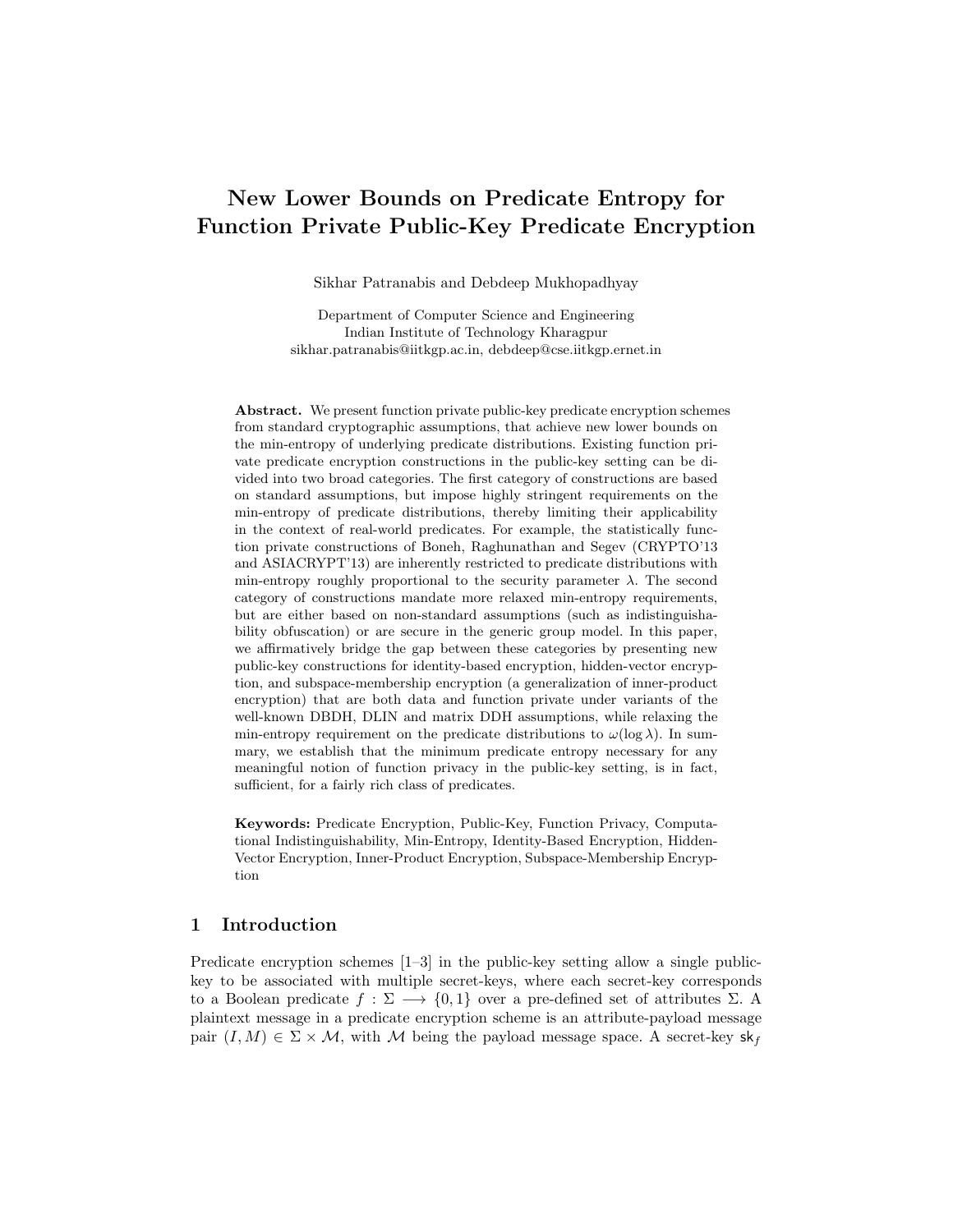associated with a predicate f successfully decrypts a ciphertext  $C$  corresponding to a plaintext  $(I, M)$  and recovers the payload message M if and only if  $f(I) = 1$ . On the other hand, if  $f(I) = 0$ , attempting to decrypt C using  $sk_f$  returns  $\bot$ .

Data and Function Privacy of Predicate Encryption. Suppose a probabilistic polynomial-time adversary against a predicate encryption scheme receives a ciphertext  $C$  corresponding to an attribute  $I$  and a payload message  $M$ . In addition, suppose that the adversary also receives secret-keys  $sk_1, \dots, sk_n$  corresponding to predicates  $f_1, \dots, f_n$ , subject to the restriction that  $f_j(I) = 0$  for each  $j \in [1, n]$ . Informally, a predicate encryption scheme is data private if it guarantees that the adversary learns nothing beyond the absolute minimum about both the attribute  $I$  and the message M from the ensemble  $(C, \{\mathsf{sk}_j\}_{j\in[1,n]})$ . Additionally, the predicate encryption scheme is function private if it also guarantees that the secret-keys  $sk_1, \dots, sk_n$  reveal no information beyond the absolute minimum about the underlying predicates  $f_1, \dots, f_n$ . Quite evidently, the notions of data and function privacy for a predicate encryption scheme are independent in the sense that one does not necessarily imply the other.

#### 1.1 Motivation for Function Private Predicate Encryption

Predicate encryption provides a generic framework for searchable encryption supporting a wide range of query predicates including conjunctive, disjunctive, range and subset queries  $[4, 1-3]$ , which makes it a highly desirable cryptographic primitive for real-life applications. In this section, we present some real-life applications of predicate encryption that require function privacy to be treated as an essential cryptographic property in addition to data privacy:

- Secure Information Retrieval. To design a secure information retrieval system for an organization such as a bank, one can encrypt confidential data objects such as customer details, account information and transaction logs, that are labeled with a set of attributes such as customer age, account types, or geographical location. Members of the organization may be issued restricted secret-keys that can only decrypt data objects that satisfy a specific range of values for customer age, or conform to a particular account type, or alternatively, fall under a specific geographical location. In such a setting, issuing secret-keys that do not hide the underlying predicate could allow even an unauthorized member to infer sensitive customer information. For example, consider a secret-key that allows decrypting account information for all customers aged above  $X$  years. If the holder of the secret-key knows  $X$ , she can immediately infer some information about the age of each customer simply from decryption success/failure. Similar situations occur when designing secure information retrieval systems for law enforcement and healthcare applications.
- Secure Mail Gateway. Predicate encryption can be used to realize a secure mail gateway that follows some special instructions to route encrypted mails based on the sender id (e.g. if the mail is from the boss/spouse and needs to routed to the "urgent" folder). The sender id acts as the attribute, while the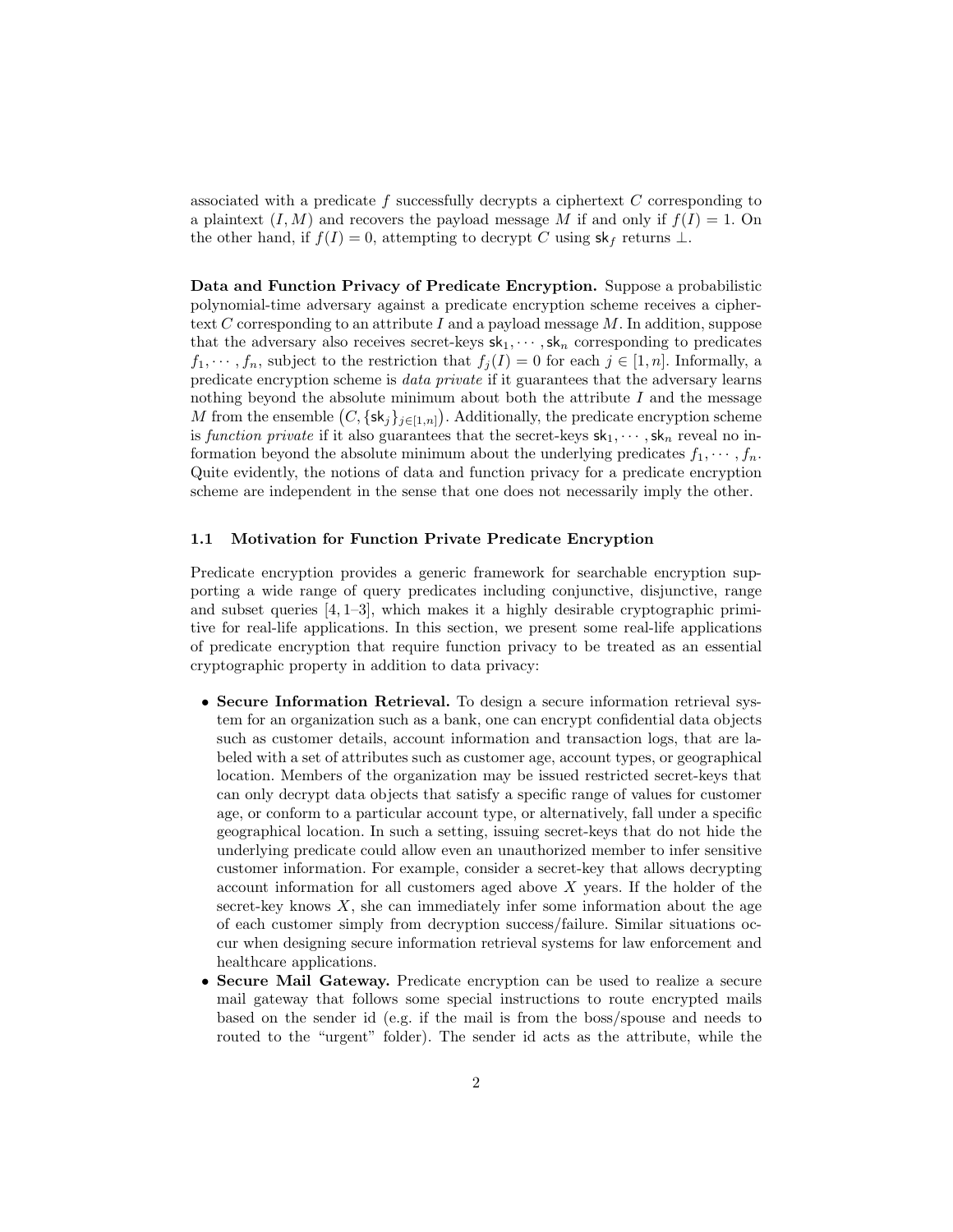routing instructions act as the payload message. The need for function privacy in such a scenario is evident: secret-keys that do not hide the underlying predicate (such as "is-urgent"), potentially leak information about both the sender id and the content of the mail simply from decryption success/failure.

• Secure Payment Gateway. Predicate encryption can be used to realize a secure payment gateway that flags encrypted payments if they correspond to amounts beyond some pre-defined threshold  $X$ . The payment gateway is given the secretkey corresponding to the predicate "greater-than-X", the payment amount itself serves as the attribute, while the flag signal is encoded as the payload message. To see why function privacy is desirable in such a scenario, observe that if the gateway knows the predicate "greater-than- $X$ ", it can infer some information about each transaction amount simply from the flag/no-flag outcome.

#### 1.2 Function Private Predicate Encryption in the Public-Key Setting

As pointed out by Boneh, Raghunathan and Segev in [5, 6], formalizing a realistic notion of function privacy in the context of public-key predicate encryption is, in general, not straightforward. Consider, for example, an adversary against an IBE scheme who is given a secret-key  $sk_{id}$  corresponding to an identity id and has access to an encryption oracle. As long as the adversary has some apriori information that the identity id belongs to a set S such that  $|\mathcal{S}|$  is at most polynomial in the security parameter  $\lambda$ , it can fully recover id from  $sk_{id}$ : it can simply resort to encrypting a random message M under each identity in  $S$ , and decrypting using  $sk_{id}$  to check for a correct recovery. Consequently, Boneh, Raghunathan and Segev [5, 6] consider a framework for function privacy under the minimal assumption that any predicate is sampled from a distribution with min-entropy at least super logarithmic in the security parameter  $\lambda$ . This rules out trivial attacks and results in a meaningful notion of function privacy in the public-key setting. However, their work leaves open the following important issues, which we address in this paper:

- The predicate encryption schemes proposed in  $[5, 6]$  are inherently restricted to satisfying a *statistical* notion of function privacy against computationally unbounded adversaries. For a vast majority of applications, a computational notion of function privacy against probabilistic polynomial-time adversaries suffices. It is currently an open problem to design public-key predicate encryption schemes whose function privacy can be based on standard computational assumptions.
- The function private constructions in  $[5, 6]$  assume predicate distributions with min-entropy  $k \geq \lambda$  (where  $\lambda$  is the security parameter) to ensure the statistical indistinguishability of secret-keys against unbounded adversaries. This rather stringent assumption limits the applicability of their constructions in the context of real-world predicates. An interesting open problem is to explore whether, in a computational setting, the function privacy guarantees of a public-key predicate encryption scheme can hold under the minimal assumption that the predicates are sampled from a distribution with min-entropy  $k = \omega(\log \lambda)$ .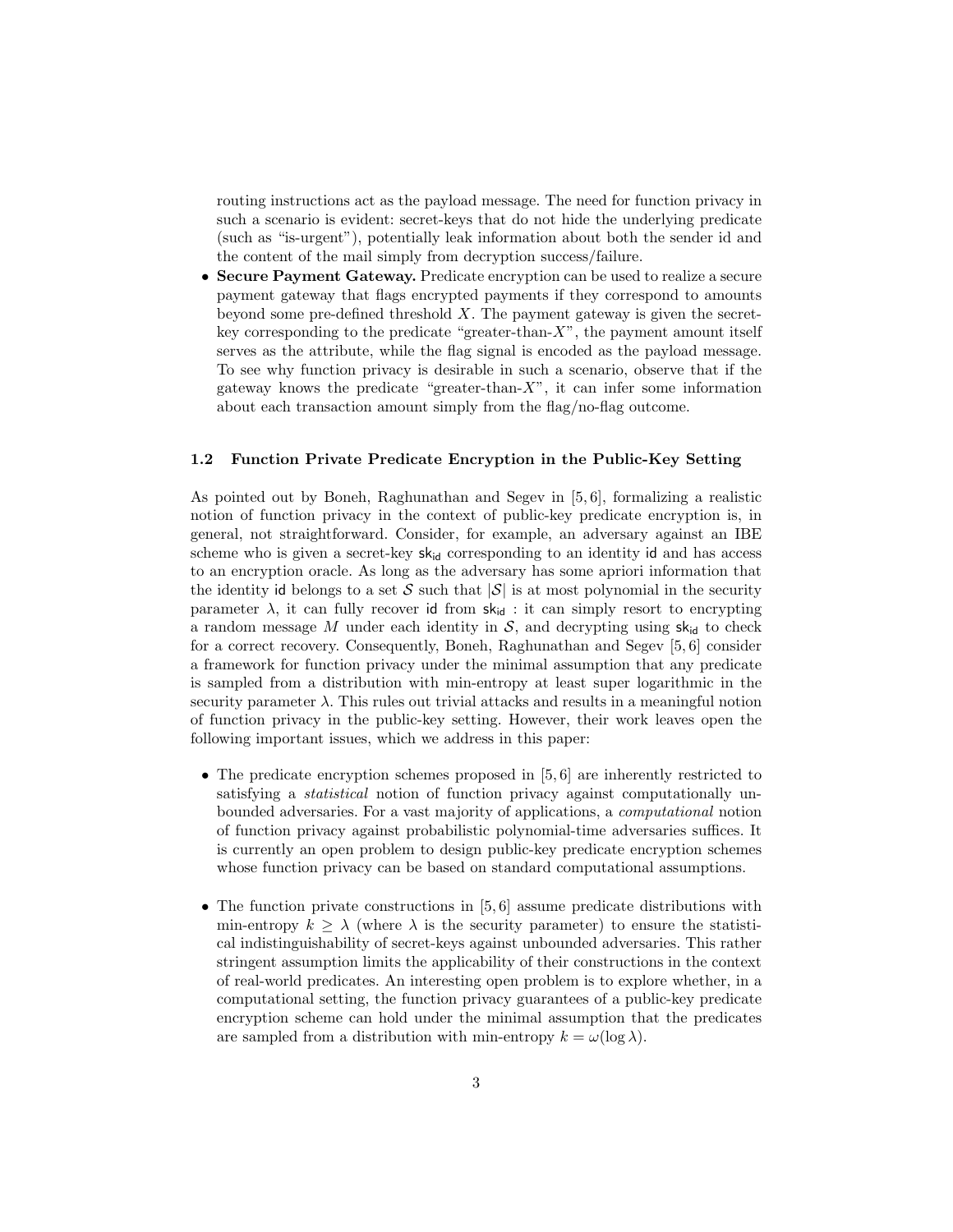Other function private predicate encryption constructions in the public-key setting that do not impose stringent requirements on the min-entropy of the underlying predicate distribution are secure under non-standard assumptions: examples of such constructions include the function private IPE construction of Agrawal et al. [7] that is secure in the generic group model, and the function private constructions proposed by Iovino et al. in [8] that assume quasi-strong indistinguishability obfuscation. Highly expressive predicate encryption schemes that can support all poly-depth bounded circuits [9–13] from standard assumptions such as LWE are trivially non-function private, since they inherently assume that the secret-key contains the predicate circuit in the clear.

#### 1.3 Our Contributions

We address the following open problem in this paper:

Is it possible to design public-key predicate encryption schemes that are provably data and function private under standard computational assumptions, while imposing the bare-minimum min-entropy requirements on the underlying predicate distributions?

We answer these questions in the affirmative by presenting new public-key constructions for identity-based encryption, subspace-membership encryption (a generalization of inner-product encryption) and hidden vector encryption, that are both data and function private under variants of the well-known DBDH, DLIN and matrix DDH assumptions, while relaxing the min-entropy requirement on the predicate distributions to  $\omega(\log \lambda)$ . Our constructions concretely establish that the minimum predicate entropy necessary for any meaningful notion of function privacy in the public-key setting, is in fact, sufficient, for a fairly rich class of predicates. Our results may be summarized in the form Table 1. Note that achieving function private HVE in any setting - computational or statistical, was open prior to this work. In particular, function private constructions for inner-product encryption and subspace-membership encryption do not naturally subsume hidden-vector encryption due to the presence of a special wildcard character in the predicate vectors for the latter. Function private HVE paves the way for realizing function private searchable encryption schemes supporting conjunctive, subset and range queries over encrypted data.

| <b>Table 1.</b> Our Contributions |  |
|-----------------------------------|--|
|-----------------------------------|--|

| Predicate Encryption Constructions | Predicates                                     | Security                 | $ $ Predicate Entropy $k$   |
|------------------------------------|------------------------------------------------|--------------------------|-----------------------------|
| Boneh, Raghunathan, Segev[5, 6]    | Equality, Subspace-membership                  | DBDH.DLIN.LWE            | $k > \lambda$               |
| Agrawal et al.[7]                  | Inner-products                                 | Non-standard assumptions | $k = \omega (\log \lambda)$ |
| Iovion et al. [8]                  | All circuits                                   | Obfuscation              | $k = \omega (\log \lambda)$ |
| Our Constructions                  | Equality, Subspace-membership DBDH, DLIN, MDDH |                          | $k = \omega (\log \lambda)$ |
| <b>Our Constructions</b>           | Hidden-vector                                  | <b>MDDH</b>              | $k = \omega (\log \lambda)$ |

Core Idea and Differences with Leakage Resilience. The core idea underlying our public-key function private predicate encryption constructions is to embed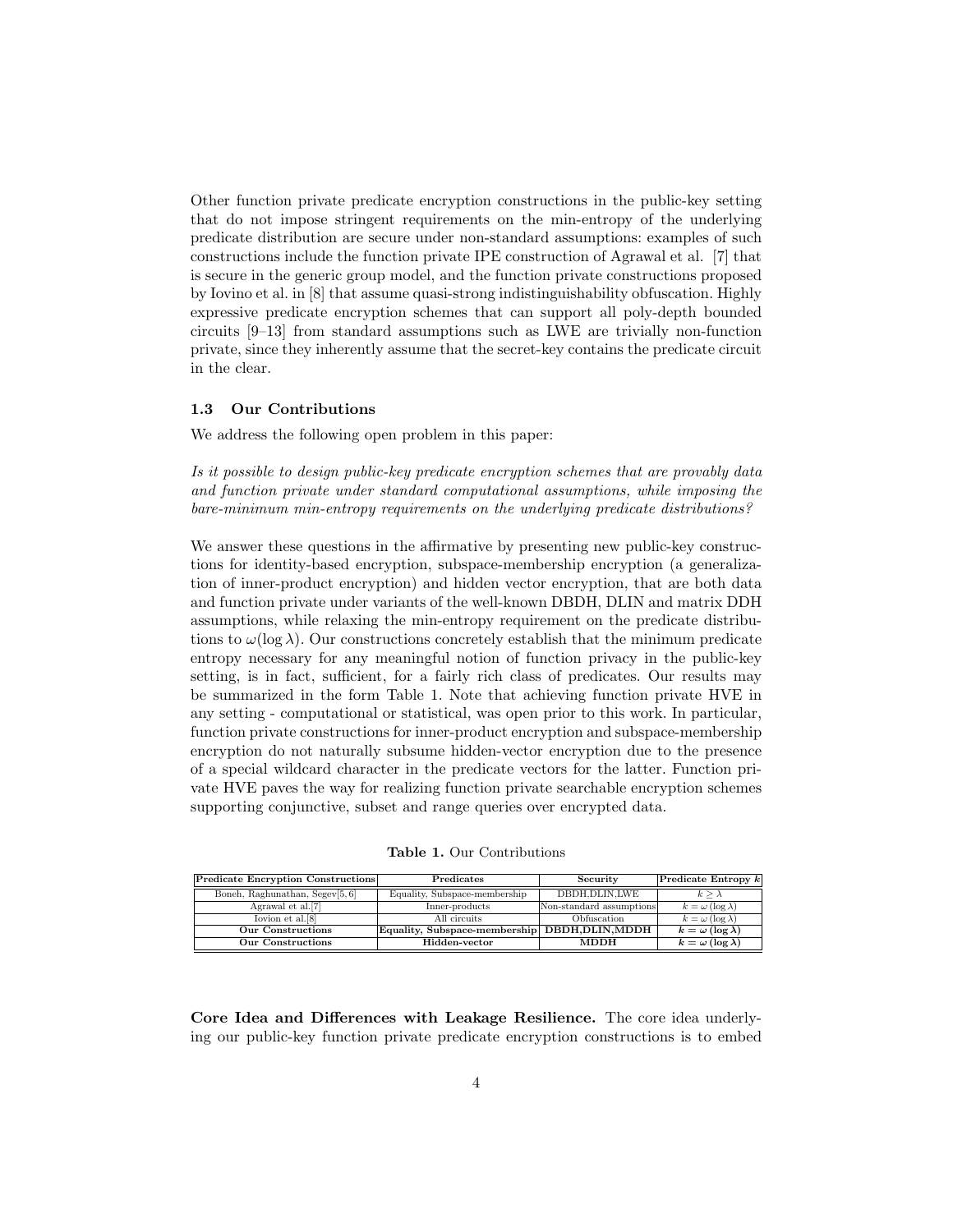a randomly sampled instance of a computationally hard problem in each secret-key. Such an approach has previously been explored in dual system encryption, introduced by Waters in [14], and subsequently studied in [15–17]. Lewko et al. [18] demonstrated an elegant application of dual system encryption in achieving leakage resilient functional encryption schemes with *nominally semi-functional* secret-keys. However, function privacy is inherently more complex to achieve than leakage resilience. This may be intuitively explained as follows: for leakage resilience, it is sufficient to argue that a secret-key in the semi-functional space retains enough leftover entropy so as to hide whether the underlying predicate is orthogonal to the challenge vector (the case of nominal semi-functionality) or is uniformly random (the case of ordinary semi-functionality). However, for function privacy, the argument must additionally be reflected back from the semi-functional space to the normal/fully functional space, which is not immediately evident from existing dual system encryption based techniques. Our techniques, on the other hand, achieve function privacy by directly arguing the indistinguishability of secret-keys in the fully functional space. More specifically, the fully functional secret-keys in our constructions hide (in a computational sense) whether the underlying predicate has been sampled from a (sufficiently random) aversarially chosen distribution, or a uniformly random distribution. Our techniques are further elucidated in the following discussion.

#### 1.4 Overview of Our Techniques

We briefly summarize our techniques below. A common technique implicit in the function privacy arguments for all our constructions in this paper is the use of hash proof systems [19, 20].

Function-Private IBE from DBDH and DLIN (Section 4). Our function private IBE construction is inspired by the seminal IBE scheme of Boneh and Franklin [21]. It involves public parameters  $pp = (g, g^{s_1}, g^{s_2})$ , where g generates a bilinear group G of prime order q, and the master secret key is  $msk = (s_1, s_2) \in \mathbb{Z}_q \times \mathbb{Z}_q$ . The scheme uses two hash functions  $H_1$  and  $H_2$ , that are modeled as random oracles in the security proofs. The secret-key  $sk_{id}$  corresponding to an identity id is randomized as  $(H_1 (\mathsf{id})^{s_1 \cdot z_1} \cdot H_2 (\mathsf{id})^{s_2 \cdot z_2}, z_1, z_2)$  for  $z_1, z_2 \xleftarrow{R} \mathbb{Z}_q$ , while a ciphertext C corresponding to (id, M) is generated as  $(g^r, M \cdot e(g^{s_1}, H_1 \text{ (id)}))^r, e(g^{s_2}, H_2 \text{ (id)})^r)$  for  $r \stackrel{R}{\leftarrow} \mathbb{Z}_q$ . The decryption procedure is essentially similar to that in the Boneh-Franklin IBE scheme. Note that both the secret-key and the ciphertext comprise of a constant number of group elements. We establish the data privacy of this scheme from the DBDH assumption via a sequence of two hybrid experiments, each of which manipulate the random oracles in the same way as [21] to answer secret-key and challenge ciphertext queries. Additionally, we establish the function privacy of this scheme using arguments akin to those of Cramer and Shoup [19], where the reduction knows the master-secret-key at all times (allowing it to answer any number of secret key-queries), and embeds a random DLIN instance in the challenge secret-key provided to the function privacy adversary. The proof suitably manipulates the random oracles, and also exploits the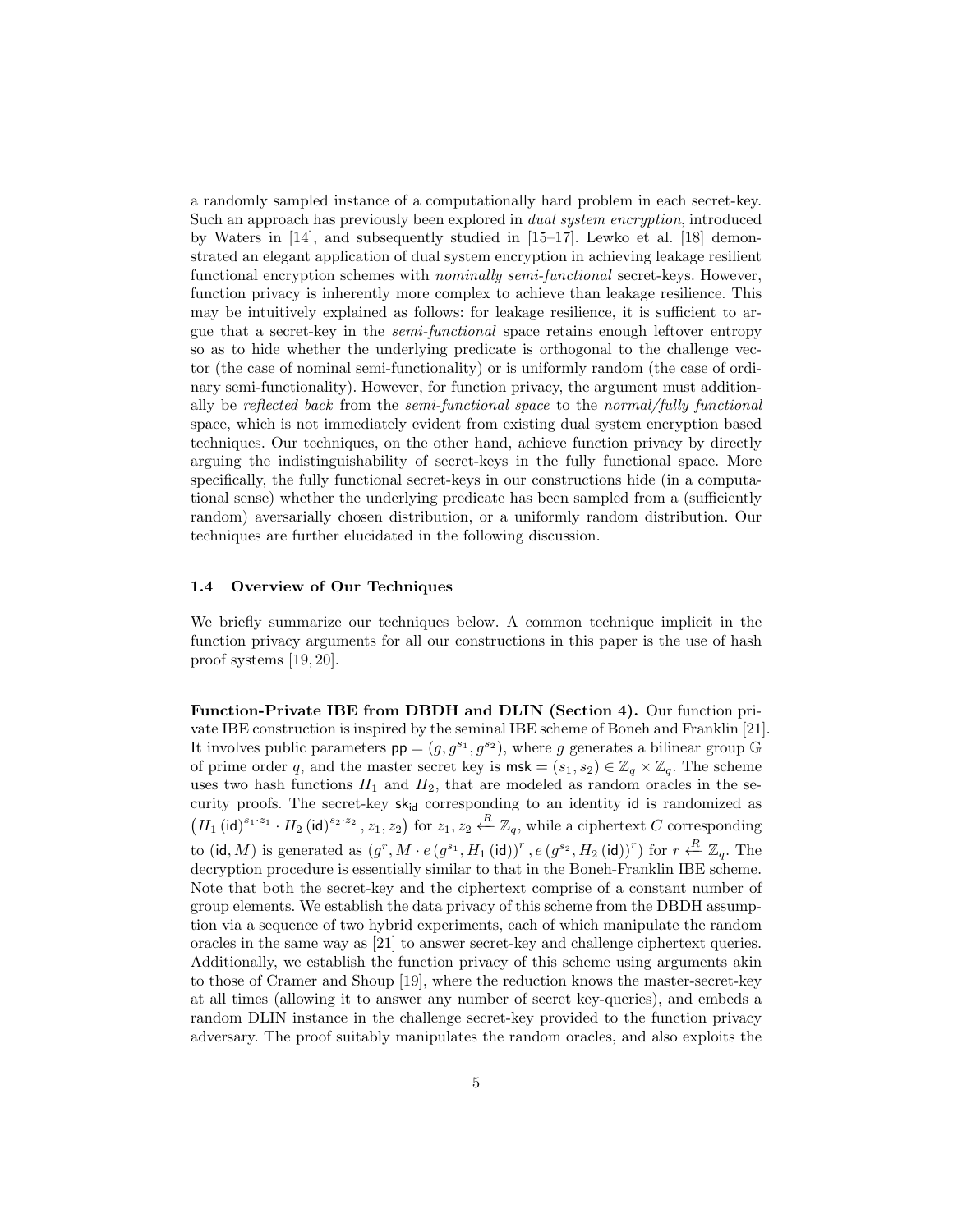min-entropy restrictions on the challenge identity-distributions to argue the negligibility of abortion-probability during the reduction.

Function-Private SME from Matrix-DDH (Section 5). Our function private subspace-membership encryption (SME) scheme is inspired by a matrix-DDH-based variant of the recently proposed adaptively data private IPE of Agrawal, Libert and Stehlé [12]. It involves public parameters of the form  $pp = (g_1, g_1^{\mathbf{A}}, \{g_1^{\mathbf{S}_j \cdot \mathbf{A}}\})$  $j \in [0, 2n]$  $\bigg),$ where  $g_1$  generates an asymmetric bilinear group  $\mathbb{G}_1$  of prime order  $q, \mathbf{A} \in \mathbb{Z}_q^{l_1 \times l_2}$ ,  $\mathbf{S}_j \in \mathbb{Z}_q^{l_2 \times l_1}$ , and the master-secret-key is  $\mathsf{msk} = (g_2, {\{\mathbf{S}_j\}}_{j \in [0,2n]})$ , where  $g_2$  generates a second asymmetric bilinear group  $\mathbb{G}_2$  of the same order q. Note that the parameters  $l_1$  and  $l_2$  may be chosen to be constant, so long as  $l_1 > l_2$ , while the maximum number of secret-key queries supported for either the data or the function privacy experiment is n. To generate a secret-key for a matrix  $\mathbf{W} \in \mathbb{Z}_q^{m \times n}$ , the tion privacy experiment is *n*. To generate a secret-key for a matrix  $\mathbf{w} \in \mathbb{Z}_q$ , the key-generation algorithm first adds *n* randomly sampled columns to **W**, and outputs  $\mathsf{sk}_{\mathbf{W}} \ = \ \bigg( g_2^{\mathbf{y^T \cdot W}}, g_2^{\sum_{j=1}^{2n} \mathbf{y^T \cdot W}_j \cdot \mathbf{S}_j}$ 2 ), where  $\mathbf{W}_j$  denotes the j<sup>th</sup> column of the augmented matrix **W**. The ciphertext for an attribute vector  $\mathbf{x} = \begin{bmatrix} x_1 & x_2 & \cdots & x_n \end{bmatrix}^{\mathbf{T}} \in \mathbb{Z}_q^n$ <br>is of the form  $\left(g_1^{\mathbf{A}\cdot\mathbf{r}}, \{g_1^{(x_j \cdot \mathbf{S}_0 + \mathbf{S}_j) \cdot \mathbf{A} \cdot \mathbf{r}}\}_{j\in[1,2n]} \right)$  for  $\mathbf{r} \stackrel{R}{\$  $x_{2n} = 0$ . The analysis of data privacy relies on the MDDH assumption in the group  $\mathbb{G}_1$ , and uses hash-proof based arguments similar to those of Cramer and Shoup [19, 20]. Note that the additional attribute vector components  $x_{n+1}, \dots, x_{2n}$  in our SME construction are 0, implying that the final  $n$  ciphertext components are statistically independent of the vector x being encrypted. The analysis now exploits the following fact: so long as the adversary makes no more that  $n$  secret-key queries, the first n master-secret-key components  $(\mathbf{S}_0, \dots, \mathbf{S}_n)$  retain sufficient entropy from an adversary's point of view, even given the public parameter  $pp$  and  $\beta$ 's responses to n-many secret-key queries. This in turn ensures that at some stage, if the challenge ciphertext is generated using the master-secret-key instead of the public parameter, it will perfectly hide which attribute among  $\mathbf{x}_0^*$  and  $\mathbf{x}_1^*$  is encrypted. Finally, the scheme is adaptively secure because the reduction knows the master-secret-key at any time, which allows it to answer all secret-key queries without knowing the challenge attributes beforehand. The proof of function privacy also follows from the MDDH assumption, albeit in the group  $\mathbb{G}_2$ , and relies on the fact that any predicate matrix **W** with entries sampled from mutually independent distributions with super-logarithmic min-entropy has full rank  $n$  with overwhelmingly large probability.

Function-Private HVE from Matrix-DDH (Section 6). Our function-private hidden-vector encryption (HVE) scheme uses techniques similar to our function private SME construction, with slight differences to account for the presence of the wildcard character  $\star$ . The core idea is as follows: given a predicate vector  $\mathbf{v} =$  $(v_1,\dots,v_n)\in (\mathbb{Z}_q\cup\{\star\})^n$ , let  $\mathcal{S}=\{j\in[1,n]:v_j\neq\star\}$ . Also, let  $\mathbf{v}_{\mathcal{S}}=[v_j]_{j\in\mathcal{S}}\in$  $\mathbb{Z}_q^{|\mathcal{S}|}$ . Now, one can create a matrix  $\mathbf{W} = [\mathbf{W}_1 | \mathbf{W}_1 \cdot \mathbf{v}_{\mathcal{S}}] \in \mathbb{Z}_q^{|\mathcal{S}| \times (|\mathcal{S}|+1)}$ , where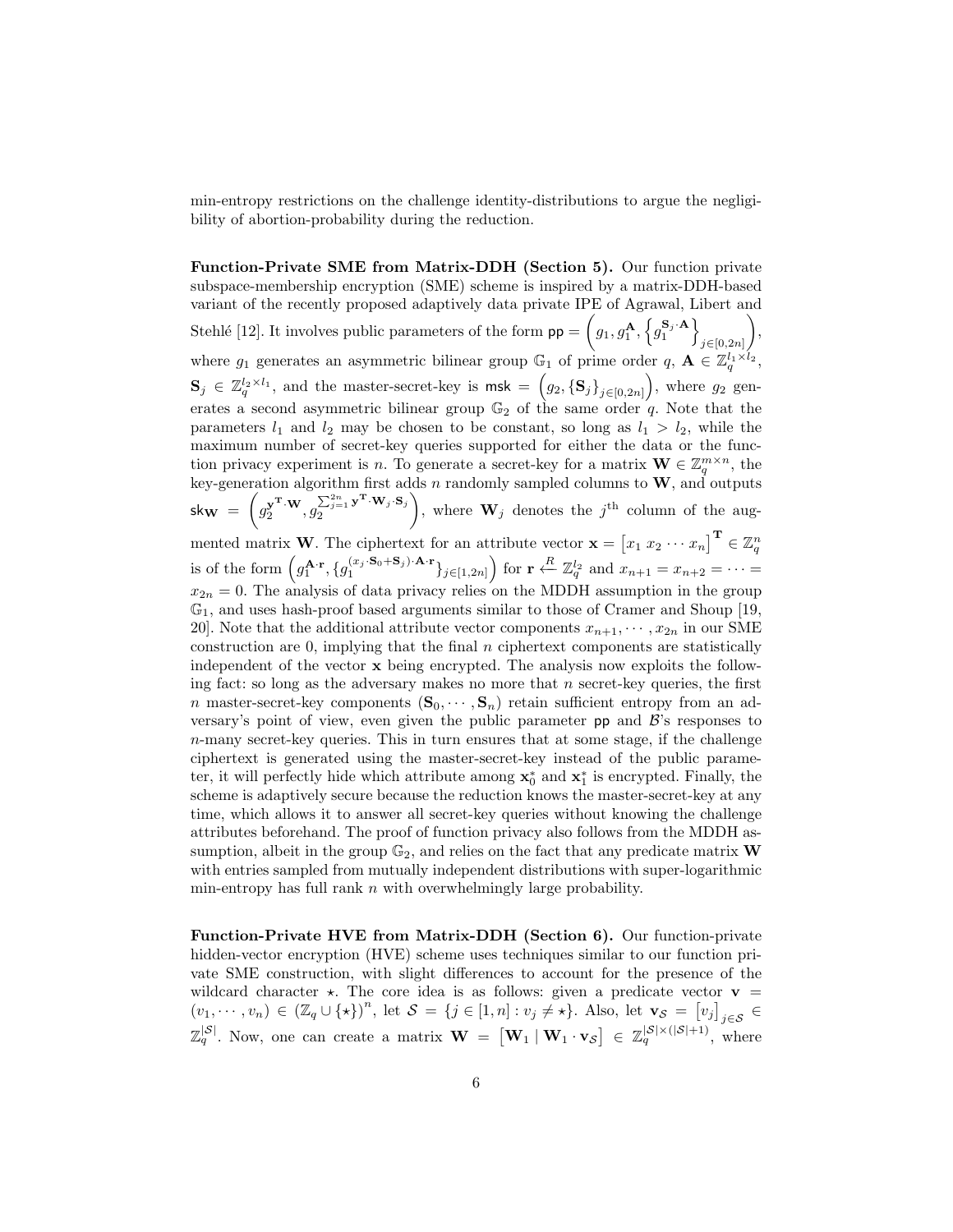$\mathbf{W}_1 \stackrel{R}{\leftarrow} \mathbb{Z}_q^{|\mathcal{S}|\times|\mathcal{S}|}$  is a random *invertible* matrix. Next, given an attribute vector  $\mathbf{x} = \begin{bmatrix} x_1 \cdots x_n \end{bmatrix}^{\mathbf{T}} \in \mathbb{Z}_q^n$ , let  $\mathbf{x}_{\mathcal{S}} = \begin{bmatrix} x_j \end{bmatrix}_{j \in \mathcal{S}} \in \mathbb{Z}_q^{|\mathcal{S}|}$ . If  $v_j = x_j$  for each  $j \in \mathcal{S}$ , we must have  $\mathbf{v}_{\mathcal{S}} = \mathbf{x}_{\mathcal{S}}$ , and hence the following holds:

$$
\mathbf{W} \cdot \begin{bmatrix} \mathbf{x}_{\mathcal{S}} \\ (-1) \end{bmatrix} = \begin{bmatrix} \mathbf{W}_1 \mid \mathbf{W}_1 \cdot \mathbf{v}_{\mathcal{S}} \end{bmatrix} \cdot \begin{bmatrix} \mathbf{v}_{\mathcal{S}} \\ (-1) \end{bmatrix} = \mathbf{0} \in \mathbb{Z}_q^{|\mathcal{S}|}
$$

The crux of our HVE construction lies in generating a ciphertext  $C$  for the vector  $[\mathbf{x} \mid (-1)]^T$  using the encryption algorithm of our SME scheme such that, given a subset  $S, C$  may be manipulated to generate a new ciphertext corresponding to  $\begin{bmatrix} \mathbf{x}_{\mathcal{S}} \end{bmatrix}$  (-1)]<sup>T</sup>. Then, given a secret-key corresponding to the matrix W generated using the key-generation algorithm of our SME construction, decryption is straightforward. The data and function privacy of our HVE construction follow from arguments akin to those used for our SME construction.

#### 1.5 Notations Used

This section summarizes the notations used throughout the rest of the paper.

**General Notations.** We write  $x \stackrel{R}{\leftarrow} \chi$  to represent that an element x is sampled uniformly at random from a set  $\mathcal{X}$ . The output a of a deterministic algorithm  $\mathcal{A}$  is denoted by  $x \leftarrow A$  and the output  $a'$  of a randomized algorithm  $A'$  is denoted by  $x' \stackrel{R}{\leftarrow} \mathcal{A}'$ . We refer to  $\lambda \in \mathbb{N}$  as the security parameter, and denote by  $\exp(\lambda)$ ,  $\text{poly}(\lambda)$ and  $\text{negl}(\lambda)$  any generic (unspecified) exponential function, polynomial function and negligible function in  $\lambda$  respectively. Note that a function  $f : \mathbb{N} \to \mathbb{N}$  is said to be negligible in  $\lambda$  if for every positive polynomial p,  $f(\lambda) < 1/p(\lambda)$  when  $\lambda$  is sufficiently large. For  $a, b \in \mathbb{Z}$  such that  $a \leq b$ , we denote by  $[a, b]$  the set of integers lying between a and b (both inclusive). For a finite field  $\mathbb{F}_q$  (q being a  $\lambda$ -bit prime) and  $m, n \in \mathbb{N}$ , we denote by  $\mathbb{F}_q^{m \times n}$  the space of all  $m \times n$  matrices **W** with elements from  $\mathbb{F}_q$ . Further, we use the short-hand notation  $\mathbb{F}_q^m$  to represent the vector space  $\mathbb{F}_q^{m \times 1}$ . Finally, given a matrix  $\mathbf{W} \in \mathbb{F}_q^{m \times n}$ , its transpose in  $\mathbb{F}_q^{n \times m}$  is denoted as  $\mathbf{W}^{\mathbf{T}}$ .

Bilinear Group Notations. Let GroupGen $(1^{\lambda})$  be a probabilistic polynomial-time algorithm that takes as input a security parameter  $\lambda$ , and outputs a tuple of the form  $(\mathbb{G}_1, \mathbb{G}_2, \mathbb{G}_T, q, q_1, q_2, e)$ , where  $\mathbb{G}_1, \mathbb{G}_2$  and  $\mathbb{G}_T$  are distinct groups of order q (q being a  $\lambda$ -bit prime),  $g_1$  is a generator for  $\mathbb{G}_1$ ,  $g_2$  is a generator for  $\mathbb{G}_2$ , and  $e : \mathbb{G}_1 \times \mathbb{G}_2 \longrightarrow \mathbb{G}_T$ is an efficiently computable non-degenerate asymmetric bilinear map. Now, given a matrix  $\mathbf{W} = \{w_{i,j}\}_{i \in [1,m], j \in [1,n]} \in \mathbb{Z}_q^{m \times n}$ , we use the following notations:

- $g_1^{\mathbf{W}}$ : Denotes the set of group elements  $\{g_1^{w_{i,j}}\}_{i \in [1,m], j \in [1,n]} \in \mathbb{G}_1^{m \times n}$ <br>•  $g_2^{\mathbf{W}}$ : Denotes the set of group elements  $\{g_2^{w_{i,j}}\}_{i \in [1,m], j \in [1,n]} \in \mathbb{G}_2^{m \times n}$
- 
- $e(g_1, g_2)$ <sup>W</sup>: Denotes the set of group elements  $\{e(g_1, g_2)^{w_{i,j}}\}_{i \in [1,m], j \in [1,n]} \in \mathbb{G}_T^{m \times n}$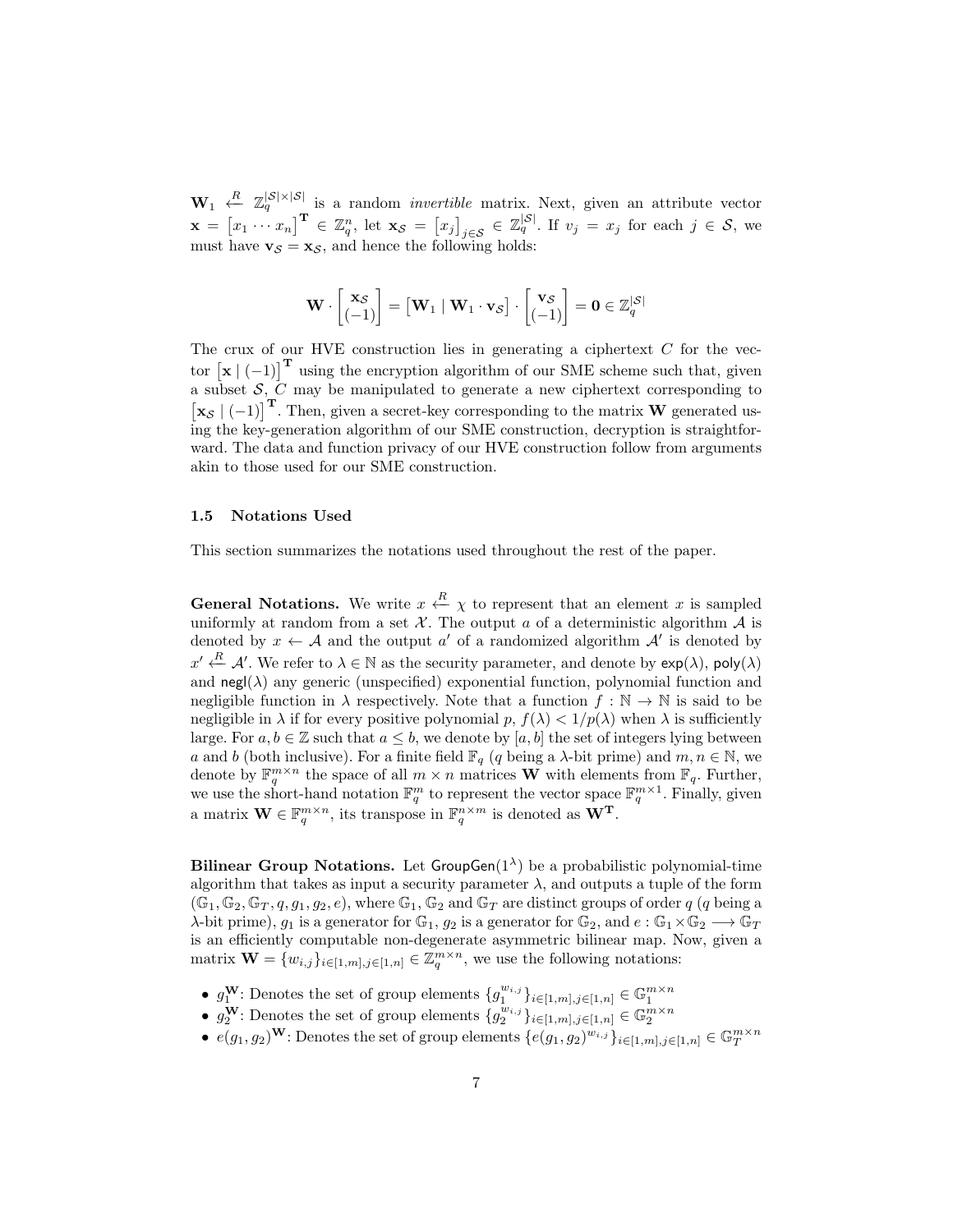For ease of representation, we use the notations  $e(g_1, g_2)^{\mathbf{W}_2 \cdot \mathbf{W}_1}$  and  $e(g_1^{W_1}, g_2^{W_2})$ , interchangeably, throughout this paper. Finally, in the symmetric bilinear map setting, the groups  $\mathbb{G}_1$  and  $\mathbb{G}_2$ , along with their corresponding generators  $g_1$  and  $g_2$ , are denoted using the unified notations  $G$  and  $g$ , respectively,

Min-Entropy of Random Variables. The min-entropy of a random variable  $Y$ is called  $\mathbf{H}_{\infty}(Y)$  and is evaluated as  $-\log(\max_{u} \Pr[Y = y])$ ; a random variable Y is said to be a k-source if  $\mathbf{H}_{\infty}(Y) \geq k$ . We additionally define an  $(m, n, k)$ -matrixsource for  $m, n \in \mathbb{N}$  to be a matrix of mutually independent random variables Y =  $({Y_{i,j}}_{i\in[1,m],j\in[1,n]})$ , such that each individual  $Y_{i,j}$  is uniformly distributed over some finite field  $\mathbb{F}_{q_k}$ , where  $q_k$  is a k-bit prime. It is easy to see that each such  $Y_{i,j}$  represents a k-source.

# 2 Background and Preliminaries

In this section, we recall certain standard computational assumptions in bilinear groups, and also introduce certain min-entropy variants of these assumptions.

#### 2.1 Standard Computational Assumptions in Bilinear Groups

The Decisional Bilinear Diffie-Hellman assumption (DBDH). Let GroupGen $(1^{\lambda})$ be a probabilistic polynomial-time algorithm that takes as input a security parameter  $\lambda$ , and outputs a tuple of the form  $(\mathbb{G}, \mathbb{G}_T, q, g, e)$ , where  $\mathbb{G}$  and  $\mathbb{G}_T$  are groups of order q (q being a  $\lambda$ -bit prime), g is a generator for G and  $e : \mathbb{G} \times \mathbb{G} \longrightarrow \mathbb{G}_T$  is an efficiently computable non-degenerate bilinear map. The decisional bilinear Diffie-Hellman assumption is that the distribution ensembles:

$$
\{(g, g^{a_1}, g^{a_2}, g^{a_3}, e(g,g)^{a_1 \cdot a_2 \cdot a_3})\}_{a_1, a_2, a_3 \xleftarrow{R} \mathbb{Z}_q} \text{ and } \{(g, g^{a_1}, g^{a_2}, g^{a_3}, Z)\}_{a_1, a_2, a_3 \xleftarrow{R} \mathbb{Z}_q, Z \xleftarrow{R} \mathbb{G}_T}
$$

are computationally indistinguishable, where  $(\mathbb{G}, \mathbb{G}_T, q, g, e) \leftarrow \text{GroupGen}(1^{\lambda})$ .

**The Decisional Linear Assumption (DLIN).** Let  $\mathbb{G}$  be a group of prime order q and let  $g_1, g_2, g_3$  be arbitrary generators for G. The decisional linear assumption [22] is that the distribution ensembles:

$$
\left\{ (g_1, g_2, g_3, g_1^{a_1}, g_2^{a_2}, g_3^{a_1+a_2}) \right\}_{a_1, a_2 \leftarrow \mathbb{Z}_q} \text{ and } \left\{ (g_1, g_2, g_3, g_1^{a_1}, g_2^{a_2}, g_3^{a_3}) \right\}_{a_1, a_2, a_3 \leftarrow \mathbb{Z}_q}
$$

are computationally indistinguishable, where  $g_1, g_2, g_3 \stackrel{R}{\leftarrow} \mathbb{G}$ . A generalized version of this assumption, denoted as k-DLIN, is presented in Appendix B.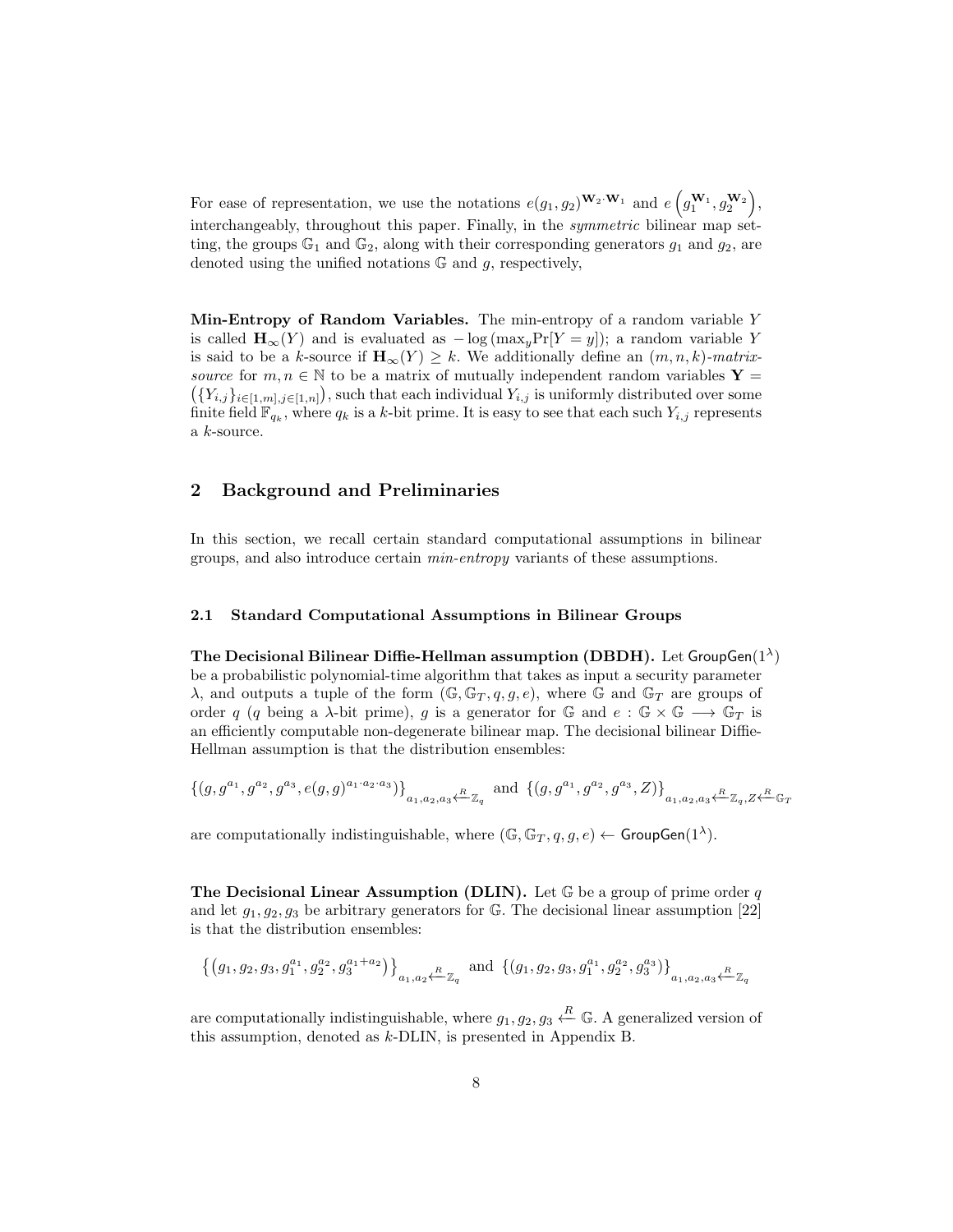The Matrix Decisional Diffie-Hellman Assumption (MDDH). Let G be a group of prime order q and let q be an arbitrary generator for  $\mathbb{G}$ . Also, let  $m, n \in \mathbb{N}$ with  $m > n$ , and let  $\mathcal{D}_{m,n}$  denote a matrix distribution from which one can efficiently sample with overwhelmingly large probability a matrix  $\mathbf{W} \in \mathbb{Z}_q^{m \times n}$ , such that **W** has full rank n. The  $\mathcal{D}_{m,n}$ -matrix decisional Diffie-Hellman assumption [23] is that the distribution ensembles:

$$
\left\{\left(g^{\mathbf{W}},g^{\mathbf{W}\cdot\mathbf{y}}\right)\right\}_{\mathbf{W}\leftarrow\mathcal{D}_{m,n},\;\mathbf{y}\leftarrow\mathbb{Z}_q^n}\;\text{and}\;\left\{\left(g^{\mathbf{W}},g^{\mathbf{u}}\right)\right\}_{\mathbf{W}\leftarrow\mathcal{D}_{m,n},\;\mathbf{u}\leftarrow\mathbb{Z}_q^m}
$$

are computationally indistinguishable, where  $g \stackrel{R}{\leftarrow} \mathbb{Z}_q$  and  $m, n = \text{poly}(\lambda)$ .

The  $\mathcal{D}_{m,n}$ -MDDH assumption holds even if the group G is bilinear, albeit subject to the additional restriction that  $n \geq 2$  [23]. This restriction may, however, be relaxed if the corresponding bilinear map is asymmetric over two distinct source groups  $\mathbb{G}_1$ and  $\mathbb{G}_2$ , and the MDDH assumption is assumed to hold in either one or both these groups (analogous to the external Diffie-Hellman (XDH) and symmetric external Diffie-Hellman assumptions (SXDH) [24], respectively).

#### 2.2 Min-Entropy-based Sub-Families of the MDDH Assumption

In this section, we introduce two min-entropy-based sub-families of the MDDH assumption. We first state the following claims:

Claim 2.1 Let  $\mathbf{V} = \left( \{V_{i,j}\}_{i \in [1,m],j \in [1,n]} \right)$  be an  $(m,n,k)$ -matrix-source over  $\mathbb{Z}_q^{m \times n}$ for  $k = \omega(\log \lambda)$ . Then, V represents a matrix distribution from which one can efficiently sample with overwhelmingly large probability a matrix  $\mathbf{W} \in \mathbb{Z}_q^{m \times n}$ , such that  $W$  has full rank n.

Claim 2.2 Let  $\mathbf{V}_1 = \left( \{V_{i,j,1}\}_{i \in [1,n],j \in [1,n]} \right)$  be an  $(n,n,k)$ -matrix-source over  $\mathbb{Z}_q^{n \times n}$ , such that  $k = \omega(\log \lambda)$ , and let  $\mathbf{V}_2 = (\{V_{i,2}\}_{i \in [1,n]})$  be any non-zero distribution over  $\mathbb{Z}_q^n$ . Then  $\tilde{\mathbf{V}} = [\mathbf{V}_1 | \mathbf{V}_1 \cdot \mathbf{V}_2]^{\mathbf{T}} \in \mathbb{Z}_q^{(n+1)\times n}$  represents a matrix distribution from which one can efficiently sample with overwhelmingly large probability a matrix  $\mathbf{W} \in \mathbb{Z}_q^{(n+1)\times n}$ , such that **W** has full rank n.

The detailed proofs of these claims are presented in Appendix C. The aforementioned claims allows us to define the following min-entropy-based sub-families of the MDDH assumption.

**Definition 2.1** (The  $(m, n, k)$ -Source-MDDH Assumption). Let  $\mathbb{G}$  be a group of prime order q and let q be an arbitrary generator for  $\mathbb{G}$ . The  $(m, n, k)$ -source-MDDH assumption, for  $m, n \in \mathbb{N}$  such that  $m > n$  and  $k = \omega(\log \lambda)$ , is that for any probabilistic polynomial-time adversary  $A$ , the following holds:

$$
\mathbf{Adv}_{m,n,k,\mathcal{A}}^{\mathrm{MDDH}}(\lambda) \stackrel{{\mathrm {\footnotesize def}}}{=} \left|\Pr\left[\mathsf{Expt}_{\mathrm{MDDH},m,n,k,\mathcal{A}}^{(0)}(\lambda) = 1\right] - \Pr\left[\mathsf{Expt}_{\mathrm{MDDH},m,n,k,\mathcal{A}}^{(1)}(\lambda) = 1\right]\right| \leq {\mathrm{\textsf{negl}}}(\lambda)
$$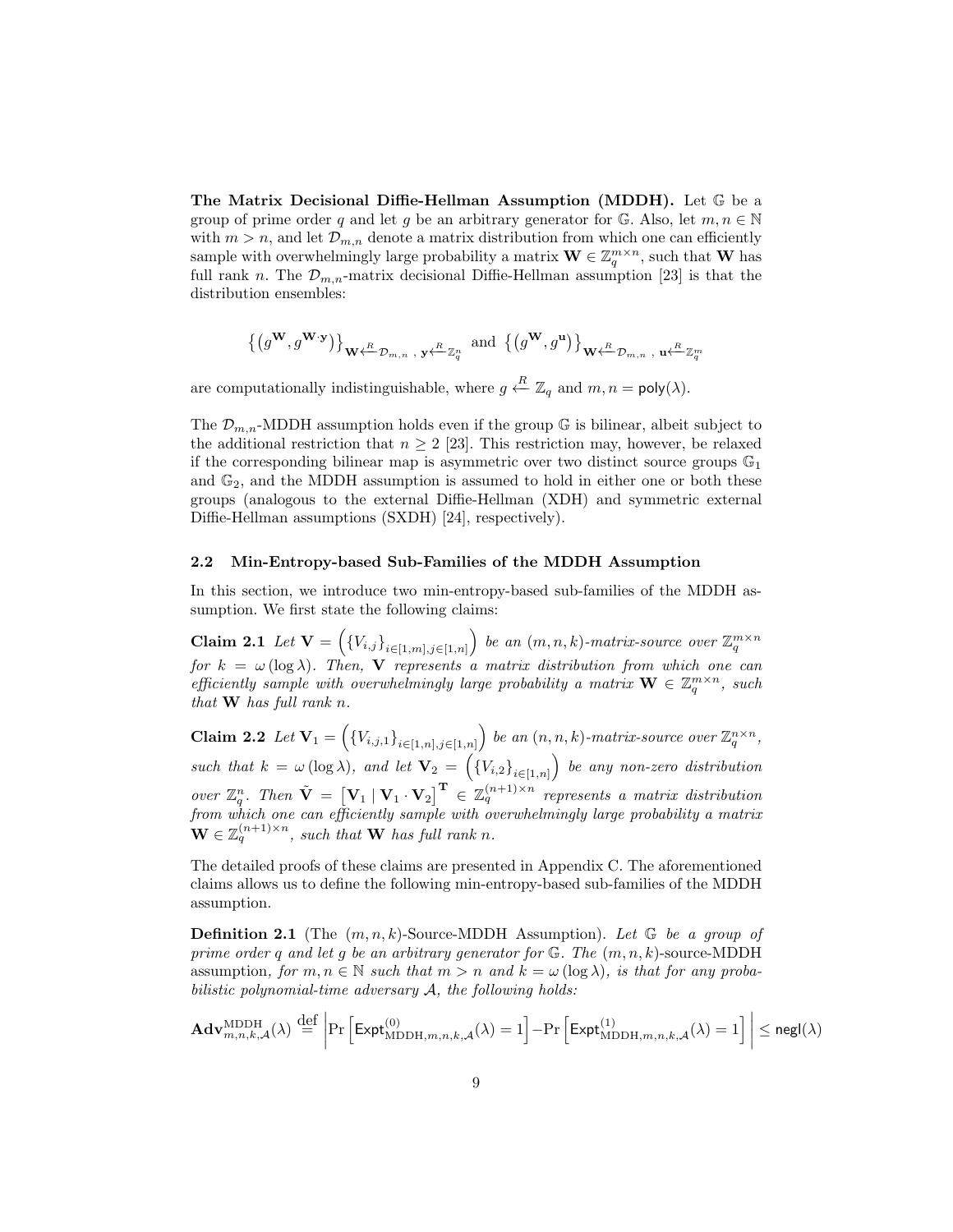where for each  $\lambda \in \mathbb{N}$  and  $b \in \{0,1\}$ , the experiment  $\text{Expt}_{\text{MDDH},m,n,k,\mathcal{A}}^{(b)}(\lambda)$  is defined as:

1.  $(\mathbf{V}^*,$ state)  $\stackrel{R}{\leftarrow}$   $\mathcal{A}(1^{\lambda},m,n,k)$ , where  $\mathbf{V}^* = (\{V_{i,j}^*\}_{i \in [1,m],j \in [1,n]})$  is an  $(m, n, k)$ -matrix-source. 2. Sample  $\mathbf{W} \stackrel{R}{\leftarrow} \mathbf{V}^*$ . 3. If  $b = 1$ , sample  $y \stackrel{R}{\leftarrow} \mathbb{Z}_q^n$ , and set  $u = W \cdot y$ . Else if  $b = 0$ , sample  $u \stackrel{R}{\leftarrow} \mathbb{Z}_q^m$ .  $\mathcal{A}, b' \stackrel{R}{\leftarrow} \mathcal{A}\left(\left(g^{\mathbf{W}}, g^{\mathbf{u}}\right), \textsf{state}\right).$ 5. Output  $b'$ .

The  $(m, n, k)$ -Source-MDDH Assumption holds even if the group  $\mathbb G$  is bilinear, subject to the additional restriction that  $n \geq 2$ .

**Definition 2.2** (The  $(n, k)$ -Source-MDDH Assumption). Let  $\mathbb{G}$  be a group of prime order q and let g be an arbitrary generator for  $\mathbb{G}$ . The  $(n, k)$ -source-MDDH assumption, for  $n \in \mathbb{N}$  and  $k = \omega(\log \lambda)$ , is that for any probabilistic polynomial-time adversary A, the following holds:

$$
\mathbf{Adv}_{n,k,\mathcal{A}}^{\mathrm{MDDH}}(\lambda) \stackrel{\mathrm{def}}{=} \left| \Pr\left[ \mathsf{Expt}_{\mathrm{MDDH},n,k,\mathcal{A}}^{(0)}(\lambda) = 1 \right] - \Pr\left[ \mathsf{Expt}_{\mathrm{MDDH},n,k,\mathcal{A}}^{(1)}(\lambda) = 1 \right] \right| \le \mathsf{negl}(\lambda)
$$

where for each  $\lambda \in \mathbb{N}$  and  $b \in \{0,1\}$ , the experiment  $\mathsf{Expt}_{\mathrm{MDDH},n,k\mathcal{A}}^{(b)}(\lambda)$  is defined as:

1.  $(\mathbf{V}_1^*, \mathbf{V}_2^*,$ state)  $\stackrel{R}{\leftarrow}$   $\mathcal{A}(1^{\lambda}, n, k)$ , where  $\mathbf{V}_1^* = (\{V_{i,j,1}^*\}_{i \in [1,n], j \in [1,n]})$  is an  $(n, n, k)$ -matrix-source and  $\mathbf{V}_2^* = \left( \left\{ V_{i,2}^* \right\}_{i \in [1,n]} \right)$  is a non-zero distribution over  $\mathbb{Z}_q^n$ . 2. Let  $\tilde{\mathbf{V}}^* = \begin{bmatrix} \mathbf{V}_1^* & \mathbf{V}_1^* & \mathbf{V}_2^* \end{bmatrix}^{\mathbf{T}}$ . Sample  $\mathbf{W} \stackrel{R}{\leftarrow} \tilde{\mathbf{V}}^*$ . 3. If  $b = 1$ , sample  $y \stackrel{R}{\leftarrow} \mathbb{Z}_q^n$ , and set  $u = W \cdot y$ . Else if  $b = 0$ , sample  $u \stackrel{R}{\leftarrow} \mathbb{Z}_q^m$ .  $\mathcal{A}, b' \stackrel{R}{\leftarrow} \mathcal{A}\left(\left(g^{\mathbf{W}}, g^{\mathbf{u}}\right), \textsf{state}\right).$ 5. Output  $b'$ .

Once again, the  $(n, k)$ -Source-MDDH Assumption holds even if the group  $\mathbb{G}$  is bilinear, subject to the additional restriction that  $n \geq 2$ .

#### 3 Function Privacy of Public-Key Predicate Encryption

In this section, we formally define the indistinguishability-based framework for function privacy of predicate encryption in the public-key setting. We consider adversaries that have access to the public parameters of the scheme, as well as a secret-key generation oracle. The adversary is additionally allowed to query a left-or-right functionprivacy oracle LoRFP. This oracle takes as input two adversarially-chosen distributions over the class of predicates  $\mathcal{F}$ , subject to certain min-entropy requirements, and outputs a secret-key for a predicate sampled from one of these distributions. At the end of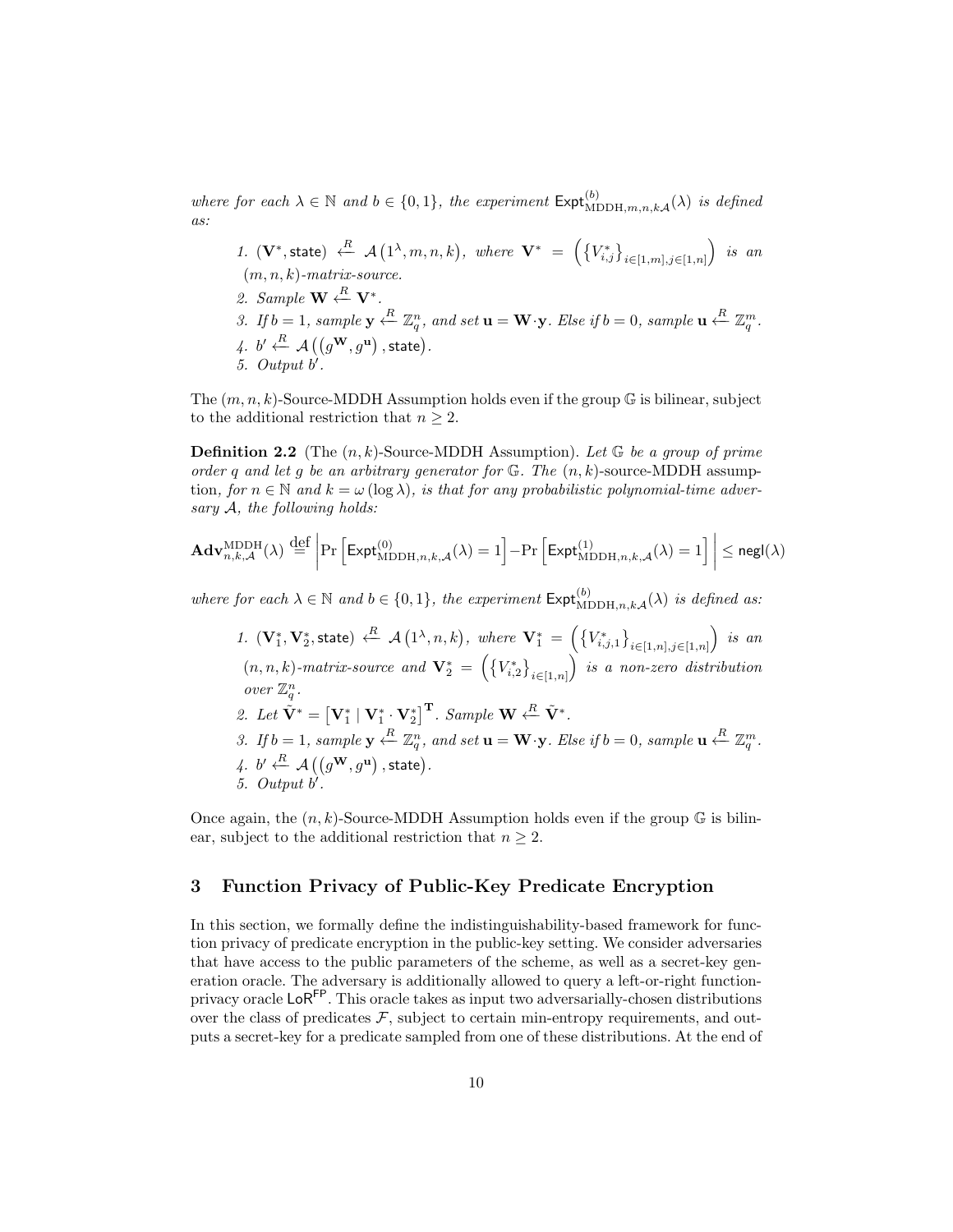the interaction, the adversary should be able to distinguish between the *left* and *right* modes of operation of  $\textsf{LoR}^{\textsf{FP}}$  with only negligible probability. The formal definitions for function privacy are presented separately for three specific sub-classes of predicate encryption considered in this paper - namely, identity-based encryption (IBE), subspace-membership encryption (SME) and hidden-vector encryption (HVE). Note that the corresponding data privacy notions for each of these predicate encryption systems can be captured within a single indistinguishability-based framework (see Definition A.1 in Appendix A).

#### 3.1 Identity-Based Encryption and its Function Privacy

An identity-based encryption scheme  $\Pi^{\text{B}\text{E}}$  over an identity space  $\mathcal{ID}$  and a message space  $M$  is a public-key predicate encryption scheme supporting the set of equality predicates  $f_{\text{id}} : \mathcal{ID} \longrightarrow \{0,1\}$  defined as  $f_{\text{id}}(\text{id}') = 1$  if and only if  $\text{id}' = \text{id}$ . The secret-key associated with an identity id  $\in \mathcal{ID}$  is denoted as sk<sub>id</sub>. We now define the function privacy notions for an IBE scheme.

Definition 3.1 (Left-or-Right Function Privacy Oracle for IBE). A left-or-right function privacy oracle LoR<sup>FP</sup> takes as input a quadruplet (mode,  $msk, {\bf ID}_0, {\bf ID}_1)$ , where mode  $\in$  {left, right}, msk is the master-secret-key of the IBE scheme, and  $(\mathbf{ID}_0, \mathbf{ID}_1)$ are circuits representing distributions over the identity space  $ID$ . If mode = left, the oracle samples id  $\stackrel{R}{\leftarrow}$  ID<sub>0</sub>, while if mode = right, it samples id  $\stackrel{R}{\leftarrow}$  ID<sub>1</sub>. It then  $\emph{responds with }$  sk<sub>id</sub>  $\stackrel{R}{\leftarrow}$  KeyGen  $(\emph{msk}, \emph{id}).$ 

**Definition 3.2** (Computationally Function Private IBE). An IBE scheme  $\Pi_{\text{IBE}} =$ (Setup, KeyGen, Enc, Dec) is said to be computationally function private if for any probabilistic polynomial-time adversary  $A$ , the following holds:

$$
\mathbf{Adv}_{\Pi_{\mathrm{IDE}},\mathcal{A}}^{\mathsf{FP}}(\lambda) \stackrel{{\mathrm {\footnotesize def}}}{=} \left|\Pr\left[\mathsf{Expt}_{\mathsf{FP},\Pi_{\mathrm{IDE}},\mathcal{A}}^{\mathsf{left}}(\lambda)=1\right]-\Pr\left[\mathsf{Expt}_{\mathsf{FP},\Pi_{\mathrm{IDE}},\mathcal{A}}^{\mathsf{right}}(\lambda)=1\right]\right|\le {\mathsf{negl}}(\lambda)
$$

where for each  $\lambda \in \mathbb{N}$  and mode  $\in \{\text{left}, \text{right}\},$  the experiment  $\text{Expt}_{\text{FP},\Pi_{\text{IDE}},\mathcal{A}}^{\text{mode}}(\lambda)$  is defined as follows:

1. (pp, msk)  $\stackrel{R}{\leftarrow}$  Setup  $(1^{\lambda})$ . 2.  $b \stackrel{R}{\longleftarrow} \mathcal{A}^{\text{LoR}}{}^{\text{FP}}_{\text{IBE}}(\text{mode},\text{msk},\cdot,\cdot),\text{KeyGen}(\text{msk},\cdot)\left(1^{\lambda},\text{pp}\right).$ 3. Output b.

subject to the restriction that each query issued to  $\textsf{LoR}_{\text{IBE}}^{\textsf{FP}}$  (mode, msk,  $\cdot, \cdot$ ) is of the form  $(\mathbf{ID}_0^*, \mathbf{ID}_1^*)$ , where both  $\mathbf{ID}_0^*$  and  $\mathbf{ID}_1^*$  represent k-sources such that  $k = \omega(\log \lambda)$ .

#### 3.2 Subspace-Membership Encryption and its Function Privacy

A subspace-membership encryption scheme  $\Pi^{\text{SME}}$  over an attribute space  $\Sigma = \mathbb{F}_q^n$ (q being a  $\lambda$ -bit prime) and a payload message space M is a public-key predicate encryption scheme supporting the set of matrix predicates  $f_{\mathbf{W}} : \mathbb{F}_q^n \longrightarrow \{0, 1\}$ , such that for  $\mathbf{W} \in \mathbb{F}_q^{m \times n}$  and  $\mathbf{x} \in \mathbb{F}_q^n$ , we have  $f_{\mathbf{W}}(\mathbf{x}) = 1$  if and only if  $\mathbf{W} \cdot \mathbf{x} = \mathbf{0} \in \mathbb{F}_q^m$ . The secret-key associated with a matrix  $W$  is denoted as  $sk_W$ . We now define the function privacy notions for an SME scheme.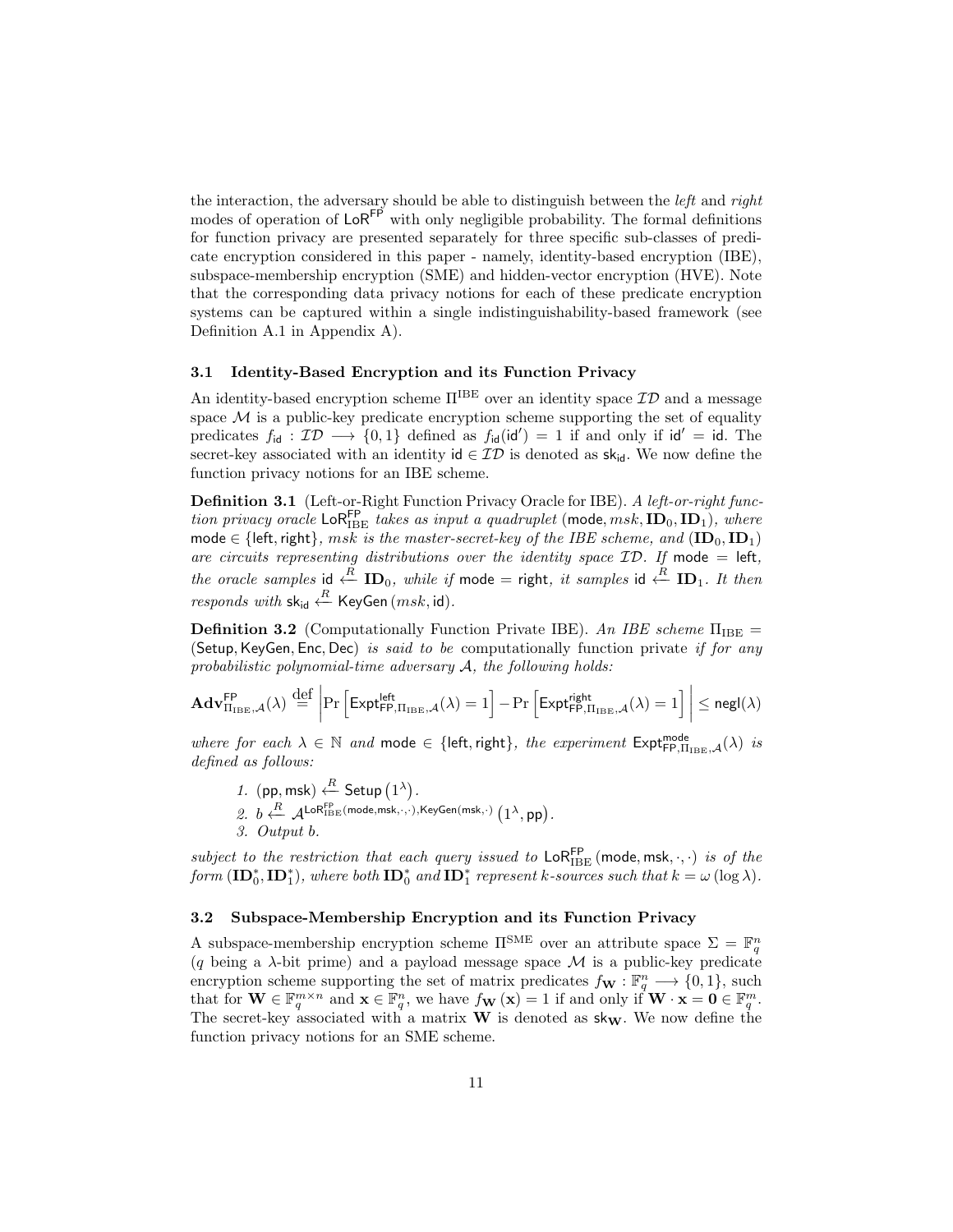Definition 3.3 (Left-or-Right Function Privacy Oracle for SME). A left-or-right function privacy oracle  $\textsf{LoR}_{\text{SME}}^{\textsf{FP}}$  takes as input a quadruplet (mode,  $msk, \mathbf{V}_0, \mathbf{V}_1$ ), where mode  $\in$  {left, right}, msk is the master-secret-key of the SME scheme, and  $(\mathbf{V}_0, \mathbf{V}_1)$  are circuits representing joint distributions over  $\mathbb{F}_q^{m \times n}$ . If mode = left, the oracle samples  $\mathbf{W} \stackrel{R}{\leftarrow} \mathbf{V}_0$ , while if mode = right, it samples  $\mathbf{W} \stackrel{R}{\leftarrow} \mathbf{V}_1$ . It then  $\emph{responds with $\mathbf{sk_{W}} \stackrel{R}{\leftarrow}$ KeyGen}$   $\emph{(msk, W)}.$ 

**Definition 3.4** (Computationally Function Private SME). An SME scheme  $\Pi_{\text{SME}} =$ (Setup, KeyGen, Enc, Dec) is said to be computationally function private if for any probabilistic polynomial-time adversary  $A$ , the following holds:

$$
\mathbf{Adv}_{\Pi_{\mathrm{SME},\mathcal{A}}^{\mathsf{FP}}(\lambda)}^{\mathsf{FP}}\overset{\mathrm{def}}{=}\left|\Pr\left[\mathsf{Expt}_{\mathsf{FP},\Pi_{\mathrm{SME}},\mathcal{A}}^{\mathsf{left}}(\lambda)=1\right]-\Pr\left[\mathsf{Expt}_{\mathsf{FP},\Pi_{\mathrm{SME}},\mathcal{A}}^{\mathsf{right}}(\lambda)=1\right]\right|\leq \mathsf{negl}(\lambda)
$$

where for each  $\lambda \in \mathbb{N}$  and mode  $\in$  {left, right}, the experiment  $\text{Expt}^{\text{mode}}_{\text{FP},\Pi_{\text{SME}},\mathcal{A}}(\lambda)$  is defined as follows:

1. (pp, msk)  $\stackrel{R}{\leftarrow}$  Setup  $(1^{\lambda})$ . 2.  $b \stackrel{R}{\longleftarrow} \mathcal{A}^{\mathsf{LoR}_{\mathsf{SME}}^{\mathsf{FP}}}(\mathsf{mode},\mathsf{msk},\cdot,\cdot),\mathsf{KeyGen}(\mathsf{msk},\cdot)\left(1^\lambda,\mathsf{pp}\right).$ 3. Output b.

subject to the restriction that each query issued to  $\textsf{LoR}_{\text{SME}}^{\textsf{FP}}$  (mode, msk,  $\cdot, \cdot$ ) is of the  $\mathit{form}\ (\mathbf{V}_0^*,\mathbf{V}_1^*),\ \mathit{where}\ \mathit{both}\ \mathbf{V}_0^* = \Big(\big\{V_{i,j,0}^*\big\}_{i\in[1,m],j\in[1,n]}\Big)\ \mathit{and}\ \mathbf{V}_1^* = \Big(\big\{V_{i,j,1}^*\big\}_{i\in[1,m],j\in[1,n]}\Big)$ represent  $(m, n, k)$ -matrix-sources for  $k = \omega(\log \lambda)$ .

Avoiding Arbitrary Correlations among the Elements of W. Note that Definition 3.4 essentially requires that a secret-key  $\mathsf{sk}_\mathbf{W}$  reveals no unnecessary information about the predicate matrix  $W$  as long as the elements of  $W$  are sampled from mutually independent and sufficiently unpredictable distributions. This restriction is imposed to rule out arbitrary correlations among the elements of  $W$ . Indeed, it is impossible to achieve any realistic notion of function privacy for subspace-membership encryption that allows such arbitrary correlations among the elements of a predicate matrix (see [6] for a more detailed explanation of this impossibility).

#### 3.3 Hidden-Vector Encryption and its Function Privacy

A hidden-vector encryption scheme  $\Pi^{\text{HVE}}$  over an attribute space  $\Sigma$ , a special wildcard symbol  $\star$ , and a payload message space  $\mathcal{M}$ , is a public-key predicate encryption scheme supporting predicates of the form  $f_{\mathbf{v}} : \Sigma \longrightarrow \{0,1\}$ , such that for each  $\mathbf{v} = (v_1, \dots, v_n) \in (\Sigma \cup {\{\star\}})^n$ , and each  $\mathbf{x} = (x_1, \dots, x_n) \in \Sigma^n$ , we have  $f_{\mathbf{v}}(\mathbf{x}) = 1$  if and only if for each  $j \in [1, n]$ , either  $v_j = x_j$  or  $v_j = \star$ . The secret-key associated with a predicate vector  $\bf{v}$  is denoted as  $s\bf{k}_{v}$ . Although SME subsumes HVE, the presence of the wildcard character in the predicate vector implies that the function privacy definitions for SME do not naturally apply to HVE [3]. This necessitates separate definitions for the function privacy of an HVE scheme.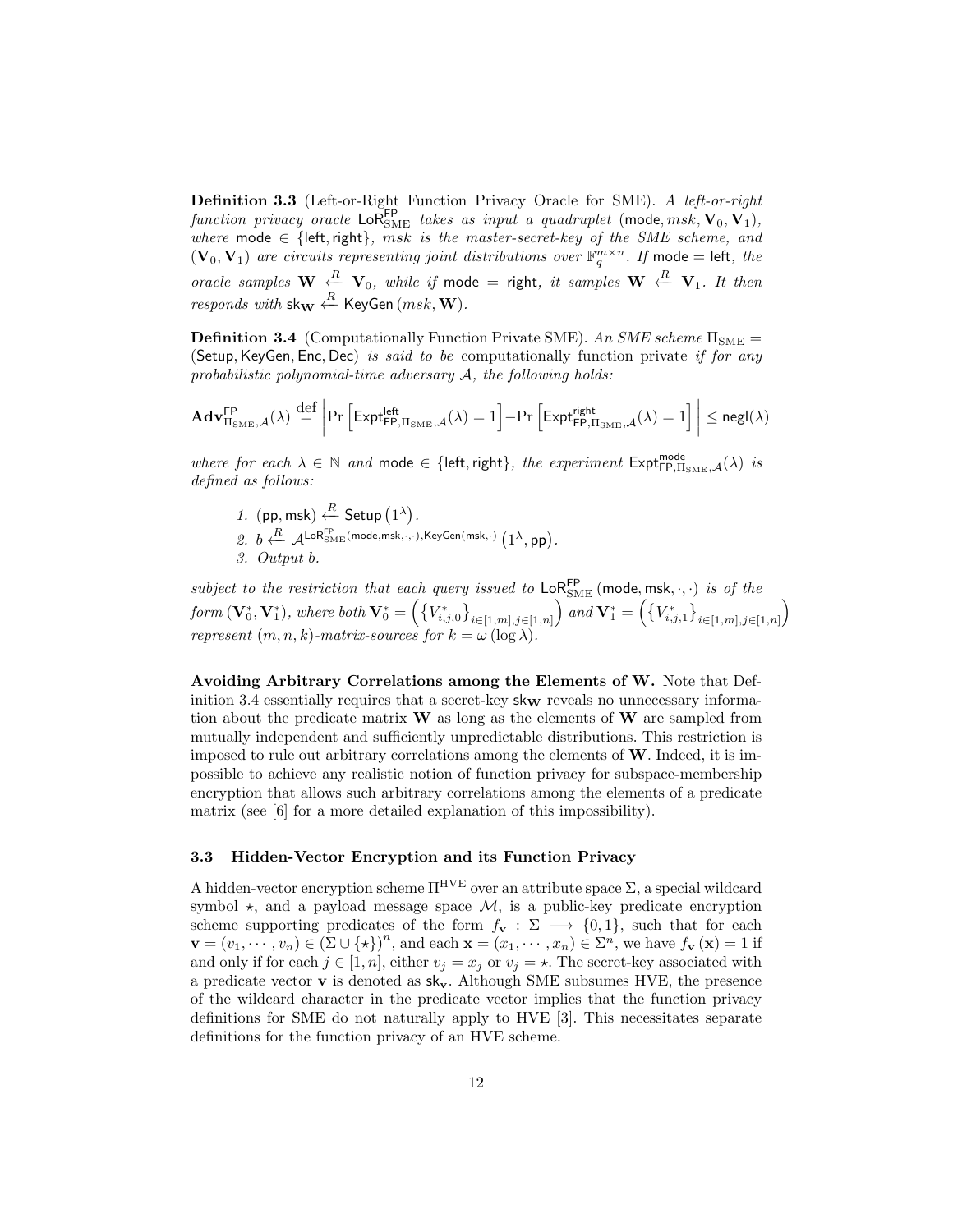Definition 3.5 (Left-or-Right Function Privacy Oracle for HVE). A left-or-right function privacy oracle  $\textsf{LoR}_{HVE}^{FP}$  takes as input a quintuplet (mode,  $msk, \mathbf{V}_0, \mathbf{V}_1, \mathcal{S}$ ), where mode  $\in$  {left, right}, msk is the master-secret-key of the HVE scheme,  $(\mathbf{V}_0, \mathbf{V}_1)$ are circuits representing joint distributions over  $\Sigma<sup>n</sup>$ , and  $S \subseteq [1, n]$ . If mode = left, the oracle samples  $\mathbf{v} \stackrel{R}{\leftarrow} \mathbf{V}_0$ , while if mode = right, it samples  $\mathbf{v} \stackrel{R}{\leftarrow} \mathbf{V}_1$ . For such a  $\mathbf{v} = (v_1, \dots, v_n)$ , the oracle constructs a second  $\mathbf{v}' = (v'_1, \dots, v'_n)$  such that  $v'_j = v_j$ if  $j \in S$ , and  $v'_j = \star$ , otherwise. It then responds with sk<sub>v'</sub>  $\stackrel{R}{\leftarrow}$  KeyGen (msk, v').

**Definition 3.6** (Computationally Function Private HVE). An HVE scheme  $\Pi_{HVE}$  = (Setup, KeyGen, Enc, Dec) is said to be computationally function private if for any probabilistic polynomial-time adversary  $A$ , the following holds:

$$
\mathbf{Adv}_{\Pi_{HVE},\mathcal{A}}^{\mathsf{FP}}(\lambda) \stackrel{{\mathrm {\footnotesize def}}}{=} \left|\Pr\left[\mathsf{Expt}_{\mathsf{FP},\Pi_{HVE},\mathcal{A}}^{\mathsf{left}}(\lambda)=1\right]-\Pr\left[\mathsf{Expt}_{\mathsf{FP},\Pi_{HVE},\mathcal{A}}^{\mathsf{right}}(\lambda)=1\right]\right|\le {\mathsf{negl}}(\lambda)
$$

where for each  $\lambda \in \mathbb{N}$  and mode  $\in$  {left, right}, the experiment  $\mathsf{Expt}^{\mathsf{mode}}_{\mathsf{FP},\Pi_{\text{HVE}},\mathcal{A}}(\lambda)$  is defined as follows:

1. (pp, msk)  $\stackrel{R}{\leftarrow}$  Setup  $(1^{\lambda})$ . 2.  $b \stackrel{R}{\longleftarrow} \mathcal{A}^{\mathsf{LoR}_{\mathrm{HVE}}^{\mathsf{FP}}}(\mathsf{mode},\mathsf{msk},\cdot,\cdot,\cdot),\mathsf{KeyGen}(\mathsf{msk},\cdot)\left(1^{\lambda},\mathsf{pp}\right).$ 3. Output b.

subject to the restriction that each query issued to  $\textsf{LoR}_{HVE}^{\textsf{FP}}$  (mode, msk,  $\cdot, \cdot, \cdot$ ) is of the form  $(\mathbf{V}_0^*, \mathbf{V}_1^*, \mathcal{S}^*)$ , where both  $\mathbf{V}_0^* = \left( \{ V_{j,0}^* \}_{j \in [1,n]} \right)$  and  $\mathbf{V}_1^* = \left( \{ V_{j,1}^* \}_{j \in [1,n]} \right)$ represent  $(1, n, k)$ -matrix-sources for  $k = \omega(\log \lambda)$ , and  $S^* \subseteq [1, n]$ .

Note that our definitions for function private HVE essentially require that a secret-key  $s_{\mathbf{k_{v}}}$  reveals no more information about  $\mathbf{v}$  than the location of the wildcard characters, subject to the restriction that the remaining components of  $\bf{v}$  are sampled from sufficiently unpredictable distributions. This *trivial leakage* induced by the presence of wildcard characters is not captured by our function privacy definitions for SME in general, and necessitates separate function privacy definitions for HVE.

#### 3.4 Multi-Shot vs. Single-Shot Function Privacy Adversaries

Note that Definitions 3.2 and 3.4 consider function privacy adversaries that query the left-or-right function privacy oracle for any polynomial number of times. In fact, as adversaries are also given access to the key-generation oracle, this multi-shot definition is polynomially equivalent to its single-shot variant in which adversaries query the function privacy oracle at most once. This equivalence may be proved by a hybrid argument (originally proposed by Boneh, Raghunathan and Segev [5, 6]), where the hybrids are constructed such that only one query is forwarded to the function privacy oracle, and all other queries are answered using the key-generation oracle.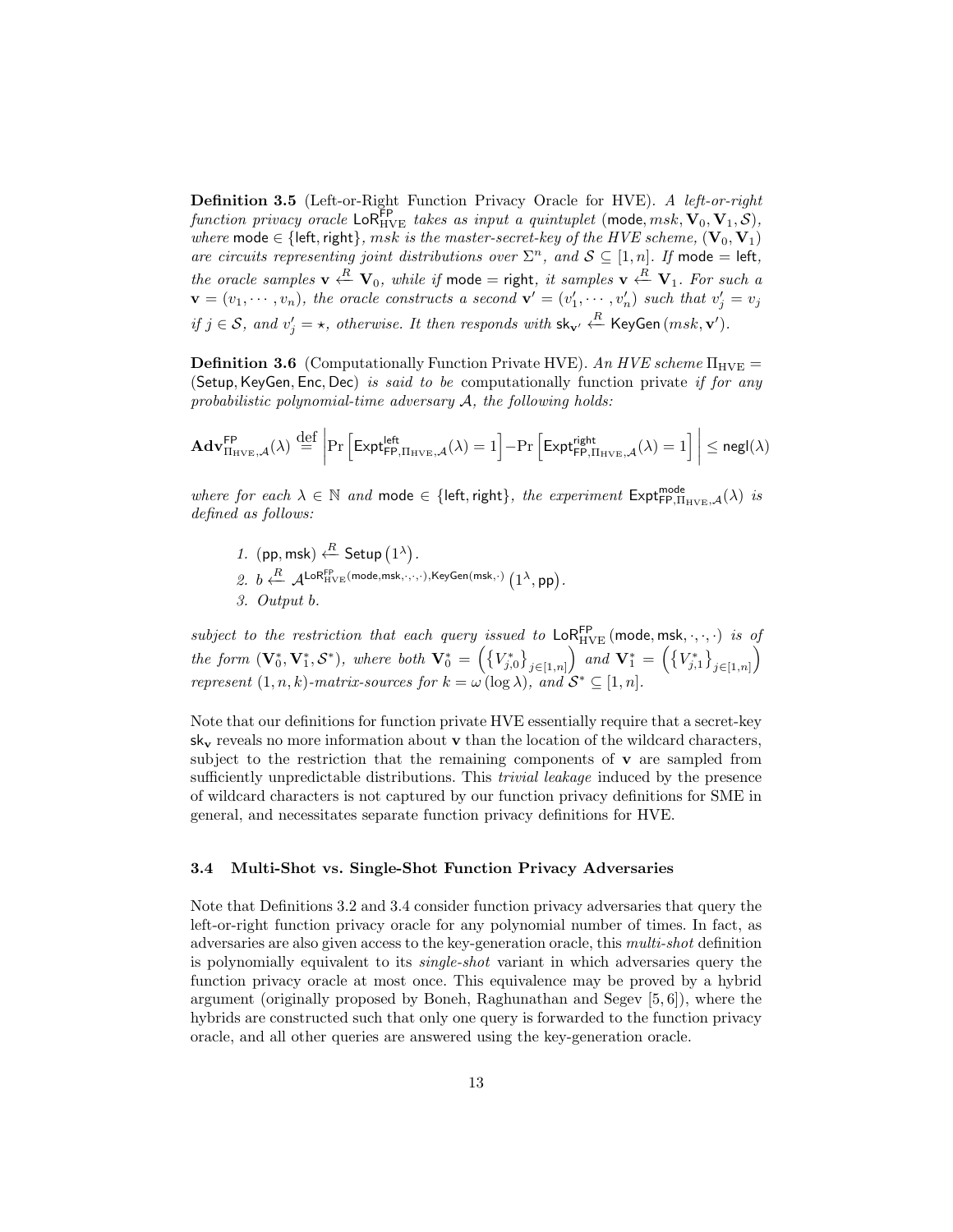# 4 Computationally Function Private Identity-Based Encryption

In this section we present an IBE scheme based on the DBDH and DLIN assumptions in the random-oracle model. The scheme is inspired by the IBE of Boneh and Franklin [21]. The scheme is described below, and its proofs of data privacy and function privacy are presented subsequently.

#### 4.1 The Scheme

Let  $GroupGen(1^{\lambda})$  be a probabilistic polynomial-time algorithm that takes as input a security parameter  $\lambda$ , and outputs the tuple  $(\mathbb{G}, \mathbb{G}_T, q, q, e)$ , where  $\mathbb{G}$  and  $\mathbb{G}_T$  are groups of of order q (q being a  $\lambda$ -bit prime), g is a generator for  $\mathbb{G}$  and  $e : \mathbb{G} \times \mathbb{G} \longrightarrow \mathbb{G}_T$ is an efficiently computable non-degenerate symmetric bilinear map. The scheme  $\Pi_{\mathrm{DBDH+DLIN}}^{\mathrm{IBE}}$  is parameterized by the security parameter  $\lambda \in \mathbb{N}$ . For any such  $\lambda$ , we denote by  $\mathcal{ID}_\lambda$  and  $\mathcal{M}_\lambda$  the identity space and the message space, respectively. The scheme uses two hash functions  $H_1: \mathcal{ID}_\lambda \longrightarrow \mathbb{G}$  and  $H_2: \mathcal{ID}_\lambda \longrightarrow \mathbb{G}$  (modeled as random oracles).

• Setup: The setup algorithm samples  $(\mathbb{G}, \mathbb{G}_T, q, g, e) \stackrel{R}{\leftarrow}$  GroupGen $(1^{\lambda})$  on input the security parameter  $1^{\lambda}$ . It also samples  $s_1, s_2 \stackrel{R}{\leftarrow} \mathbb{Z}_q$ , and outputs the public parameter pp and the master-secret-key msk as:

$$
{\sf pp}=(g,g^{s_1},g^{s_2})\;\;,\,{\sf msk}=(s_1,s_2)
$$

• KeyGen: On input the public parameter pp, the master-secret-key msk and an identity id  $\in \mathcal{ID}_\lambda$ , the key generation algorithm samples  $z_1, z_2 \stackrel{R}{\leftarrow} \mathbb{Z}_q$  and outputs the secret-key  $sk_{\text{id}} = (d_1, d_2, d_3)$  where:

$$
d_1 = H_1 (\mathsf{id})^{s_1 \cdot z_1} \cdot H_2 (\mathsf{id})^{s_2 \cdot z_2} \;\; , \, d_2 = z_1 \;, \, d_3 = z_2
$$

• Enc: On input the public parameter pp, an identity  $id \in \mathcal{ID}_{\lambda}$  and a message  $M \in \mathcal{M}_{\lambda}$ , the encryption algorithm samples  $r \stackrel{R}{\leftarrow} \mathbb{Z}_q$  and outputs the ciphertext  $C = (c_1, c_2, c_3)$  where:

$$
c_1=g^r\text{ , }c_2=M\cdot e\left(g^{s_1},H_1\left(\text{id}\right)\right)^r\text{ , }c_3=e\left(g^{s_2},H_2\left(\text{id}\right)\right)^r
$$

• Dec: On input a ciphertext  $C = (c_1, c_2, c_3)$  and a secret-key  $sk_{id} = (d_1, d_2, d_3)$ , the decryption algorithm outputs:

$$
M' = \left(\frac{c_2^{d_2} \cdot c_3^{d_3}}{e\left(d_1, c_1\right)}\right)^{1/d_2}
$$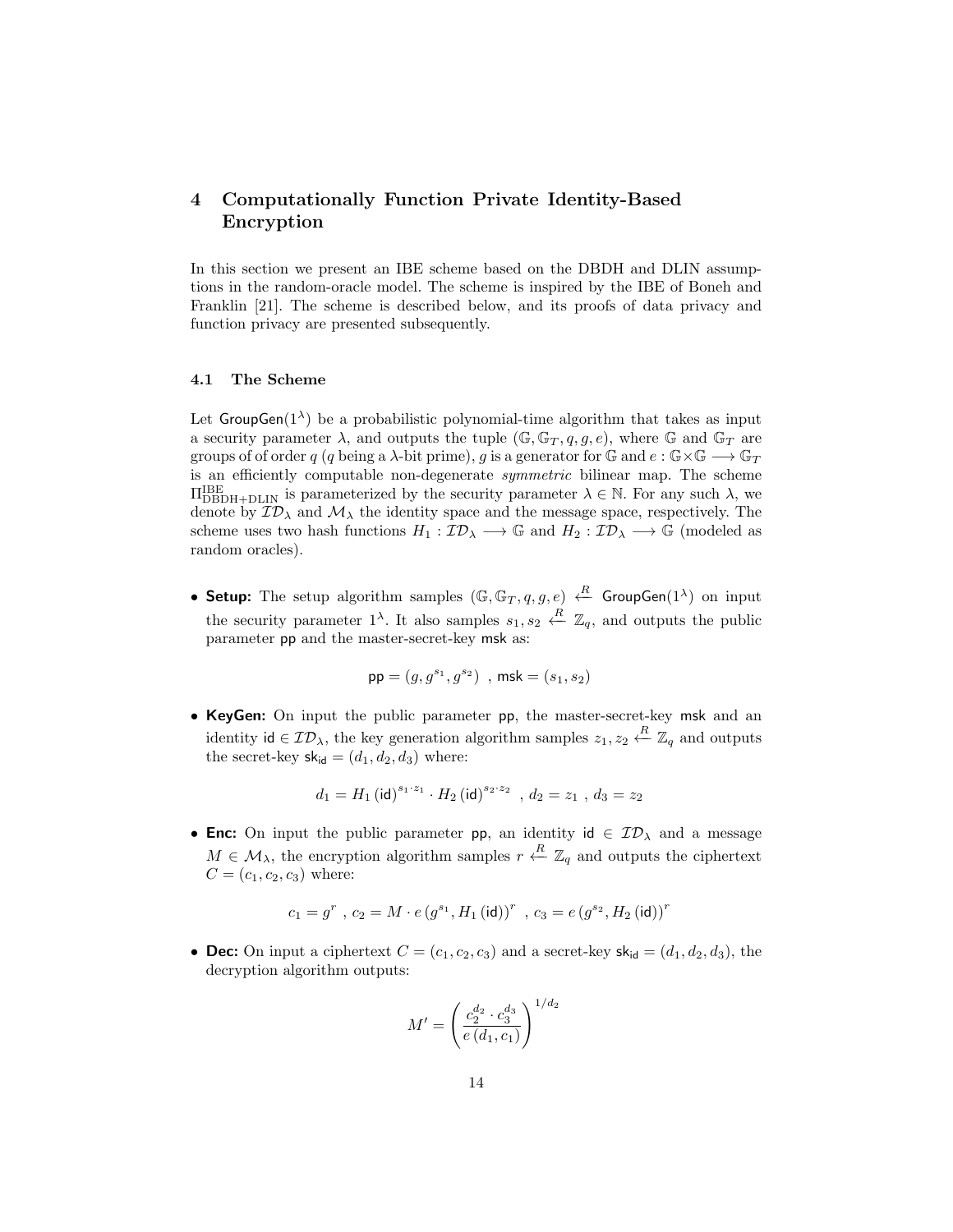**Correctness.** Consider a ciphertext  $C = (c_1, c_2, c_3)$  corresponding to a message M under an identity id, and a secret-key  $sk_{id} = (d_1, d_2, d_3)$  corresponding to the same identity id. Then, we have:

$$
M' = \left(\frac{c_2^{d_2} \cdot c_3^{d_3}}{e(d_1, c_1)}\right)^{1/d_2}
$$
  
= 
$$
\left(\frac{M^{z_1} \cdot e(g^{s_1}, H_1(\text{id}))^{r \cdot z_1} \cdot e(g^{s_2}, H_2(\text{id}))^{r \cdot z_2}}{e(H_1(\text{id})^{s_1 \cdot z_1} \cdot H_2(\text{id})^{s_2 \cdot z_2}, g^r)}\right)^{1/z_1}
$$
  
= 
$$
M \cdot \left(\frac{e(g^{s_1}, H_1(\text{id}))^{r \cdot z_1} \cdot e(g^{s_2}, H_2(\text{id}))^{r \cdot z_2}}{e(g^r, H_1(\text{id}))^{s_1 \cdot z_1} \cdot e(g^r, H_2(\text{id}))^{s_2 \cdot z_2}}\right)^{1/z_1}
$$
  
= 
$$
M
$$

Therefore as long as  $z_1 \neq 0 \pmod{q}$  (an event which occurs with probability  $1 - 1/q$ over the randomness of KeyGen), the message is recovered correctly.

#### 4.2 Security of the Scheme

Adaptive Data Privacy. We state the following theorem for the adaptive data privacy of Π<sup>IBE</sup><br>
<sub>DBDH+DLIN</sub>:

**Theorem 4.1** Our IBE scheme  $\Pi_{\rm DBDH+DLIN}^{\rm IBE}$  is adaptively data private under the DBDH assumption in the random oracle model.

Proof. The analysis of data privacy uses techniques very similar to those of Boneh and Franklin [21]. We define a sequence of three experiments, the first of which is identical to the standard data privacy experiment, the second experiment randomizes the second component of the challenge ciphertext provided to the adversary, while the final experiment randomizes both the second and third challenge ciphertext components. The indistinguishability of the first and second experiments is argued via a simulation where a simulator  $\beta$  embeds a DBDH instance in the second challenge ciphertext component, such that the component is well-formed with respect to the public parameters and a challenge identity-message pair if and only if the DBDH instance is valid. The indistinguishability of the second and third experiments follows from a similar simulation-based argument. The analysis models both the hash functions  $H_1$  and  $H_2$ as random oracles, and argues that the probability that either simulation aborts due to potential inconsistencies in either the secret-key-generation phase or the challenge ciphertext generation phase is negligible in the security parameter  $\lambda$ .

Computational Function Privacy. We state the following theorem for the computational function privacy of  $\Pi_{\rm DBDH+DLIN}^{\rm IBE}$ :

**Theorem 4.2** Our IBE scheme  $\Pi_{\rm DBDH+DLIN}^{\rm IBE}$  is function private under the DLIN assumption for identities sampled uniformly from k-sources with  $k = \omega(\log \lambda)$ .

Proof. The proof follows directly from the following claim: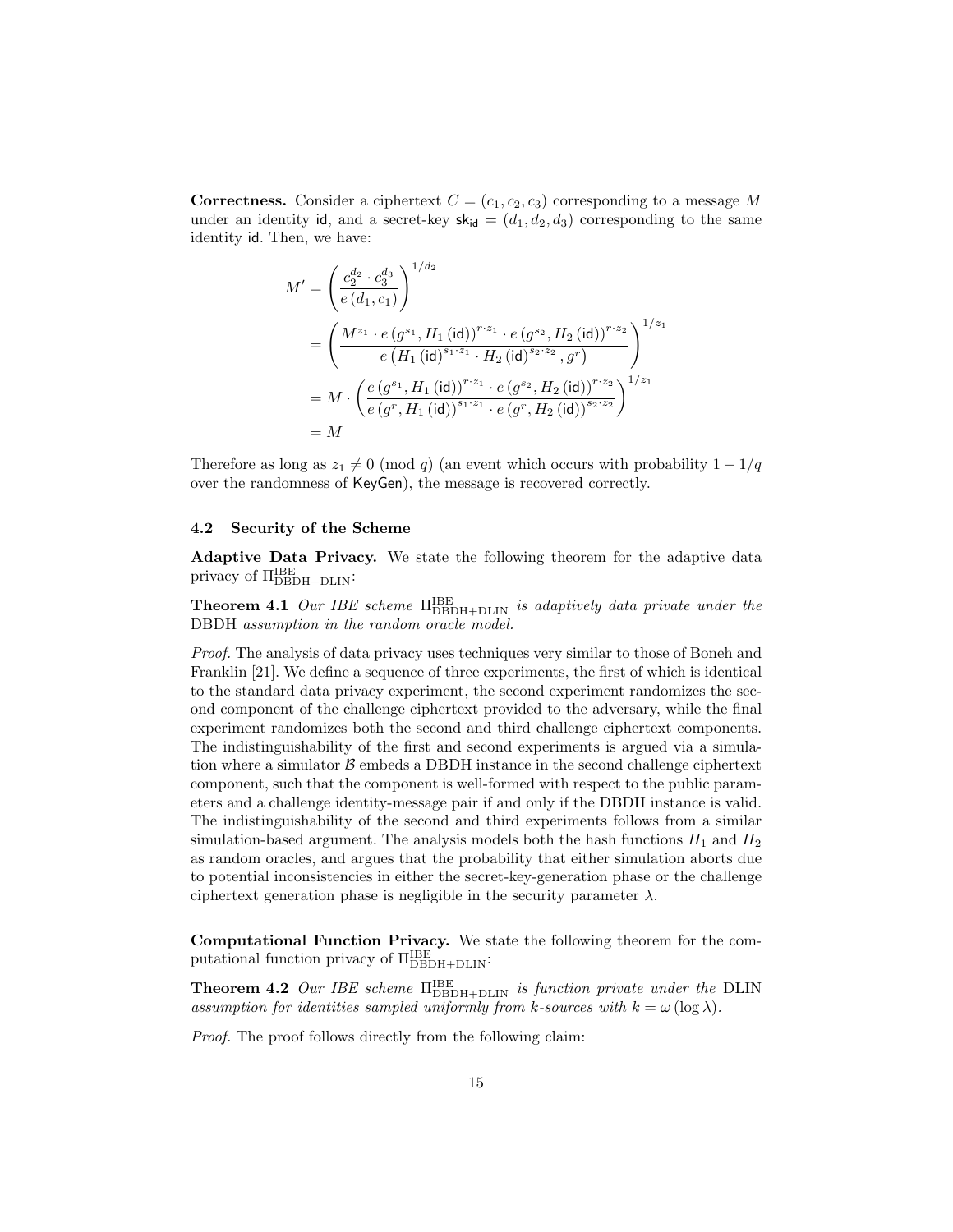**Claim 4.1** For any probabilistic polynomial-time adversary  $A$ , the following holds:

$$
\left|\Pr\left[\mathsf{Expt}^{\mathsf{left}}_{\mathsf{FP},\Pi^{\mathsf{IBE}}_{\mathsf{DBDH}+\mathsf{DLIN}},\mathcal{A}}(\lambda)=1\right]-\Pr\left[\mathsf{Expt}^{\mathsf{right}}_{\mathsf{FP},\Pi^{\mathsf{IBE}}_{\mathsf{DBDH}+\mathsf{DLIN}},\mathcal{A}}(\lambda)=1\right]\right|\leq \mathsf{negl}(\lambda)
$$

To prove this claim, we assume the contrary. Let  $A$  be a probabilistic polynomial-time adversary such that:

 $\overline{\phantom{a}}$  $\overline{\phantom{a}}$  $\overline{\phantom{a}}$  $\mid$ 

$$
\Pr\left[\text{Expt}_{\text{FP},\Pi_{\text{DBDH}+\text{DLIN}}^{ \text{IBE}},\mathcal{A}}(\lambda)=1\right]-\Pr\left[\text{Expt}_{\text{FP},\Pi_{\text{DBDH}+\text{DLIN}}^{ \text{light}},\mathcal{A}}^{ \text{right}}(\lambda)=1\right]\bigg| = \epsilon
$$

where  $\epsilon > \text{negl}(\lambda)$ . We construct an algorithm  $\beta$  that solves an instance of the DLIN problem with advantage  $\epsilon'$  negligibly close to  $\epsilon$ . B receives as input a DLIN instance  $(g_1, g_2, g_3, g_1^{a_1}, g_2^{a_2}, g_3^{a_3})$  over a bilinear group G with prime order q and generator g, and interacts with  $\tilde{\mathcal{A}}$  as follows:

• Setup: B samples  $x_1, x_2, x_3 \stackrel{R}{\leftarrow} \mathbb{Z}_q$  and provides A with the public parameter pp as:

$$
\mathsf{pp} = (g, g_1^{x_1} \cdot g_3^{x_3}, g_2^{x_2} \cdot g_3^{x_3})
$$

where  $g_1, g_2$  and  $g_3$  are part of its input DLIN instance. Let  $\alpha_j = \log_g g_j$  for  $j \in \{1, 2, 3\}$ . Then observe that B's choice of public parameters formally fixes the master secret key to be:

$$
\mathsf{msk} = (s_1 = \alpha_1 \cdot x_1 + \alpha_3 \cdot x_3, s_2 = \alpha_2 \cdot x_2 + \alpha_3 \cdot x_3)
$$

- $H_1, H_2$  Query Phase-1: A is allowed to issue  $H_1$  and  $H_2$  queries. B maintains a list of three-tuples  $(\mathsf{id}_j, y_j, y'_j) \in \mathcal{ID}_\lambda \times \mathbb{Z}_q \times \mathbb{Z}_q$ . Upon receiving a query for an identity  $\mathsf{id}_i$  it first looks up the list for a matching  $(\mathsf{id}_i, y_i, y'_i)$  entry. If not found, it samples  $y_i, y'_i$ <sup>*R*</sup>  $\mathbb{Z}_q$ , and adds the tuple (id<sub>i</sub>, y<sub>i</sub>, y'<sub>i</sub>) to the list. Finally, it responds with  $H_1(\text{id}_i) = g^{y_i}$  and  $H_2(\text{id}_i) = g^{y'_i}$ .
- Secret-Key Query Phase-1: When  $A$  issues a secret-key query for some identity id<sub>i</sub>, B looks up  $H_1$  (id<sub>i</sub>) and  $H_2$  (id<sub>i</sub>), as described above. Let  $y_{1,i}$  and  $y_{2,i}$  be the corresponding tuple entries. B samples  $z_{1,i}, z_{2,i} \stackrel{R}{\leftarrow} \mathbb{Z}_q$ , and responds with:

$$
\mathsf{sk}_{\mathsf{id}_i} = \left( (g_1^{x_1} \cdot g_3^{x_3})^{y_{1,i} \cdot z_{1,i}} \cdot (g_2^{x_2} \cdot g_3^{x_3})^{y_{2,i} \cdot z_{2,i}} \, , z_{1,i}, z_{2,i} \right)
$$

It is easy to see that this simulation of the key-generation oracle by  $\beta$  is computationally indistinguishable from the real oracle the experiment  $\textsf{Expt}_{\textsf{FP},\Pi_{\textsf{DBDH+DLIN}}^{\textsf{mode}}},\mathcal{A}(\lambda).$ In particular, we have:

$$
\begin{aligned} \mathsf{sk}_{\mathsf{id}_i} &= \left( (g_1^{x_1} \cdot g_3^{x_3})^{y_{1,i} \cdot z_{1,i}} \cdot (g_2^{x_2} \cdot g_3^{x_3})^{y_{2,i} \cdot z_{2,i}} \, , z_{1,i}, z_{2,i} \right) \\ &= \left( (g^{y_{1,i}})^{s_1 \cdot z_{1,i}} \cdot (g^{y_{2,i}})^{s_2 \cdot z_{2,i}} \, , z_{1,i}, z_{2,i} \right) \\ &= \left( H_1 \left( \mathsf{id}_i \right)^{s_1 \cdot z_{1,i}} \cdot H_2 \left( \mathsf{id}_i \right)^{s_2 \cdot z_{2,i}} \, , z_{1,i}, z_{2,i} \right) \end{aligned}
$$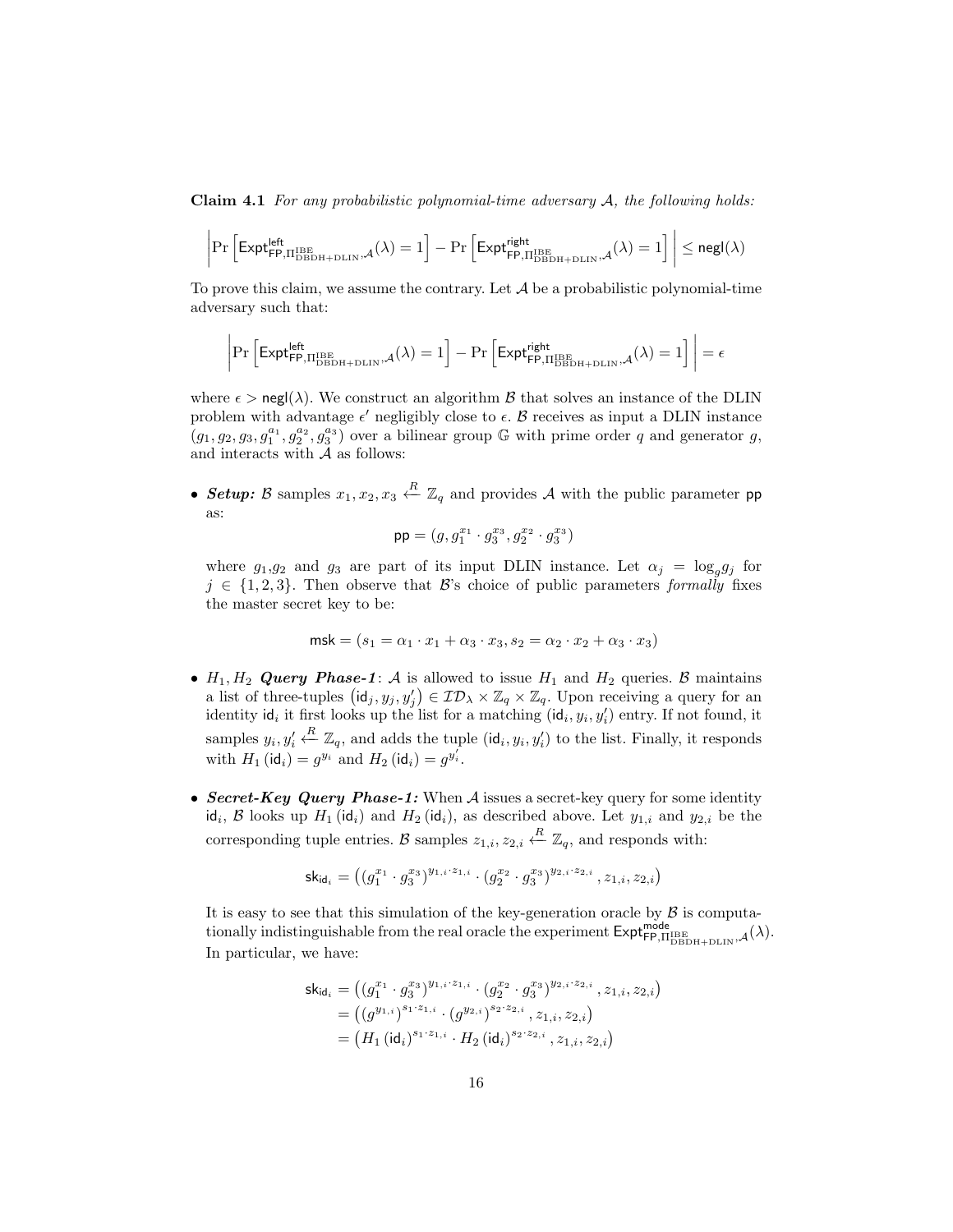• Left-or-Right Query: Suppose A queries the left-or-right oracle with  $(ID_0^*, ID_1^*)$ - a two-tuple of circuits representing k-sources over the identity space  $\mathcal{ID}_\lambda$  such that  $k = \omega (\log \lambda)$ . B uniformly samples mode  $\leftarrow^{R}$  {left, right}. If mode = left, it samples id<sup>\*</sup>  $\stackrel{R}{\leftarrow}$  ID<sub>0</sub><sup>\*</sup>; otherwise, it samples id<sup>\*</sup>  $\stackrel{R}{\leftarrow}$  ID<sup>\*</sup><sub>1</sub>. If either  $H_1$  (id<sup>\*</sup>) or  $H_2$  (id<sup>\*</sup>) have already been looked up, B outputs a random bit and aborts. Otherwise, it samples  $z_1^*, z_2^*$  $\stackrel{R}{\leftarrow} \mathbb{Z}_q$ , and responds with:

$$
\mathsf{sk}_{\mathsf{id}^*} = (g_1^{a_1 \cdot x_1} \cdot g_2^{a_2 \cdot x_2} \cdot g_3^{a_3 \cdot x_3}, z_1^*, z_2^*)
$$

where  $(g_1^{a_1}, g_2^{a_2}, g_3^{a_3})$  is part of its input DLIN instance. It also formally sets  $H_1$  (id<sup>\*</sup>) =  $g^{a_1/z_1^*}$  and  $H_2$  (id<sup>\*</sup>) =  $g^{a_2/z_2^*}$ .

- $H_1, H_2$  Query Phase-2: A continues to issue queries to the random oracles  $H_1$ and  $H_2$ . B responds as in Phase-1, except if a query for  $\mathsf{id}^*$  arrives. In this case, B outputs 1 and aborts.
- Secret-Key Query Phase-2: A continues to issue secret-key queries, and  $\beta$  continues to respond as in Phase-1, except if a query for  $\mathsf{id}^*$  arrives. In this case,  $\mathcal B$ outputs 1 and aborts.
- Output: Finally, A outputs a bit  $b \in \{0,1\}$ . B outputs 1 if the challenge identity  $id^*$  was sampled from  $ID_b^*$ , and 0 otherwise.

Note that we considered the single-shot variant of the function privacy adversary making a single left-or-right oracle query. Such an adversary is polynomially equivalent to its multi-shot variant (see Section 3.4). We now state and prove the following claims:

Claim 4.2 When  $a_3 = a_1 + a_2$ , the joint distribution of mode and the challenge secret-key  $sk_{id*}$  in the simulation of the left-or-right oracle by  $B$  is computationally indistinguishable from that in the experiment  $\text{Expt}_{\text{FP},\Pi_{\text{DBDH+DLIN}}^{\text{mode}},\mathcal{A}}(\lambda)$ .

*Proof.* Note that the sampling of  $\mathbf{id}^*$  from either  $\mathbf{ID}_1^*$  or  $\mathbf{ID}_1^*$  by  $\mathcal{B}$  is consistent with its random choice of mode. Additionally, when  $a_3 = a_1 + a_2$ , the secret-key sk<sub>id<sup>∗</sup></sub> takes the form:

$$
\begin{aligned} \mathsf{sk}_{\mathsf{id}^*} &= \left( g_1^{a_1 \cdot x_1} \cdot g_2^{a_2 \cdot x_2} \cdot g_3^{(a_1 + a_2) \cdot x_3}, z_1^*, z_2^* \right) \\ &= ( (g_1^{x_1} \cdot g_3^{x_3} )^{a_1} \cdot (g_2^{x_2} \cdot g_3^{x_3} )^{a_2}, z_1^*, z_2^* ) \\ &= \left( (g_1^{x_1} \cdot g_3^{x_3} )^{(a_1/z_1^*) \cdot z_1^*} \cdot (g_2^{x_2} \cdot g_3^{x_3} )^{(a_2/z_2^*) \cdot z_2^*}, z_1^*, z_2^* \right) \\ &= \left( H_1 \left( \mathsf{id}^* \right)^{s_1 \cdot z_1^*} \cdot H_2 \left( \mathsf{id}^* \right)^{s_2 \cdot z_2^*}, z_1^*, z_2^* \right) \end{aligned}
$$

which is identically distributed to the response of the left-or-right oracle in the experiment  $\text{Expt}_{\text{FP},\Pi_{\text{DBBH+DLIN}}^{mode}}^{\text{mode}}$ ,  $\mathcal{A}(\lambda)$ . This completes the proof of Claim 4.2.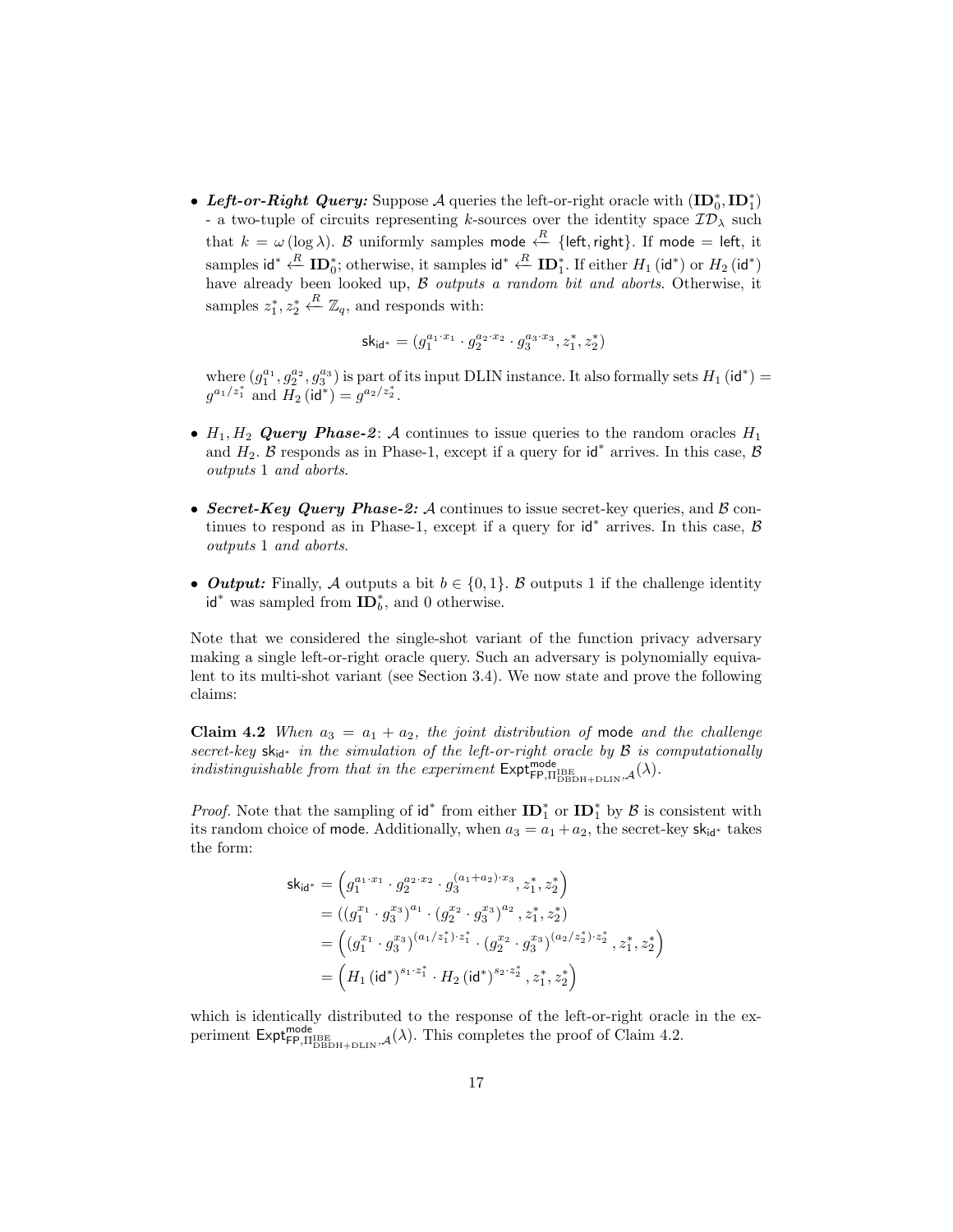**Claim 4.3** When  $a_3$  is uniformly random in  $\mathbb{Z}_q$ , the distribution of the challenge secret-key sk<sub>id<sup>∗</sup></sub> is statistically independent of B's choice of mode with overwhelmingly large probability.

*Proof.* Recall that  $\alpha_j = \log_g g_j$  for  $j \in \{1, 2, 3\}$ . Consider the following system of equations, determined by the public parameters **pp** and the secret-key  $sk_{id}$  :

$$
log_g (g_1^{x_1} \cdot g_3^{x_3}) = \alpha_1 \cdot x_1 + \alpha_3 \cdot x_3
$$
  
\n
$$
log_g (g_2^{x_2} \cdot g_3^{x_3}) = \alpha_2 \cdot x_2 + \alpha_3 \cdot x_3
$$
  
\n
$$
log_g (g_1^{a_1 \cdot x_1} \cdot g_2^{a_2 \cdot x_2} \cdot g_3^{a_3 \cdot x_3}) = a_1 \cdot \alpha_1 \cdot x_1 + a_2 \cdot \alpha_2 \cdot x_2 + a_3 \cdot \alpha_3 \cdot x_3
$$

Since  $a_3$  is uniformly random in  $\mathbb{Z}_q$ , with all but negligible probability, we have that  $a_3 \neq a_1 + a_2$ , which makes the aforementioned system of equations linearly independent. Hence, the conditional distribution of  $sk_{id}$ <sup>\*</sup> (where the conditioning is on  $\mathcal{B}$ 's choice of mode and everything else in  $\mathcal{A}$ 's view) is uniform. This completes the proof of Claim 4.3.

Note that while  $z_1^*$  and  $z_2^*$  are not directly used in the reduction, they are sampled to be uniformly random to ensure the indistinguishability of the adversary's views in the real and simulated experiments as per Claim 4.2. It now follows from Claims 4.2 and 4.3 that the advantage  $\epsilon'$  of  $\beta$  in solving the DLIN instance may be quantified as  $\epsilon' = \epsilon \cdot (1 - \Pr[\text{abort}_1]) - \Pr[\text{abort}_2]$ , where  $\epsilon$  is the advantage of the function privacy adversary  $A$ , while abort<sub>1</sub> and abort<sub>2</sub> denote the events that aborting the simulation during the left-or-right query phase and the second hash/secret-key query phases, respectively, leads to a loss of advantage for  $\beta$ . We bound the probability of this event as follows:

- Abortion during Left-or-Right Query. Suppose that the adversary  $A$  makes  $Q_1$  and  $Q_2$  queries to the random oracles and secret-key generation oracle, respectively, prior to the left-or-right query. Recall that both the circuits  $\mathbf{ID}^*_0$  and  $\text{ID}_1^*$  generated by A represent k-sources over the identity space  $\mathcal{ID}_\lambda$ , such that  $k = \omega \, (\log \lambda)$ . Hence, the probability that a uniformly randomly sampled id<sup>\*</sup> from either distribution has already been queried by  $A$  may be upper bounded as  $\frac{(Q_1+Q_2)}{2^{\omega(\log \lambda)}} \leq \mathsf{negl}(\lambda).$
- Abortion during Query Phase-2. Note that when  $\beta$  aborts during a random oracle/secret-key generation oracle query in phase-2, it always outputs 1, thereby indicating that its input DLIN instance is valid. Hence, a loss of advantage for  $\beta$  occurs only when it has to abort even if the DLIN instance is invalid. Now, as per Claim 4.3, when the DLIN instance is invalid, the distribution of the challenge secret-key skid<sup>∗</sup> is uniformly random and independent of mode. Given the min-entropy bounds on the circuits represented by  $\mathbf{ID}_0^*$  and  $\mathbf{ID}_1^*$ , the probability that A still correctly guesses id<sup>∗</sup> and issues oracle queries for the same is  $\mathcal{O}\left(2^{-\omega(\log \lambda)}\right) \leq$  negl $(\lambda)$ .

In summary, we have  $Pr[\text{abort}_{\beta}] \leq \text{negl}(\lambda)$  for  $\beta \in \{1,2\}$ , implying that  $\mathcal{B}$ 's advantage in solving the DLIN instance is negligibly close to the advantage of the function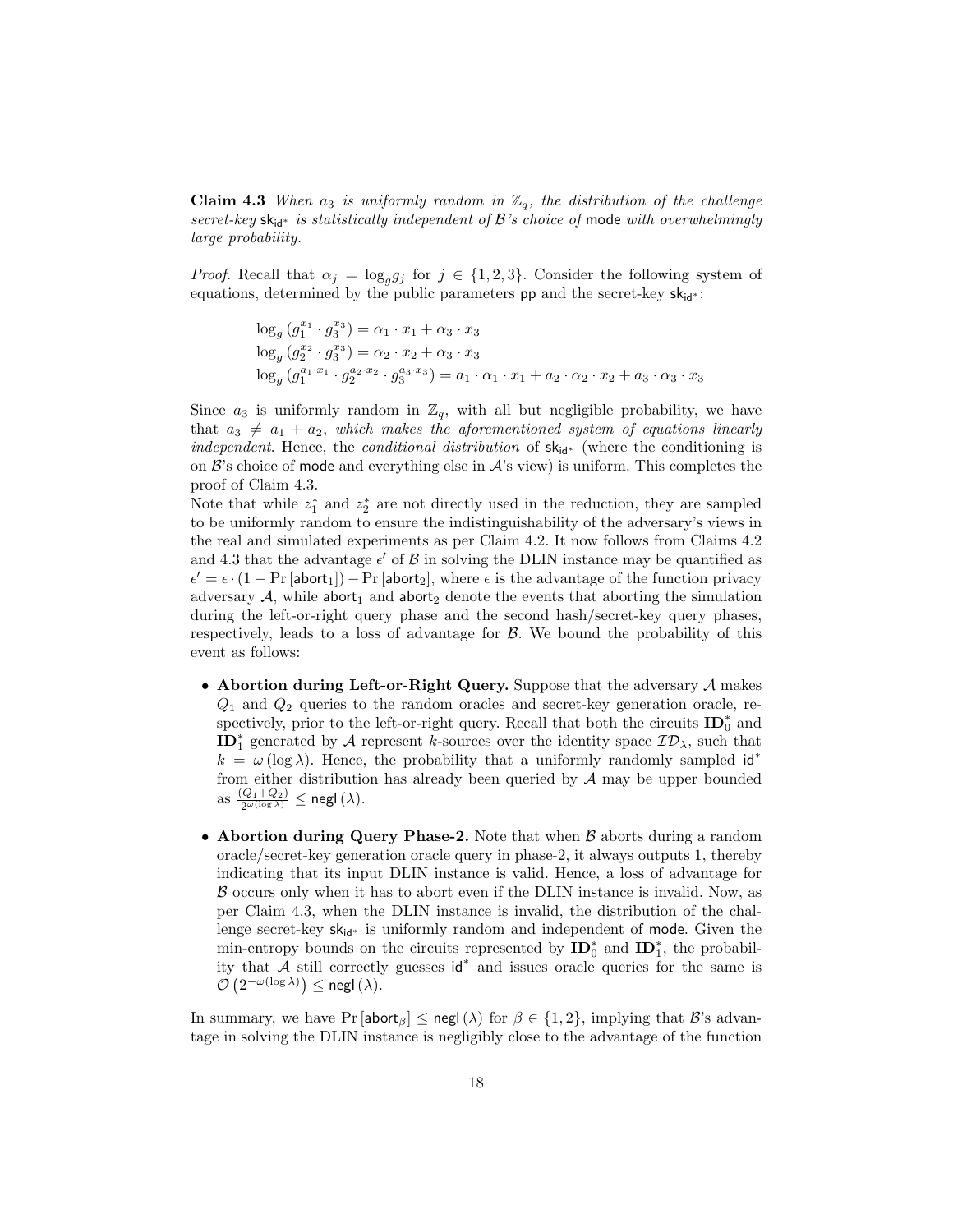privacy adversary A. This completes the proof of Claim 4.1.

We demonstrate in Appendix E that the  $\Pi_{\rm DBDH+DLIN}^{\rm IBE}$  scheme can be readily extended to a sequence of IBE schemes that share the same data privacy guarantees, while enjoying progressively stronger function privacy guarantees under weaker variants of the DLIN assumption, albeit at the cost of a constant growth in ciphertext size. Finally, while the aforementioned IBE scheme is secure in the random oracle model, our subsequent constructions for subspace-membership encryption and hidden-vector encryption naturally subsume IBE constructions that are secure in the standard model.

# 5 Computationally Function Private Subspace-Membership Encryption

In this section we present an adaptively data private and computationally function private SME scheme based on the matrix DDH assumption in the standard model. The scheme is described below, and its proofs of data privacy and function privacy are presented subsequently.

**The Scheme.** Let  $GroupGen(1^{\lambda})$  be a probabilistic polynomial-time algorithm that takes as input a security parameter  $\lambda \in \mathbb{N}$ , and outputs the tuple  $(\mathbb{G}_1, \mathbb{G}_2, \mathbb{G}_T, q, q_1, q_2, e)$ , where  $\mathbb{G}_1$ ,  $\mathbb{G}_2$  and  $\mathbb{G}_T$  are distinct groups of prime order q (q being a  $\lambda$ -bit prime), g<sub>1</sub> is a generator for  $\mathbb{G}_1$ ,  $g_2$  is a generator for  $\mathbb{G}_2$ , and  $e : \mathbb{G}_1 \times \mathbb{G}_2 \longrightarrow \mathbb{G}_T$  is an efficiently computable non-degenerate  $\emph{asymmetric}$  bilinear map. Our scheme  $\Pi_\text{MDDH}^\text{SME}$ is parameterized by  $m, n, l_1, l_2 = \text{poly}(\lambda)$  (for  $l_1 > l_2$ ), in the sense that it supports predicate matrices of the form  $\mathbf{W} \in \mathbb{Z}_q^{m \times n}$ , and attribute vectors of the form  $\mathbf{x} \in \mathbb{Z}_q^n$ .

• Setup: The setup algorithm samples  $(\mathbb{G}_1, \mathbb{G}_2, \mathbb{G}_T, q, g_1, g_2, e) \stackrel{R}{\leftarrow}$  GroupGen $(1^{\lambda})$  on input the security parameter  $1^{\lambda}$ . It also randomly samples  $A \stackrel{R}{\leftarrow} \mathbb{Z}_q^{l_1 \times l_2}$ , and  $\mathbf{S}_0, \mathbf{S}_1, \cdots, \mathbf{S}_n, \mathbf{S}_{n+1} \cdots, \mathbf{S}_{2n} \stackrel{R}{\leftarrow} \mathbb{Z}_q^{l_2 \times l_1}$ . It outputs the public parameter pp and the master-secret-key msk as:

$$
\mathsf{pp} = \left(g_1, g_1^{\mathbf{A}}, \left\{g_1^{\mathbf{S}_j \cdot \mathbf{A}}\right\}_{j \in [0, 2n]}\right) \text{ , } \mathsf{msk} = \left(g_2, \left\{\mathbf{S}_j\right\}_{j \in [0, 2n]}\right)
$$

• KeyGen: On input the public parameter pp, the master-secret-key msk and a predicate matrix  $\mathbf{W} = [w_{i,j}]_{i \in [1,m], j \in [1,n]} \in \mathbb{Z}_q^{m \times n}$ , the key-generation algorithm uniformly samples n additional columns of values  ${w_{i,n+j}}_{i\in{1,m},j\in{1,n}} \overset{R}{\leftarrow} \mathbb{Z}_q$ . Next, it samples  $\mathbf{y} = \begin{bmatrix} y_1 & y_2 & \cdots & y_m \end{bmatrix}^{\mathbf{T}} \stackrel{R}{\leftarrow} \mathbb{Z}_q^m$  and computes the following for each  $i \in [1, m]$ :

$$
d_{i,j} = g_2^{y_i \cdot w_{i,j}}
$$
 for  $j \in [1, 2n]$ ,  $d_{i,0} = g_2^{y_i \cdot (\sum_{j=1}^{2n} w_{i,j} \cdot \mathbf{S}_j)}$ 

It then outputs the secret-key:

$$
\mathsf{sk}_{\mathbf{W}} = \left( \left\{ d_j = \prod_{i=1}^m d_{i,j} \right\}_{j \in [0, 2n]} \right)
$$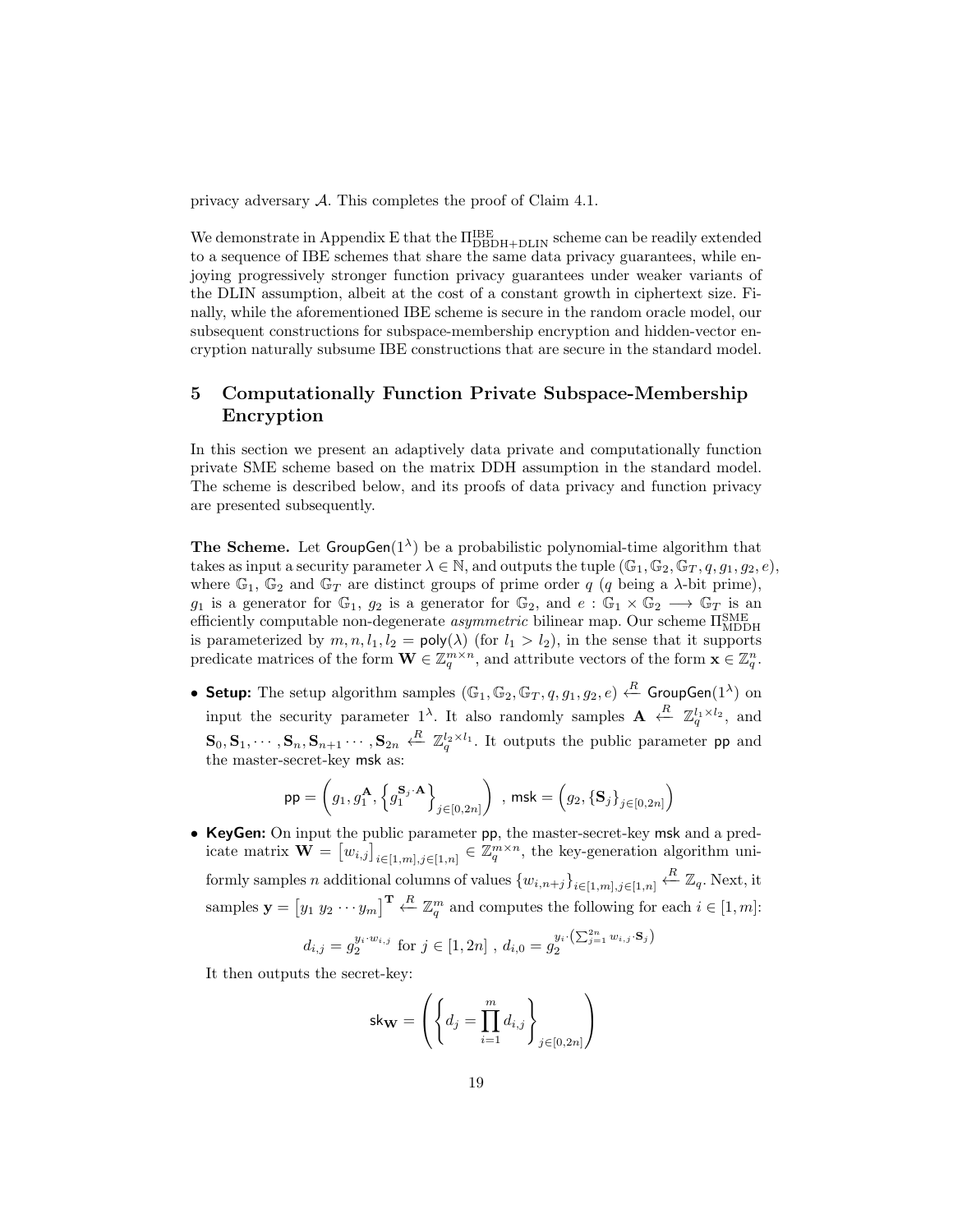• Enc: On input pp and an attribute vector  $\mathbf{x} = \begin{bmatrix} x_1 & x_2 & \cdots & x_n \end{bmatrix}^{\mathrm{T}} \in \mathbb{Z}_q^n$ , the encryption algorithm sets  $x_{n+1} = x_{n+2} = \cdots = x_{2n} = 0$ , samples  $\mathbf{r} \leftarrow R \mathbb{Z}_q^{l_2}$ , and outputs the ciphertext  $C = (\{c_j\}_{j \in [0,2n]})$  where:

$$
c_0 = g_1^{\mathbf{A} \cdot \mathbf{r}}
$$
,  $c_j = g_1^{(x_j \cdot \mathbf{S}_0 + \mathbf{S}_j) \cdot \mathbf{A} \cdot \mathbf{r}}$  for  $j \in [1, 2n]$ 

• Dec: On input a ciphertext  $C = \left(\{c_j\}_{j\in [0,2n]}\right)$  and a secret-key sk $\mathbf{w} = \left(\{d_j\}_{j\in [0,2n]}\right)$ , the decryption algorithm computes the following :

$$
T_j = e(c_j, d_j) \text{ for } j \in [0, 2n]
$$

Finally, the decryption algorithm checks if the following holds:

$$
\prod_{j=1}^{2n} T_j = T_0
$$

If yes, it returns 0 else it returns 1.

Correctness. Consider a ciphertext  $C = (\{c_j\}_{j \in [0,2n]})$  corresponding to an attribute vector **x**, and a secret-key  $\mathsf{sk}_{\mathbf{W}} = (\{d_j\}_{j \in [0,2n]})$  corresponding to a predicate matrix W. Then we have the following (recall that we use the notations  $e(g_1, g_2)^{\mathbf{W}_2 \cdot \mathbf{W}_1}$ and  $e(g_1^{\mathbf{W}_1}, g_2^{\mathbf{W}_2}),$  interchangeably):

$$
\prod_{j=1}^{2n} T_j = \prod_{j=1}^{2n} e(c_j, d_j)
$$
\n
$$
= e(g_1, g_2)^{\sum_{j=1}^{2n} (\sum_{i=1}^m y_i \cdot w_{i,j}) \cdot (x_j \cdot S_0 + S_j) \cdot A \cdot r}
$$
\n
$$
= e(g_1, g_2)^{\sum_{i=1}^m y_i \cdot (\sum_{j=1}^{2n} w_{i,j} \cdot x_j) \cdot S_0 \cdot A \cdot r} \cdot e(g_1, g_2)^{\sum_{i=1}^m y_i \cdot (\sum_{j=1}^{2n} w_{i,j} \cdot S_j) \cdot A \cdot r}
$$
\n
$$
= e(g_1, g_2)^{\sum_{i=1}^m y_i \cdot (\sum_{j=1}^{2n} w_{i,j} \cdot x_j) \cdot S_0 \cdot A \cdot r} \cdot e(c_0, d_0)
$$
\n
$$
= e(g_1, g_2)^{\sum_{i=1}^m y_i \cdot (\sum_{j=1}^{2n} w_{i,j} \cdot x_j) \cdot S_0 \cdot A \cdot r} \cdot T_0
$$

Now, if  $\mathbf{W} \cdot \mathbf{x} = \mathbf{0}$ , we have  $\sum_{j=1}^{2n} w_{i,j} x_j = 0$  for each  $i \in [1, m]$  (recall that  $x_{n+1} =$  $x_{n+2} = \cdots = x_{2n} = 0$ , which in turn implies  $\prod_{j=1}^{2n} T_j = T_0$ . On the other hand, if  $\mathbf{W} \cdot \mathbf{x} \neq \mathbf{0}$ , there exists at least one  $i \in [1, m]$  such that  $\sum_{j=1}^{2n} w_{i,j} x_j \neq 0$ . Hence, with probability  $1 - 1/q$  over the randomness of KeyGen, we have  $\prod_{j=1}^{2n} T_j \neq T_0$ .

#### 5.1 Security of the Scheme

Adaptive Data Privacy. We state the following theorem for the adaptive data privacy of  $\Pi_{\text{MDDH}}^{\text{SME}}$ :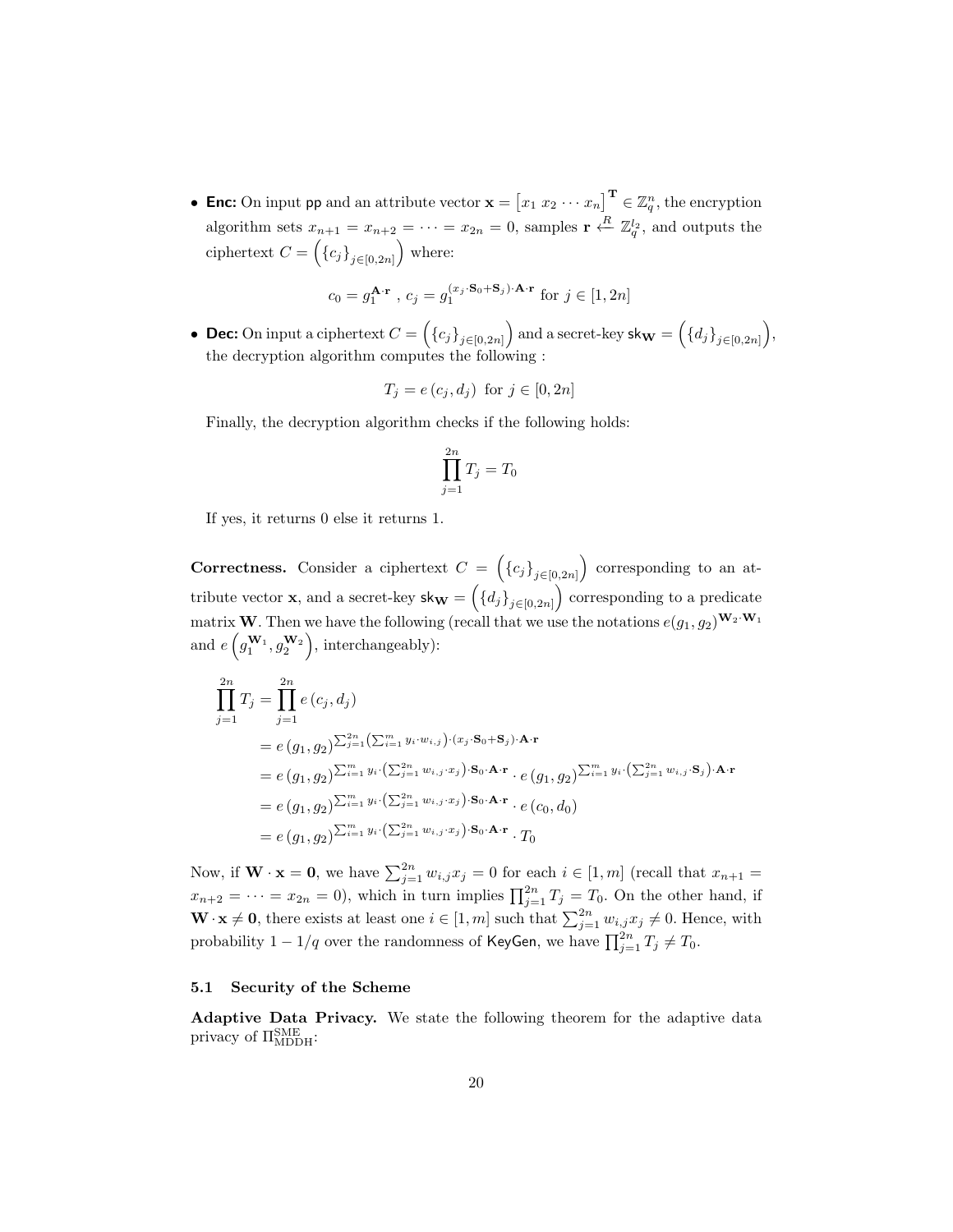**Theorem 5.1** Our SME scheme  $\Pi_{\text{MDDH}}^{\text{SME}}$  is adaptively data private for parameters  $m, n, l_1, l_2 = \text{poly}(\lambda)$  under the  $(l_1, l_2, k)$ -Source-MDDH assumption for  $k = \log_2 q$ , subject to the restrictions that:

- $l_1 > l_2$ .
- The maximum number of secret-key-generation queries made by the adversary in the data privacy experiment is n.

Proof. The analysis of data privacy relies on hash proof systems, and uses arguments similar to those of Cramer and Shoup [19, 20]. Note that the additional attribute vector components  $x_{n+1}, \dots, x_{2n}$  in our SME construction are 0, implying that the final n ciphertext components are statistically independent of the vector  $\bf{x}$  being encrypted. The analysis now exploits the following fact: the restriction on the number of secret-key queries ensures that any n master-secret-key components  $(\mathbf{S}_0, \dots, \mathbf{S}_n)$ retain sufficient entropy from an adversary's point of view, even given the public parameter  $pp$  and  $\mathcal{B}'s$  responses to the secret-key queries. This in turn ensures that at some stage, if the challenge ciphertext is generated using the master-secret-key instead of the public parameter, it will perfectly hide which attribute among  $\mathbf{x}_0^*$  and  $\mathbf{x}_1^*$  is encrypted. Finally, the scheme is adaptively secure because the reduction knows the master-secret-key at any time, which allows it to answer all secret-key queries without knowing the challenge attributes beforehand. This feature is common to nearly all security proofs relying on hash proof systems [19, 20]. The detailed analysis is presented in Appendix F. The analysis uses indistinguishability-based arguments, similar to those presented by Agrawal et al. in [12] for their adaptively data private IPE construction. We note that the arguments could equivalently be presented in a simulation-based framework, using the elegant techniques proposed by Wee in [13]. We leave this as an interesting future exercise.

Computational Function Privacy. We state the following theorem for the computational function privacy of  $\Pi_{\text{MDDH}}^{\text{SME}}$ :

**Theorem 5.2** Our SME scheme  $\Pi_{\text{MDDH}}^{\text{SME}}$  is function private for parameters  $m, n, l_1, l_2 =$ poly ( $\lambda$ ) under the  $(2n, m, k)$ -Source-MDDH assumption for  $k = \omega \left(\log \lambda\right)$ , subject to the restrictions that:

- Each predicate matrix  $\mathbf{W} \in \mathbb{Z}_q^{m \times n}$  is sampled uniformly from an  $(m, n, k)$ -matrix source.
- $\bullet$   $n > m$ .
- The maximum number of secret-key-generation queries made by the adversary during the function privacy experiment is n.

Proof. The proof follows directly from the following claim:

**Claim 5.1** For any probabilistic polynomial-time adversary  $A$ , the following holds:

$$
\left|\Pr\left[\mathsf{Expt}^{\mathsf{left}}_{\mathsf{FP},\Pi^\mathsf{SME}_{\mathsf{MDDH}},\mathcal{A}}(\lambda)=1\right]-\Pr\left[\mathsf{Expt}^{\mathsf{right}}_{\mathsf{FP},\Pi^\mathsf{SME}_{\mathsf{MDDH}},\mathcal{A}}(\lambda)=1\right]\right|\leq \mathsf{negl}(\lambda)
$$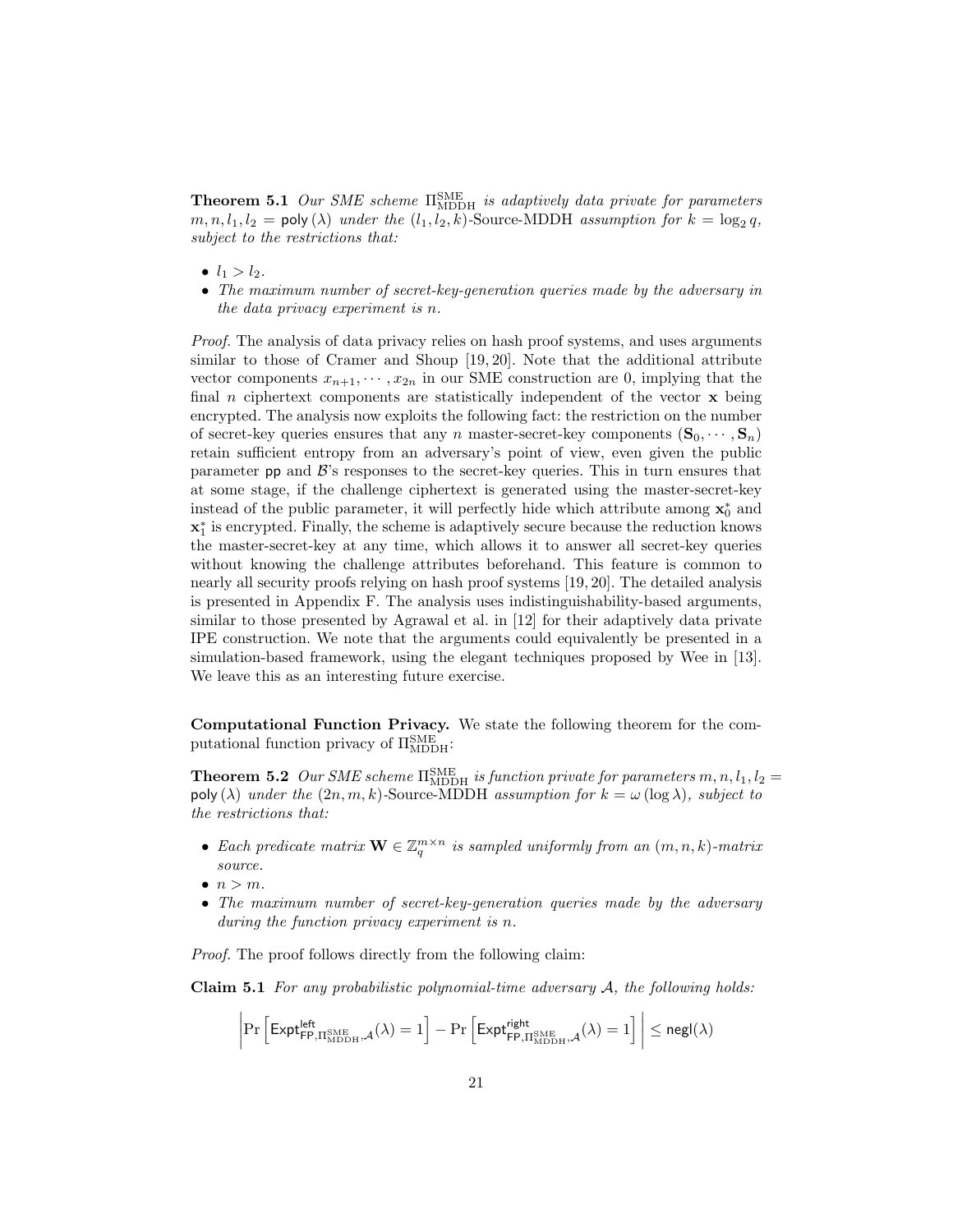To prove this claim, we assume the contrary. Let  $\mathcal A$  be a probabilistic polynomial-time adversary such that:

$$
\left|\Pr\left[\mathsf{Expt}^{\mathsf{left}}_{\mathsf{FP},\Pi^\mathrm{SME}_{\mathrm{MDDH}},\mathcal{A}}(\lambda)=1\right]-\Pr\left[\mathsf{Expt}^{\mathsf{right}}_{\mathsf{FP},\Pi^\mathrm{SME}_{\mathrm{MDDH}},\mathcal{A}}(\lambda)=1\right]\right|=\epsilon
$$

We construct a probabilistic polynomial-time algorithm  $\beta$  such that:

$$
\mathbf{Adv}_{2n,m,k,\mathcal{B}}^{\mathrm{MDDH}}(\lambda) = \left| \Pr\left[ \mathsf{Expt}_{\mathrm{MDDH},2n,m,k,\mathcal{B}}^{(0)}(\lambda) = 1 \right] - \Pr\left[ \mathsf{Expt}_{\mathrm{MDDH},2n,m,k,\mathcal{B}}^{(1)}(\lambda) = 1 \right] \right| = \epsilon
$$

with respect to the group  $\mathbb{G}_2$ , for  $k = \omega(\log \lambda)$ . B poses as the challenger for A in the function privacy experiment, and delays outputting its own choice of matrix distribution in the min-entropy MDDH game until  $A$  queries the left-or-right function privacy oracle. More concretely, B proceeds as follows:

• Setup: B randomly samples  $\mathbf{A} \leftarrow^R \mathbb{Z}_q^{l_1 \times l_2}$ , and  $\mathbf{S}_0, \mathbf{S}_1, \cdots, \mathbf{S}_n, \mathbf{S}_{n+1}, \cdots, \mathbf{S}_{2n} \leftarrow^R$  $\mathbb{Z}_q^{l_2 \times l_1}$ . It sets the public parameter pp and the master-secret-key msk as:

$$
\mathsf{pp} = \left(g_1, g_1^{\mathbf{A}}, \left\{g_1^{\mathbf{S}_j \cdot \mathbf{A}}\right\}_{j \in [0, 2n]}\right) \text{ , } \mathsf{msk} = \left(g_2, \left\{\mathbf{S}_j\right\}_{j \in [0, 2n]}\right)
$$

It provides pp to  $\mathcal{A}$ .

- Secret-Key Queries: Suppose  $A$  issues a key-generation query for a predicate matrix  $\mathbf{W} = [w_{i,j}]_{i \in [1,m],j \in [1,n]} \in \mathbb{Z}_q^{m \times n}$ . Since  $\beta$  has full knowledge of the master-secret-key, it responds with the desired secret-key  $\mathsf{sk}_\mathbf{W}$  exactly in the real function privacy experiment.
- Left-or-Right Query: Suppose  $A$  queries the left-or-right oracle with the tuple  $(\mathbf{V}_0^*, \mathbf{V}_1^*)$ , where both  $\mathbf{V}_0^* = \left( \left\{ V_{i,j,0}^* \right\}_{i \in [1,m],j \in [1,n]} \right)$  and  $\mathbf{V}_1^* = \left( \left\{ V_{i,j,1}^* \right\}_{i \in [1,m],j \in [1,n]} \right)$ represent  $(m, n, k)$ -matrix-sources over  $\mathbb{Z}_q^{m \times n}$  for  $k = \omega(\log \lambda)$ . B uniformly samples mode  $\leftarrow^R$  {left, right}. If mode = left, it sets  $b = 0$ , else it sets  $b = 1$ .

At this point, B outputs the distribution  $V_{b}^{*} = \left[ \mathbf{V}_{b}^{*} \mathbf{U}_{m \times n} \right]^{\mathbf{T}}$  where  $\mathbf{U}_{m \times n}$  represents a circuit for the uniform distribution over  $\mathbb{Z}_q^{m \times n}$ , and receives in response a tuple  $(g_2^{(\mathbf{W}^*)^T})$  $\left( \mathbf{u}^{*} \right)^{\mathrm{T}}, g_{2}^{\mathbf{u}^{*}} \Big) \in \left( \mathbb{G}_{2}^{m \times (2n)} \times \mathbb{G}_{2}^{2n} \right)$ . Note that  $\mathbf{u}^{*} = \left[ u_{1}^{*} u_{2}^{*} \cdots u_{2n}^{*} \right]^{\mathrm{T}}$  is either of the form  $(\mathbf{W}^*)^{\mathbf{T}} \cdot \mathbf{y}^*$  for some uniformly random  $y^* \in \mathbb{Z}_q^m$ , or  $\mathbf{u}^*$  is uniformly random in  $\mathbb{Z}_q^{2n}$ .

 $\beta$  now sets:

$$
d_j^* = g_2^{u_j^*} \text{ for } j \in [1, 2n], \ d_0^* = g_2^{\sum_{j \in [1, 2n]} u_j^* \cdot \mathbf{S}_j} \tag{1}
$$

Finally,  $\beta$  responds with the challenge secret-key:

$$
\mathsf{sk}_{{\bf W}^*}=\left(\left\{d^*_j\right\}_{j\in[0,2n]}\right)
$$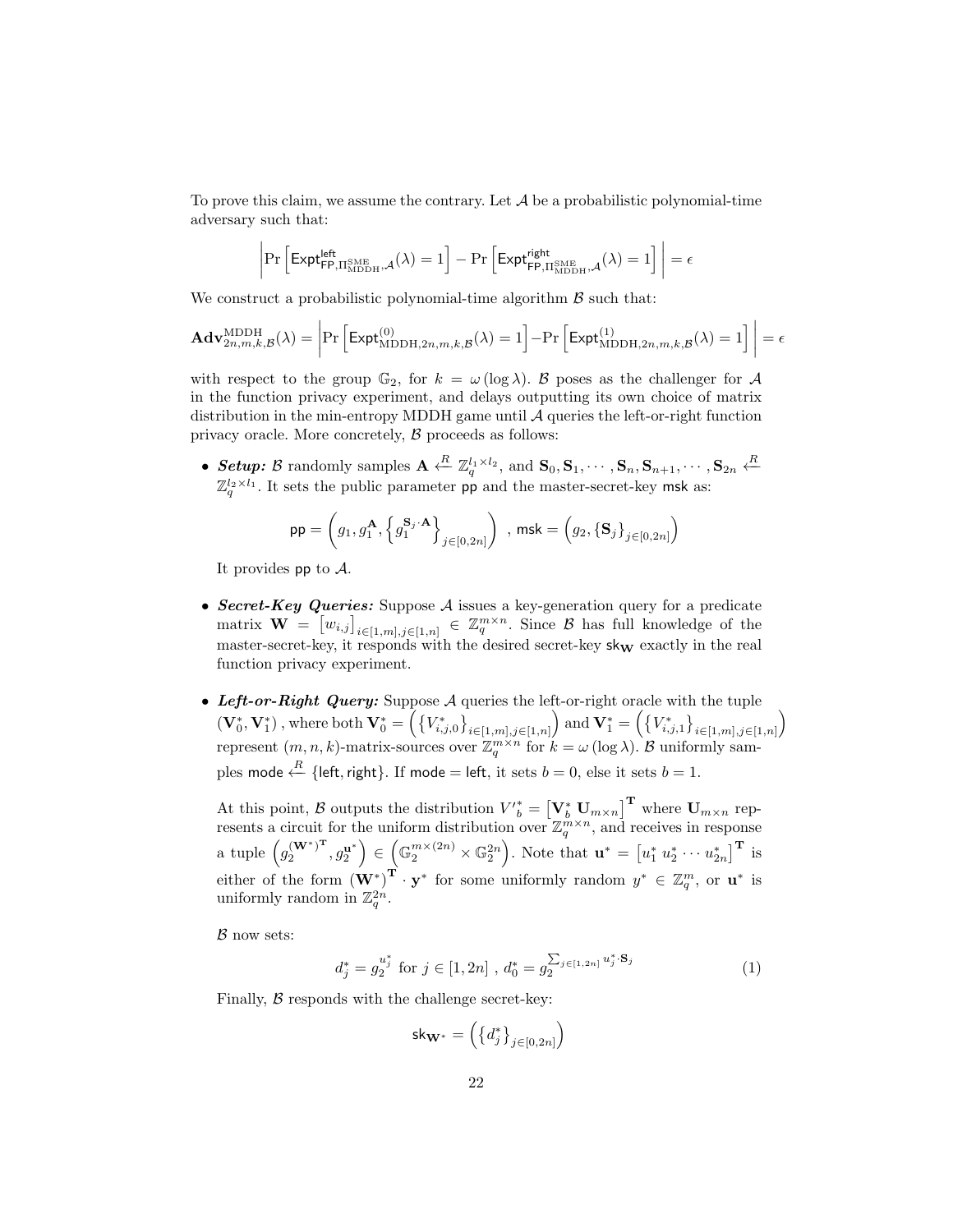• Output: A outputs a bit b'. If  $b' = b$  (recall that  $b = 0$  if mode = left and  $b = 1$ if mode = right),  $\beta$  outputs 1; else, it outputs 0.

Note that we considered the single-shot variant of the function privacy adversary making a single left-or-right oracle query. Such an adversary is polynomially equivalent to its multi-shot variant (see Section 3.4). The following claims now follow:

**Claim 5.2** When  $(\mathbf{W}^*)^T \cdot \mathbf{y}^*$  for some uniformly random  $y^* \in \mathbb{Z}_q^m$ , the joint distribution of mode and the challenge secret-key skW<sup>∗</sup> in the simulation of the left-or-right oracle by  $\beta$  is computationally indistinguishable from that in the real function privacy experiment.

**Claim 5.3** When  $\mathbf{u}^*$  is uniformly random in  $\mathbb{Z}_q^{2n}$ , the distribution of the challenge secret-key sk $w^*$  is statistically independent of B's choice of mode with overwhelmingly large probability.

Proof. The first claim is obvious. To prove the second claim, it is sufficient to prove that the conditional distribution of  $\sum_{j=1}^{2n} u_j^* \cdot \mathbf{S}_j$  (where the conditioning is on  $\mathcal{B}$ 's choice of mode and everything else in  $A$ 's view) is independent of mode, given that  $\mathbf{u}^*$  is a uniformly random vector in  $\mathbb{Z}_q^{2n}$ .

Suppose that during the function privacy experiment, the adversary  $A$  makes  $n$ secret-key-generation queries on predicate matrices  $\mathbf{W}_1, \cdots, \mathbf{W}_n \in \mathbb{Z}_q^{m \times n}$ , and B responds with  $\mathsf{skw}_l = \left( \{d_{j,l}\}_{j \in [0,2n]} \right)$  for  $l \in [1,n]$ . Consider the following system of  $(l_2)^2$  equations in  $\mathbf{S}_0$  and  $((2n) \times (l_2)^2 + (n \times l_1 \times l_2))$  equations in  $\{\mathbf{S}_j\}_{j \in [1, 2n]},$ determined by the public parameters and the responses of  $\beta$  to the aforementioned key-generation queries:

$$
\log_{g_1} (g^{\mathbf{S}_0 \cdot \mathbf{A}}) = \mathbf{S}_0 \cdot \mathbf{A}
$$
  

$$
\log_{g_1} (g^{\mathbf{S}_j \cdot \mathbf{A}}) = \mathbf{S}_j \cdot \mathbf{A} \text{ for } j \in [1, 2n]
$$
  

$$
\log_{g_2} (d_{0,l}) = y_i \cdot \left(\sum_{j=1}^{2n} w_{i,j} \cdot \mathbf{S}_j\right) \text{ for } l \in [1, n]
$$

Quite evidently, the aforementioned system of equations has exponentially many solutions for  $(\mathbf{S}_0, \mathbf{S}_1, \cdots, \mathbf{S}_{2n})$  so long as  $l_1 > l_2$ . The details of the resulting distributions for these matrices are presented in Appendix F. For the proof of function privacy, we stress the fact that that each of these distributions must be independent of  $\mathcal{B}'$ 's choice of mode. This follows intuitively from the fact that the master-secret-key components were generated even before  $\beta$  saw the challenge predicate matrix distributions and made its choice of mode.

Additionally, when  $\mathbf{u}^*$  is a uniformly random vector in  $\mathbb{Z}_q^{2n}$ , each component  $u_j^*$  for  $j \in [1, 2n]$  is also independent of mode with overwhelmingly large probability. Hence, the conditional distribution of  $\sum_{j=1}^{2n} u_j^* \cdot \mathbf{S}_j$  (where the conditioning is on  $\mathcal{B}$ 's choice of mode and everything else in  $\mathcal{A}$ 's view) is independent of mode with overwhelmingly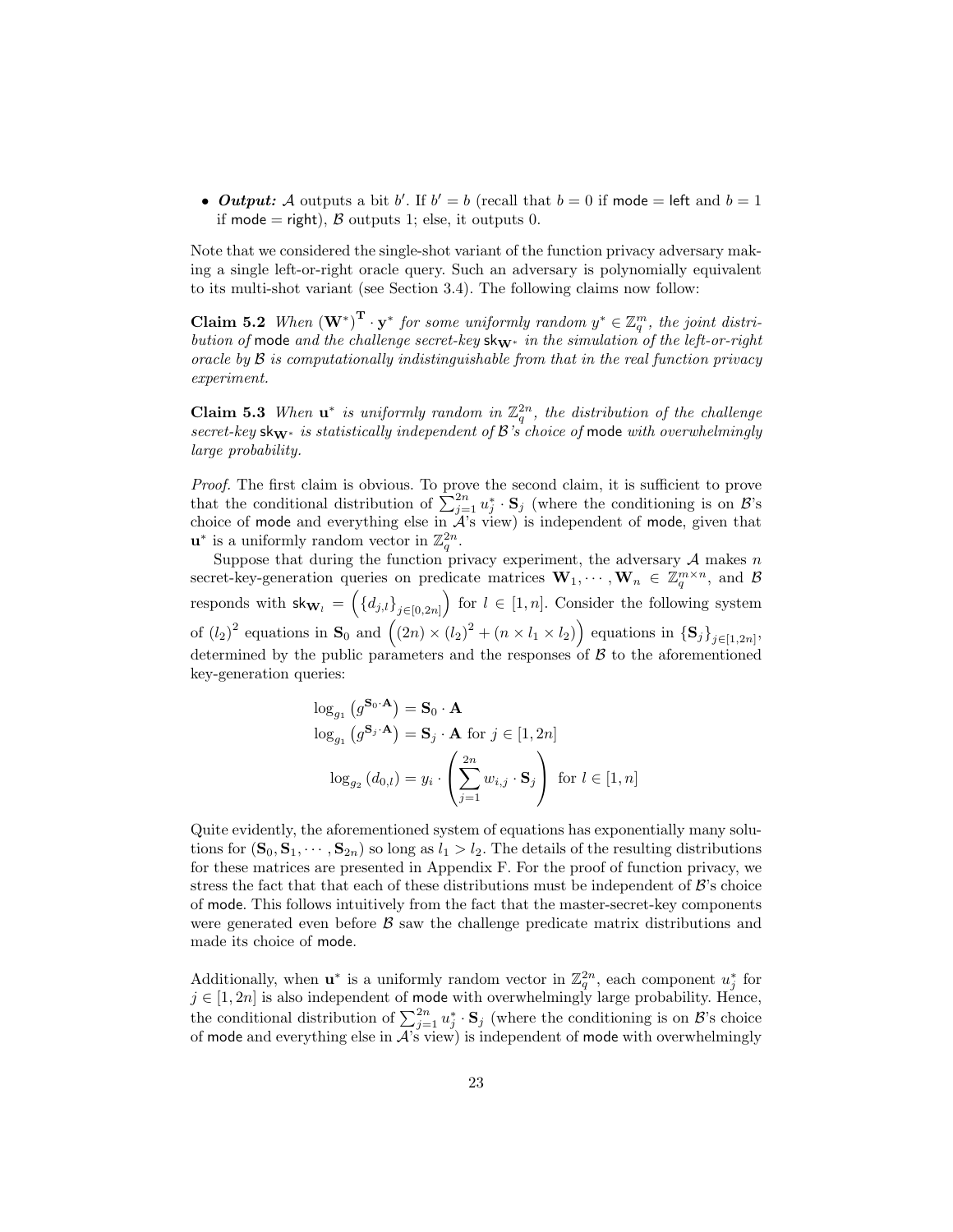large probability. This completes the proof of Claim 5.3.

It now follows from Claims 5.2, and 5.3, that:

$$
\begin{aligned} \mathbf{Adv}_{2n,m,k,\mathcal{B}}^{\mathrm{MDDH}}(\lambda) &= \left| \Pr\left[ \mathsf{Expt}_{\mathrm{MDDH},2n,m,k,\mathcal{B}}^{(0)}(\lambda) = 1 \right] - \Pr\left[ \mathsf{Expt}_{\mathrm{MDDH},2n,m,k,\mathcal{B}}^{(1)}(\lambda) = 1 \right] \right| \\ &= \left| \Pr\left[ \mathsf{Expt}_{\mathsf{FP},\Pi_{\mathrm{MDDH}}^{\mathrm{SME}},\mathcal{A}}^{\mathrm{lefth}}(\lambda) = 1 \right] - \Pr\left[ \mathsf{Expt}_{\mathsf{FP},\Pi_{\mathrm{MDDH}}^{\mathrm{SME}},\mathcal{A}}^{\mathrm{lefth}}(\lambda) = 1 \right] \right| = \epsilon \end{aligned}
$$

This completes the proof of Claim 5.1.

Relaxing the Parameter Restriction for Function Privacy. Our SME scheme, parameterized by  $m, n = \text{poly}(\lambda)$ , is computationally function private subject to the restriction that  $n > m$ . However, we demonstrate here any instance  $\pi$  of our SME scheme that is parameterized by  $m, n$  such that  $n \leq m$  can be transformed into an equivalent instance  $\pi'$  that is parameterized by  $m, n'$ , such that  $n' > m$ . In particular, the transformation works on the predicate matrices and the attribute vectors as follows:

- Given a predicate matrix  $\mathbf{W} \in \mathbb{Z}_q^{m \times n}$  for the instance  $\pi$ , the instance  $\pi'$  uses a corresponding predicate matrix  $\mathbf{W}' = \begin{bmatrix} \mathbf{W} \mid \mathbf{R} \end{bmatrix} \in \mathbb{Z}_q^{m \times n'}$ , where  $\mathbf{R} \in \mathbb{Z}_q^{m \times (n'-n)}$ is sampled uniformly from an  $(m, (n'-n), k)$ -matrix-source for  $k = \omega(\log \lambda)$ .
- Given an attribute vector  $\mathbf{x} \in \mathbb{Z}_q^n$  for the instance  $\pi$ , the instance  $\pi'$  uses a corresponding attribute vector  $\mathbf{x}' = [\mathbf{x}^T \mid 0 \mid 0 \cdots 0]^T \in \mathbb{Z}_q^{n'}$ .

The following straightforward observations establish the validity of this transformation:

- W' is an  $(m, n', k)$ -matrix-source if and only if W is an  $(m, n, k)$ -matrix-source.
- $\mathbf{W}' \cdot \mathbf{x}' = \mathbf{0}$  if and only if  $\mathbf{W} \cdot \mathbf{x} = \mathbf{0}$ , where  $\mathbf{0} \in \mathbb{Z}_q^m$ .

# 6 Computationally Function Private Hidden-Vector Encryption

In this section we present an adaptively data private and computationally function private HVE scheme based on the matrix DDH assumption in the standard model. The scheme uses techniques similar to the function private HVE scheme presented in Section 5, with subtle differences to account for the presence of the wildcard characters. The scheme is described below, and its proofs of data privacy and function privacy are presented subsequently.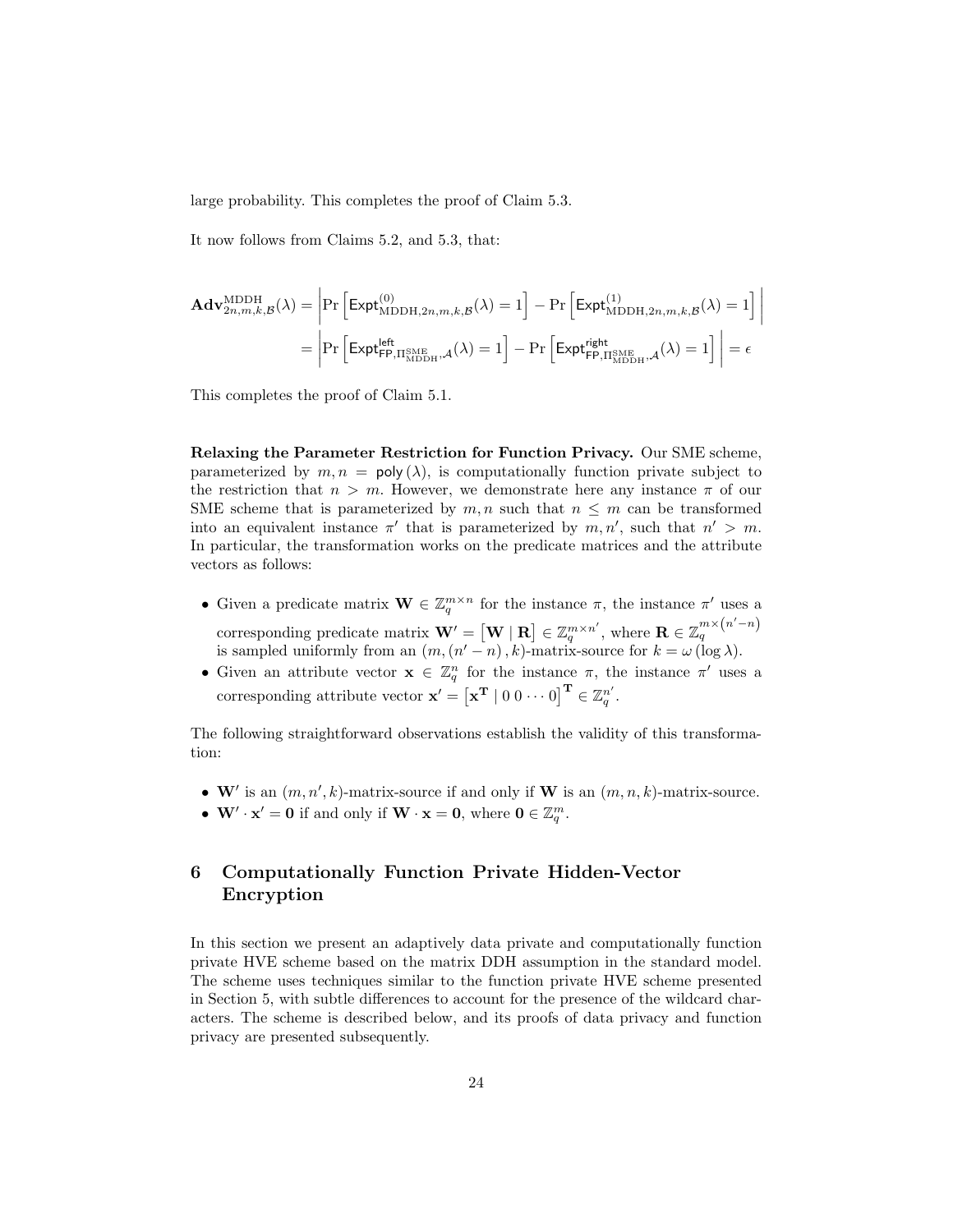**The Scheme.** Let  $GroupGen(1^{\lambda})$  be a probabilistic polynomial-time algorithm that takes as input a security parameter  $\lambda \in \mathbb{N}$ , and outputs the tuple  $(\mathbb{G}_1, \mathbb{G}_2, \mathbb{G}_T, q, q_1, q_2, e)$ , where  $\mathbb{G}_1$ ,  $\mathbb{G}_2$  and  $\mathbb{G}_T$  are distinct groups of prime order q (q being a  $\lambda$ -bit prime),  $g_1$ is a generator for  $\mathbb{G}_1$ ,  $g_2$  is a generator for  $\mathbb{G}_2$ , and  $e : \mathbb{G}_1 \times \mathbb{G}_2 \longrightarrow \mathbb{G}_T$  is an efficiently computable non-degenerate *asymmetric* bilinear map. Our scheme  $\Pi_{\text{MDDH}}^{\text{HVE}}$  is parameterized by  $n, l_1, l_2 = \text{poly}(\lambda)$  (for  $l_1 > l_2$ ), in the sense that it supports predicate vectors of the form  $\mathbf{v} \in (\mathbb{Z} \cup \{0,1\})_q^n$ , and attribute vectors of the form  $\mathbf{x} \in \mathbb{Z}_q^n$ .

• Setup: The setup algorithm samples  $(\mathbb{G}_1, \mathbb{G}_2, \mathbb{G}_T, q, g_1, g_2, e) \stackrel{R}{\leftarrow}$  GroupGen $(1^{\lambda})$  on input the security parameter 1<sup> $\lambda$ </sup>. It also randomly samples  $\mathbf{A} \leftarrow \mathbb{Z}_q^{l_1 \times l_2}$ , and  $\mathbf{S}_0, \mathbf{S}_1, \cdots, \mathbf{S}_n, \mathbf{S}_{2n} \cdots, \mathbf{S}_{2n} \stackrel{R}{\leftarrow} \mathbb{Z}_q^{l_2 \times l_1}$ . It outputs the public parameter pp and the master-secret-key msk as:

$$
\mathsf{pp} = \left(g_1, g_1^{\mathbf{A}}, \left\{g_1^{\mathbf{S}_j \cdot \mathbf{A}}\right\}_{j \in [0, 2n]}\right) \text{ , } \mathsf{msk} = \left(g_2, \left\{\mathbf{S}_j\right\}_{j \in [0, 2n]}\right)
$$

• KeyGen: On input the public parameter pp, the master-secret-key msk and a predicate vector  $\mathbf{v} = [v_1 \cdots v_n]^\mathbf{T} \in (\mathbb{Z}_q \cup {\{\star\}})^n$ , the key-generation algorithm first sets:

$$
S = \{j \in [1, n] : v_j \neq \star\} = \{j_1, j_2, \cdots, j_{|S|}\}
$$

$$
\mathbf{v}_{S} = [v_j]_{j \in S} \in \mathbb{Z}_q^{|S|}
$$

It then samples a random *invertible* matrix  $\mathbf{W}_1 \stackrel{R}{\leftarrow} \mathbb{Z}_q^{|\mathcal{S}| \times |\mathcal{S}|}$  and sets:

$$
\mathbf{W} = \begin{bmatrix} \mathbf{W}_1 \mid \mathbf{W}_1 \cdot \mathbf{v}_\mathcal{S} \end{bmatrix} \in \mathbb{Z}_q^{|\mathcal{S}|\times (|\mathcal{S}|+1)}
$$

Let  $\mathbf{W} = [w_{i,k}]_{i \in [1,|\mathcal{S}|], k \in [1,|\mathcal{S}|+1]}$ . At this point, the key-generation algorithm samples  $\mathbf{y} = \begin{bmatrix} y_1 & y_2 & \cdots & y_{|\mathcal{S}|} \end{bmatrix}^{\mathbf{T}} \leftarrow \mathbb{Z}_q^{|\mathcal{S}|}$ . It also samples  $n-1$  additional columns of values  $\{w_{i,n+1+j}\}_{i\in[1,m],j\in[1,n-1]}$   $\stackrel{R}{\leftarrow}\mathbb{Z}_q$ , and computes the following for each  $i\in[1,|\mathcal{S}|]$ :

$$
d_{i,k} = g_2^{y_i \cdot w_{i,k}} \text{ for } k \in [1, |\mathcal{S}| + n], d_{i,0} = g_2^{y_i \cdot \left( \left( \sum_{k=1}^{|\mathcal{S}|} w_{i,k} \cdot \mathbf{S}_{j_k} \right) + \left( \sum_{k=1}^n w_{i,|\mathcal{S}|+k} \cdot \mathbf{S}_{n+k} \right) \right)}
$$

It then outputs the secret-key:

$$
\mathsf{sk}_{\mathbf{v}} = \left( \mathcal{S}, \left\{ d_k = \prod_{i=1}^{|\mathcal{S}|} d_{i,k} \right\}_{k \in [0,|\mathcal{S}|+n]} \right)
$$

• Enc: On input pp and an attribute vector  $\mathbf{x} = \begin{bmatrix} x_1 & x_2 & \cdots & x_n \end{bmatrix}^{\mathrm{T}} \in \mathbb{Z}_q^n$ , the encryption algorithm sets  $x_{n+1} = -1$  and  $x_{n+2} = \cdots = x_{2n} = 0$ , samples  $\mathbf{r} \leftarrow R \mathbb{Z}_q^{l_2}$ , and outputs the ciphertext  $C = (\{c_j\}_{j \in [0,2n]})$  where:

$$
c_0 = g_1^{\mathbf{A} \cdot \mathbf{r}}
$$
,  $c_j = g_1^{(x_j \cdot \mathbf{S}_0 + \mathbf{S}_j) \cdot \mathbf{A} \cdot \mathbf{r}}$  for  $j \in [1, 2n]$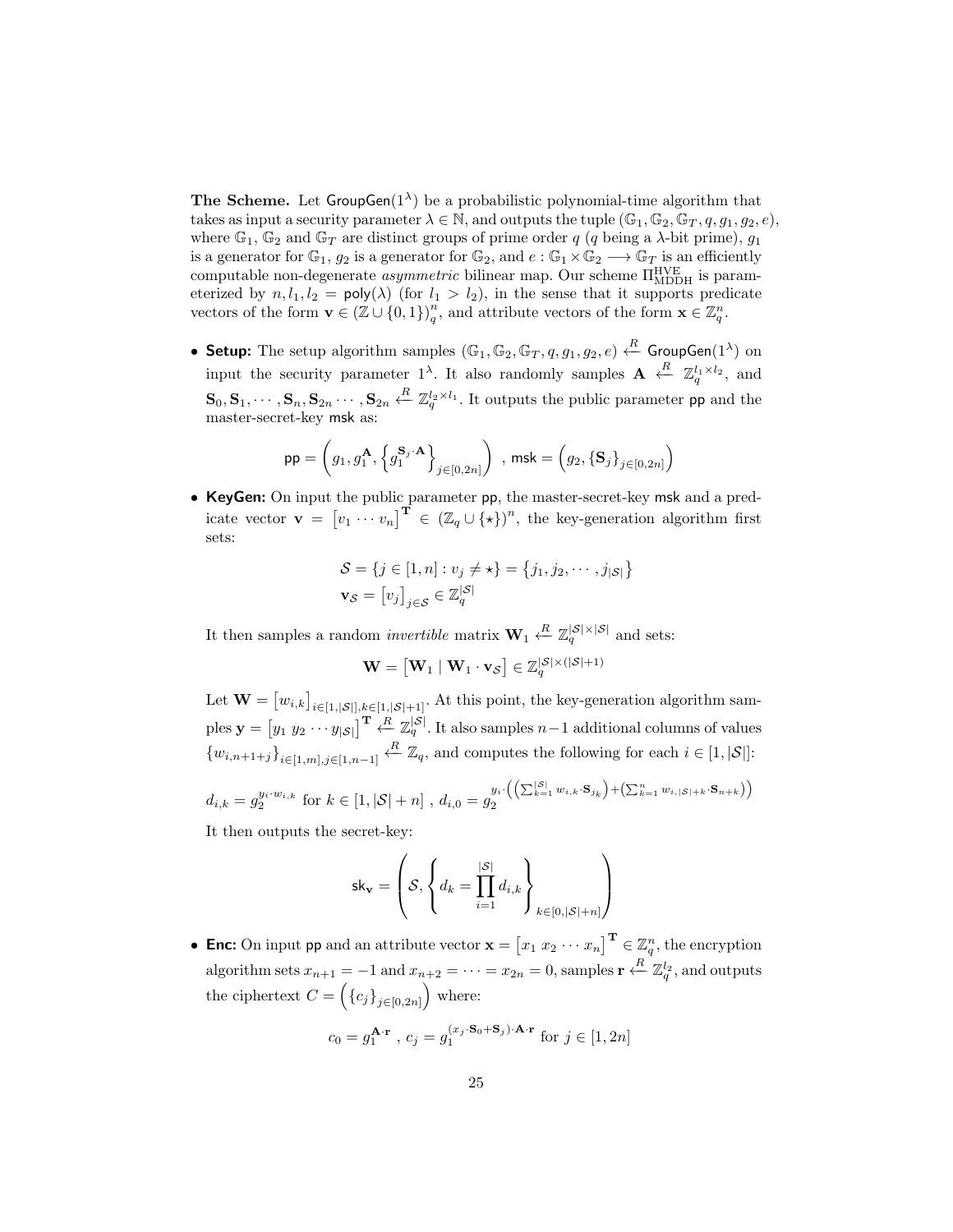• Dec: On input a ciphertext  $C = \left(\{c_j\}_{j\in[0,2n]}\right)$  and a secret-key  $\mathsf{sk_v} = \left(\mathcal{S}, \{d_k\}_{k\in[0,|\mathcal{S}|+n]}\right)$ , the decryption algorithm parses  $\mathcal S$  as:

$$
\mathcal{S} = \{j_1, j_2, \cdots, j_{|\mathcal{S}|}\}
$$

It then computes the following :

$$
T_0 = e(c_0, d_0)
$$
,  $T_k = e(c_{j_k}, d_k)$  for  $k \in [1, |\mathcal{S}|]$ ,  $T_{|\mathcal{S}|+k} = e(c_{n+k}, d_{|\mathcal{S}|+k})$  for  $k \in [1, n]$ 

Finally, the decryption algorithm checks if the following holds:

$$
\prod_{k=1}^{|\mathcal{S}|+n} T_k = T_0
$$

If yes, it returns 0 else it returns 1.

**Correctness.** Consider a predicate vector  $\mathbf{v} = [v_1 \cdots v_n]^\mathbf{T} \in (\mathbb{Z}_q \cup \{ \star \})^n$  and an attribute vector  $\mathbf{x} = [x_1 \cdots x_n]^\mathbf{T} \in \mathbb{Z}_q^n$ . Also, let  $\mathcal{S} = \{j \in [1, n] : v_j \neq \star\}$ . Also, let  $\mathbf{v}_\mathcal{S}$  and  $\mathbf{x}_\mathcal{S}$  be defined as:

$$
\mathbf{v}_{\mathcal{S}} = [v_j]_{j \in \mathcal{S}} \in \mathbb{Z}_q^{|\mathcal{S}|}, \ \mathbf{x}_{\mathcal{S}} = [x_j]_{j \in \mathcal{S}} \in \mathbb{Z}_q^{|\mathcal{S}|}
$$

If  $v_j = x_j$  for each  $j \in \mathcal{S}$ , we must have  $\mathbf{v}_{\mathcal{S}} = \mathbf{x}_{\mathcal{S}}$ , and hence the following holds:

$$
\mathbf{W} \cdot \begin{bmatrix} \mathbf{x}_{\mathcal{S}} \\ (-1) \end{bmatrix} = \begin{bmatrix} \mathbf{W}_1 \mid \mathbf{W}_1 \cdot \mathbf{v}_{\mathcal{S}} \end{bmatrix} \cdot \begin{bmatrix} \mathbf{v}_{\mathcal{S}} \\ (-1) \end{bmatrix} = \mathbf{0} \in \mathbb{Z}_q^{|\mathcal{S}|}
$$

The correctness of the HVE scheme now follows directly from the correctness of our SME scheme presented in Section 5.

#### 6.1 Security of the Scheme

Adaptive Data Privacy. We state the following theorem for the adaptive data privacy of  $\Pi_{\text{MDDH}}^{\text{HVE}}$ :

**Theorem 6.1** Our HVE scheme  $\Pi_{\text{MDDH}}^{\text{HVE}}$  is adaptively data private for parameters  $n, l_1, l_2 = \text{poly}(\lambda)$  under the  $(l_1, l_2, k)$ -source-matrix decisional Diffie Hellman assumption for  $k = \log_2 q$  subject to the restrictions that:

- $l_1 > l_2$
- The maximum number of secret-key-generation queries made by the adversary in the data privacy experiment is n.

Proof. The analysis of data privacy again uses arguments based on hash proof systems, akin to those in the proof of data privacy for our SME construction in Section 6. Note that the encryption algorithms for our HVE and SME constructions are practically identical, except for the fact that the attribute vector component  $x_{n+1}$  is  $-1$  (or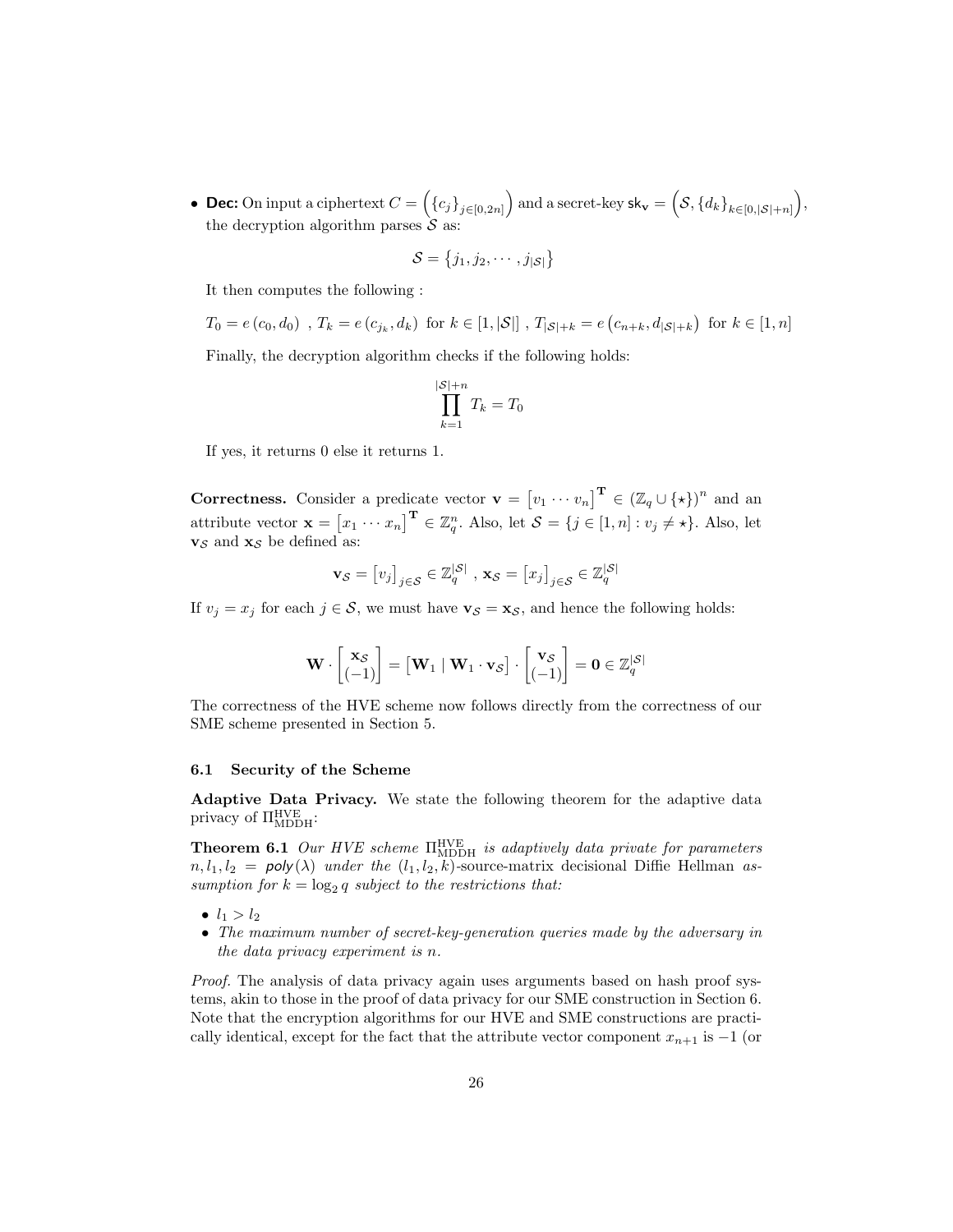alternatively  $q - 1$ ) in the HVE construction, as opposed to 0 in the SME construction. But the crux remains the same: the final  $n$  ciphertext components in our HVE construction are still statistically independent of the vector  $\bf{x}$  being encrypted. The analysis of data privacy again exploits the fact that the restriction on the number of secret-key queries ensures that any n master-secret-key components  $({\bf S}_0, \dots, {\bf S}_n)$ retain sufficient entropy from an adversary's point of view, even given the public parameter pp and  $\mathcal{B}$ 's responses to *n*-many secret-key queries. This in turn ensures that at some stage, if the challenge ciphertext is generated using the master-secret-key instead of the public parameter, it will perfectly hide which attribute among  $\mathbf{x}_0^*$  and  $\mathbf{x}_1^*$  is encrypted. Finally, the scheme is adaptively secure because the reduction knows the master-secret-key at any time, which allows it to answer all secret-key queries without knowing the challenge attributes beforehand.

Computational Function Privacy. We state the following theorem for the computational function privacy of  $\Pi_{\text{MDDH}}^{\text{HVE}}$ :

**Theorem 6.2** Our HVE scheme  $\Pi_{\text{MDDH}}^{\text{HVE}}$  is function private for parameters  $n, l_1, l_2 =$  $\mathsf{poly}(\lambda)$  under the  $(m, \log_2 q)$ -Source-MDDH assumption for some  $m \leq 2n$ , subject to the restrictions that:

- The non-wildcard entries of each predicate vector  $\mathbf{v} \in \mathbb{Z}_q^n$  are sampled uniformly from independent k-sources, for  $k = \omega (\log \lambda)$ .
- $\bullet$   $n > 1$ .
- The maximum number of secret-key-generation queries made by the adversary during the function privacy experiment is n.

Proof. The proof follows directly from the following claim:

**Claim 6.1** For any probabilistic polynomial-time adversary  $A$ , the following holds:

$$
\left|\Pr\left[\mathsf{Expt}_{\mathsf{FP},\Pi^\mathrm{HVE}_{\mathrm{MDDH}},\mathcal{A}}^{\mathsf{left}}(\lambda)=1\right]-\Pr\left[\mathsf{Expt}_{\mathsf{FP},\Pi^\mathrm{HVE}_{\mathrm{MDDH}},\mathcal{A}}^{\mathsf{right}}(\lambda)=1\right]\right|\leq \mathsf{negl}(\lambda)
$$

*Proof.* Let  $A$  be a probabilistic polynomial-time adversary such that:

$$
\left|\Pr\left[\mathsf{Expt}^{\mathsf{left}}_{\mathsf{FP},\Pi^{\mathrm{HVE}}_{\mathrm{MDDH}},\mathcal{A}}(\lambda)=1\right]-\Pr\left[\mathsf{Expt}^{\mathsf{right}}_{\mathsf{FP},\Pi^{\mathrm{HVE}}_{\mathrm{MDDH}},\mathcal{A}}(\lambda)=1\right]\right|=\epsilon
$$

We construct a probabilistic polynomial-time algorithm  $\beta$  such that:

$$
\mathbf{Adv}_{m,k,\mathcal{B}}^{\mathrm{MDDH}}(\lambda) = \left| \mathrm{Pr}\left[ \mathsf{Expt}_{\mathrm{MDDH},n,k,\mathcal{B}}^{(0)}(\lambda) = 1 \right] - \mathrm{Pr}\left[ \mathsf{Expt}_{\mathrm{MDDH},m,k,\mathcal{B}}^{(1)}(\lambda) = 1 \right] \right| = \epsilon
$$

with respect to the group  $\mathbb{G}_2$ , for some  $m \leq n$  and  $k = \log_2 q$ . B poses as the challenger for  $A$  in the function privacy experiment, and delays outputting its own choice of matrix distribution in the min-entropy MDDH game until  $A$  queries the left-or-right function privacy oracle. More concretely,  $\beta$  proceeds as follows: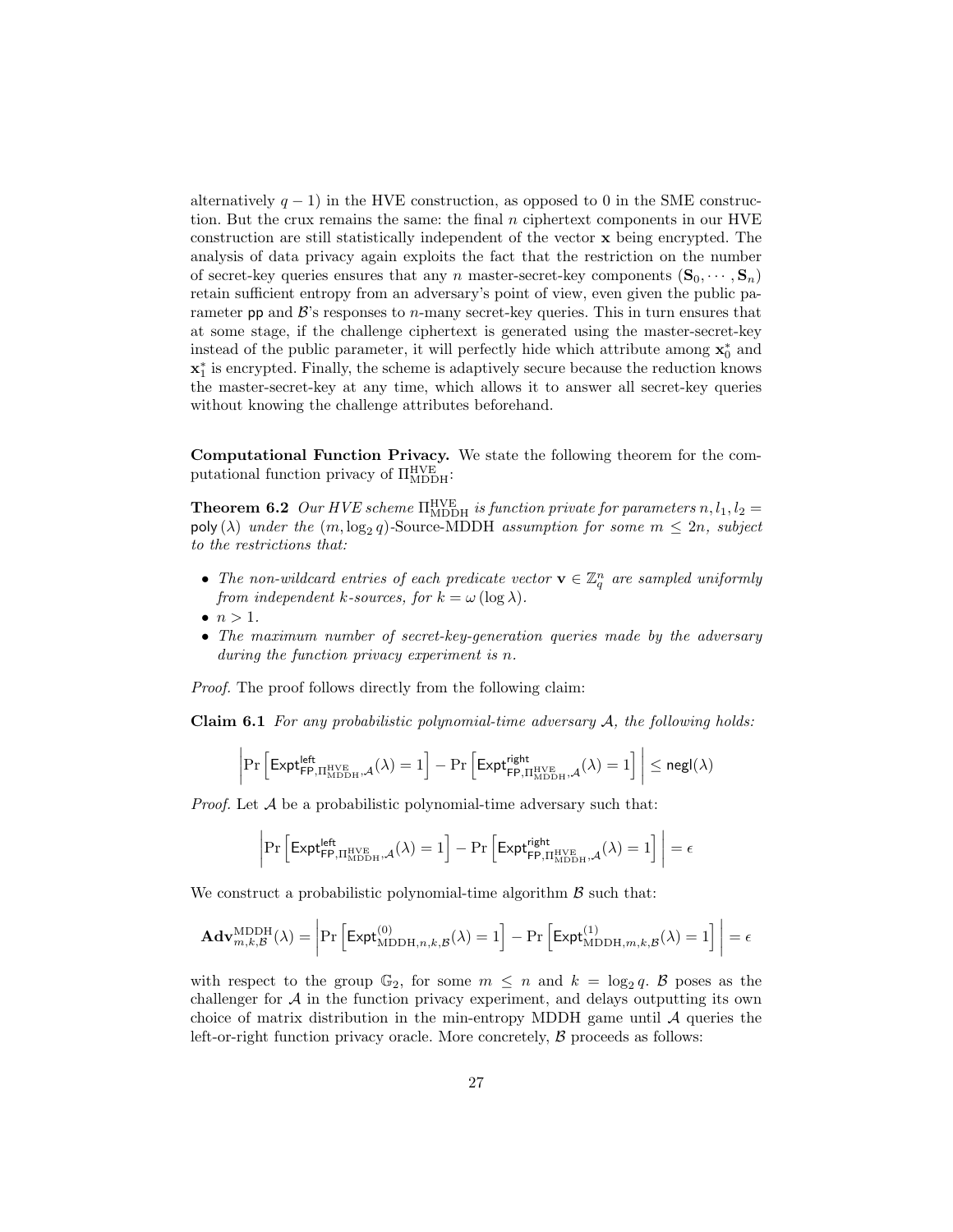• Setup: B randomly samples  $\mathbf{A} \stackrel{R}{\leftarrow} \mathbb{Z}_q^{l_1 \times l_2}$ , and  $\mathbf{S}_0, \mathbf{S}_1, \cdots, \mathbf{S}_n, \mathbf{S}_{2n} \cdots, \mathbf{S}_{2n} \stackrel{R}{\leftarrow}$  $\mathbb{Z}_q^{l_2 \times l_1}$ . It sets the public parameter pp and the master-secret-key msk as:

$$
\mathsf{pp} = \left(g_1, g_1^\mathbf{A}, \left\{ g_1^{\mathbf{S}_j \cdot \mathbf{A}} \right\}_{j \in [0,2n]} \right) \text{ , } \mathsf{msk} = \left(g_2, \left\{ \mathbf{S}_j \right\}_{j \in [0,2n]} \right)
$$

It provides  $pp$  to  $A$ .

- Secret-Key Queries: Suppose A issues a secret-key query for a vector  $v =$  $[v_1 \cdots v_n]^\mathbf{T} \in (\mathbb{Z}_q \cup \{ \star \})^n$ . Since  $\mathcal B$  has full knowledge of the master-secret-key, it responds with the desired secret-key  $sk_v$  exactly in the real function privacy experiment.
- Left-or-Right Query: Suppose A queries the left-or-right oracle with  $(\mathbf{V}_0^*, \mathbf{V}_1^*, \mathcal{S}^*),$ where  $\mathbf{V}_0^* = \left( \{V_{j,0}^*\}_{j\in[1,n]}\right)$  and  $\mathbf{V}_1^* = \left( \{V_{j,1}^*\}_{j\in[1,n]}\right)$  represent  $(1,n,k)$ -matrixsources for  $k = \omega(\log \lambda)$ , and  $S^* \subseteq [1, n]$ . B uniformly samples mode  $\stackrel{R}{\leftarrow} \{\textsf{left}, \textsf{right}\}.$ If mode = left, it sets  $b = 0$ , else it sets  $b = 1$ .

Now,  $\beta$  parses/sets the following:

$$
\mathcal{S}^* = \left\{ j_1^*, j_2^*, \cdots, j_{|\mathcal{S}^*|}^* \right\}
$$

$$
(\mathbf{V}_{\mathcal{S}^*}^*)_b = [V_{j,b}^*]_{j \in \mathcal{S}^*}
$$

Note that  $(\mathbf{V}_{\mathcal{S}^*}^*)_b$  is a non-zero distribution so long as  $\mathcal{S}^* \neq \emptyset$ . At this point,  $\mathcal{B}$ outputs the distribution:

$$
\tilde{\mathbf{V}}^* = \left[\mathbf{U}_{|\mathcal{S}^*| \times |\mathcal{S}^*|} \mid \mathbf{U}_{|\mathcal{S}^*| \times |\mathcal{S}^*|} \cdot \left(\mathbf{V}_{\mathcal{S}^*}^*\right)_b \mid \mathbf{U}_1\right]^\mathbf{T}
$$

where  $U_{|S^*| \times |S^*|}$  is a circuit representing the uniform distribution over  $\mathbb{Z}_q^{|S^*| \times |S^*|}$ and  $U_1$  is a circuit represent a uniform distribution over  $\mathbb{Z}_q^{|S^*| \times (n-1)}$ .

 $\beta$  receives in response a tuple:

$$
\left(g^{(\mathbf{W}^*)^\mathbf{T}},g^{\mathbf{u}^*}\right)\in\left((\mathbb{G}_2)^{(|\mathcal{S}^*|+n)\times|\mathcal{S}^*|}\times(\mathbb{G}_2)^{|\mathcal{S}^*|+n}\right)
$$

Note that  $\mathbf{u}^*$  is either of the form  $(\mathbf{W}^*)^{\mathbf{T}} \cdot \mathbf{y}^*$  for some uniformly random  $\mathbf{y}^* \in$  $\mathbb{Z}_q^{|S^*|}$ , or  $\mathbf{u}^*$  is uniformly random in  $\mathbb{Z}_q^{|S^*|+n}$ .

Let  $\mathbf{u}^* = \begin{bmatrix} u_k^* \end{bmatrix}_{k \in [1, |\mathcal{S}^*| + n]}$ . Also recall that  $\mathcal{S}^*$  has been parsed as  $\left\{ j_1^*, j_2^*, \cdots, j_{|\mathcal{S}^*|}^* \right\}$ . B responds with the secret-key  $\mathsf{sk}_{\mathbf{v}^*} = (\{d_k^*\}_{k \in [0, |\mathcal{S}^*+n|]})$  where:

$$
\begin{aligned} d_k^* &= g_2^{u_k^*} \text{ for } k \in [1, |\mathcal{S}^* + n|] \\ d_0^* &= g_2^{\sum_{k=1}^{|\mathcal{S}^*|} u_k^* \cdot \mathbf{S}_{j_k^*} + \sum_{k=1}^n u_{|\mathcal{S}^*|+k}^* \cdot \mathbf{S}_{n+k}} \end{aligned}
$$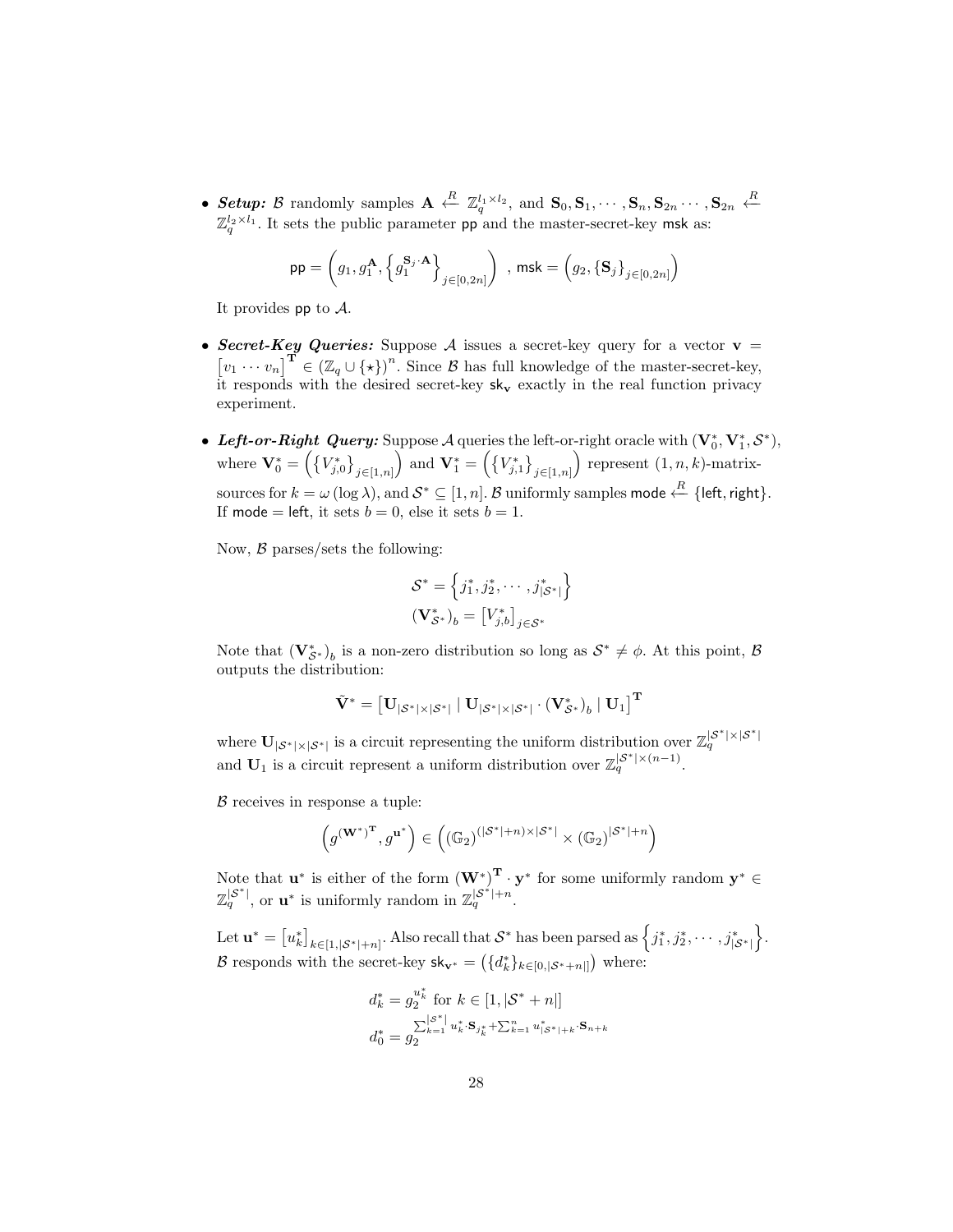• *Output:* A outputs a bit b'. If  $b' = b$  (where  $b = 0$  if mode = left and  $b = 1$  if mode = right),  $\beta$  outputs 1; else, it outputs 0.

The following claims now follow:

**Claim 6.2** When  $\mathbf{u}^*$  is of the form  $(\mathbf{W}^*)^{\mathbf{T}} \cdot \mathbf{y}^*$  for some uniformly random  $\mathbf{y}^* \in \mathbb{Z}_q^{|S^*|}$ , the joint distribution of mode and the challenge secret-key  $sk_{v*}$  in the simulation of the left-or-right oracle by  $\mathcal B$  is computationally indistinguishable from that in the  $experiment$   ${\sf Expt}^{\sf mode}_{\sf FP, \Pi_{\rm MDDH}^{\sf HVE},\mathcal{A}}(\lambda).$ 

**Claim 6.3** When  $\mathbf{u}^*$  is uniformly random in  $\mathbb{Z}_q^{|\mathcal{S}^*|+n}$ , the distribution of the challenge secret-key sk<sub>v<sup>∗</sup></sub> is statistically independent of  $\mathcal{B}'$ 's choice of mode with overwhelmingly large probability.

Proof. Claim 6.2 is obvious, while the proof of Claim 6.3 is intuitively identical to the proof of Claim 5.3 in the proof of function privacy for our SME scheme. Note that the the master-secret-key components  $(\mathbf{S}_0, \mathbf{S}_1, \cdots, \mathbf{S}_{2n})$  were generated even before  $\mathcal{B}$ saw the challenge distributions, and are hence statistically independent of  $\mathcal{B}$ 's choice of mode with overwhelmingly large probability. Hence, when  $\mathbf{u}^*$  is uniformly random in  $\mathbb{Z}_q^{|\mathcal{S}^*|+1}$ , the conditional distribution of the challenge secret-key sk<sub>v<sup>∗</sup></sub> (where the conditioning is on  $\mathcal{B}$ 's choice of mode and everything else in  $\mathcal{A}$ 's view) is statistically independent of  $\mathcal{B}$ 's choice of mode with overwhelmingly large probability. In other words, sk<sub>v</sub>∗ perfectly hides the distribution  $V_b^*$  from which the predicate vector  $v^*$ was sampled. The following observations complete the proof of Claim 6.1, and hence the proof of Theorem 6.2:

$$
\mathbf{Adv}_{|\mathcal{S}^*|+n,k,\mathcal{B}}^{\mathrm{MDDH}}(\lambda) = \left| \Pr \left[ \mathsf{Expt}_{\mathrm{MDDH},|\mathcal{S}^*|+n,k,\mathcal{B}}^{(0)}(\lambda) = 1 \right] - \Pr \left[ \mathsf{Expt}_{\mathrm{MDDH},|\mathcal{S}^*|+n,k,\mathcal{B}}^{(1)}(\lambda) = 1 \right] \right|
$$

$$
= \left| \Pr \left[ \mathsf{Expt}_{\mathsf{FP},\Pi_{\mathrm{MDDH}}^{\mathrm{HVE}},\mathcal{A}}^{(0)}(\lambda) = 1 \right] - \Pr \left[ \mathsf{Expt}_{\mathsf{FP},\Pi_{\mathrm{MDDH}}^{\mathrm{HVE}},\mathcal{A}}^{(1)}(\lambda) = 1 \right] \right| = \epsilon
$$

# References

- 1. Dan Boneh and Brent Waters. Conjunctive, Subset, and Range Queries on Encrypted Data. In Theory of Cryptography, 4th Theory of Cryptography Conference, TCC 2007, Amsterdam, The Netherlands, February 21-24, 2007, Proceedings, pages 535–554, 2007.
- 2. Shweta Agrawal, David Mandell Freeman, and Vinod Vaikuntanathan. Functional Encryption for Inner Product Predicates from Learning with Errors. In Advances in Cryptology - ASIACRYPT 2011 - 17th International Conference on the Theory and Application of Cryptology and Information Security, Seoul, South Korea, December 4-8, 2011. Proceedings, pages 21–40, 2011.
- 3. Jonathan Katz, Amit Sahai, and Brent Waters. Predicate Encryption Supporting Disjunctions, Polynomial Equations, and Inner Products. J. Cryptology, 26(2):191–224, 2013.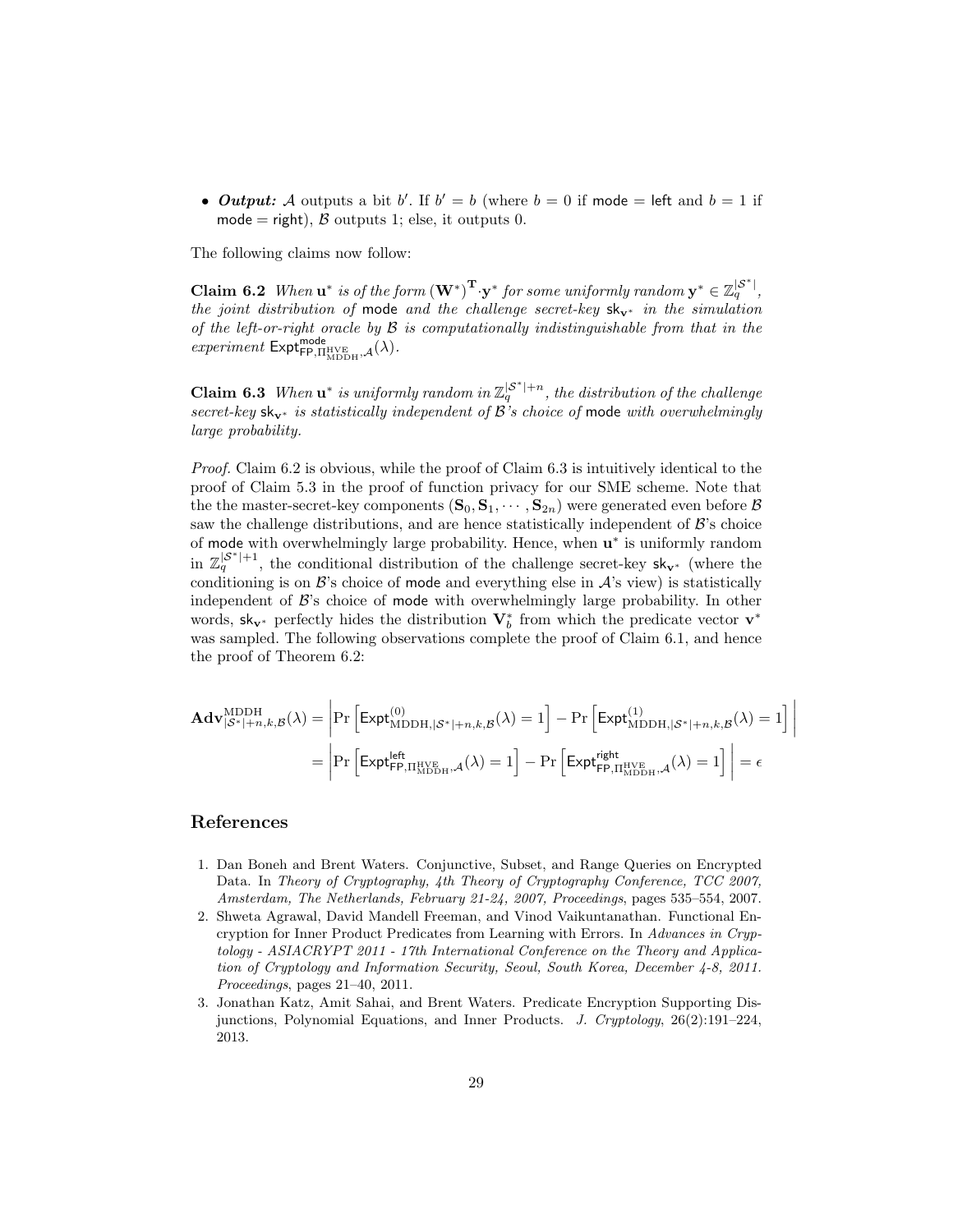- 4. Dan Boneh, Giovanni Di Crescenzo, Rafail Ostrovsky, and Giuseppe Persiano. Public Key Encryption with Keyword Search. In Advances in Cryptology - EUROCRYPT 2004, International Conference on the Theory and Applications of Cryptographic Techniques, Interlaken, Switzerland, May 2-6, 2004, Proceedings, pages 506–522, 2004.
- 5. Dan Boneh, Ananth Raghunathan, and Gil Segev. Function-Private Identity-Based Encryption: Hiding the Function in Functional Encryption. In Advances in Cryptology -CRYPTO 2013 - 33rd Annual Cryptology Conference, Santa Barbara, CA, USA, August 18-22, 2013. Proceedings, Part II, pages 461–478, 2013.
- 6. Dan Boneh, Ananth Raghunathan, and Gil Segev. Function-Private Subspace-Membership Encryption and Its Applications. In Advances in Cryptology - ASIACRYPT 2013 - 19th International Conference on the Theory and Application of Cryptology and Information Security, Bengaluru, India, December 1-5, 2013, Proceedings, Part I, pages 255–275, 2013.
- 7. Shashank Agrawal, Shweta Agrawal, Saikrishna Badrinarayanan, Abishek Kumarasubramanian, Manoj Prabhakaran, and Amit Sahai. On the practical security of inner product functional encryption. In Public-Key Cryptography - PKC 2015 - 18th IACR International Conference on Practice and Theory in Public-Key Cryptography, Gaithersburg, MD, USA, March 30 - April 1, 2015, Proceedings, pages 777–798, 2015.
- 8. Vincenzo Iovino, Qiang Tang, and Karol Zebrowski. On the power of public-key functionprivate functional encryption. In Cryptology and Network Security - 15th International Conference, CANS 2016, Milan, Italy, November 14-16, 2016, Proceedings, pages 585– 593, 2016.
- 9. Dan Boneh, Craig Gentry, Sergey Gorbunov, Shai Halevi, Valeria Nikolaenko, Gil Segev, Vinod Vaikuntanathan, and Dhinakaran Vinayagamurthy. Fully key-homomorphic encryption, arithmetic circuit ABE and compact garbled circuits. In Advances in Cryptology - EUROCRYPT 2014 - 33rd Annual International Conference on the Theory and Applications of Cryptographic Techniques, Copenhagen, Denmark, May 11-15, 2014. Proceedings, pages 533–556, 2014.
- 10. Sergey Gorbunov, Vinod Vaikuntanathan, and Hoeteck Wee. Predicate encryption for circuits from LWE. In Advances in Cryptology - CRYPTO 2015 - 35th Annual Cryptology Conference, Santa Barbara, CA, USA, August 16-20, 2015, Proceedings, Part II, pages 503–523, 2015.
- 11. Sergey Gorbunov, Vinod Vaikuntanathan, and Hoeteck Wee. Attribute-based encryption for circuits. J. ACM, 62(6):45:1–45:33, 2015.
- 12. Shweta Agrawal, Benoît Libert, and Damien Stehlé. Fully secure functional encryption for inner products, from standard assumptions. In Advances in Cryptology - CRYPTO 2016 - 36th Annual International Cryptology Conference, Santa Barbara, CA, USA, August 14-18, 2016, Proceedings, Part III, pages 333–362, 2016.
- 13. Hoeteck Wee. Attribute-hiding predicate encryption in bilinear groups, revisited. In Yael Kalai and Leonid Reyzin, editors, Theory of Cryptography - 15th International Conference, TCC 2017, Baltimore, MD, USA, November 12-15, 2017, Proceedings, Part I, volume 10677 of Lecture Notes in Computer Science, pages 206–233. Springer, 2017.
- 14. Brent Waters. Dual system encryption: Realizing fully secure IBE and HIBE under simple assumptions. In Shai Halevi, editor, Advances in Cryptology - CRYPTO 2009, 29th Annual International Cryptology Conference, Santa Barbara, CA, USA, August 16-20, 2009. Proceedings, volume 5677 of Lecture Notes in Computer Science, pages 619–636. Springer, 2009.
- 15. Allison B. Lewko and Brent Waters. New techniques for dual system encryption and fully secure HIBE with short ciphertexts. In Daniele Micciancio, editor, Theory of Cryptography, 7th Theory of Cryptography Conference, TCC 2010, Zurich, Switzerland,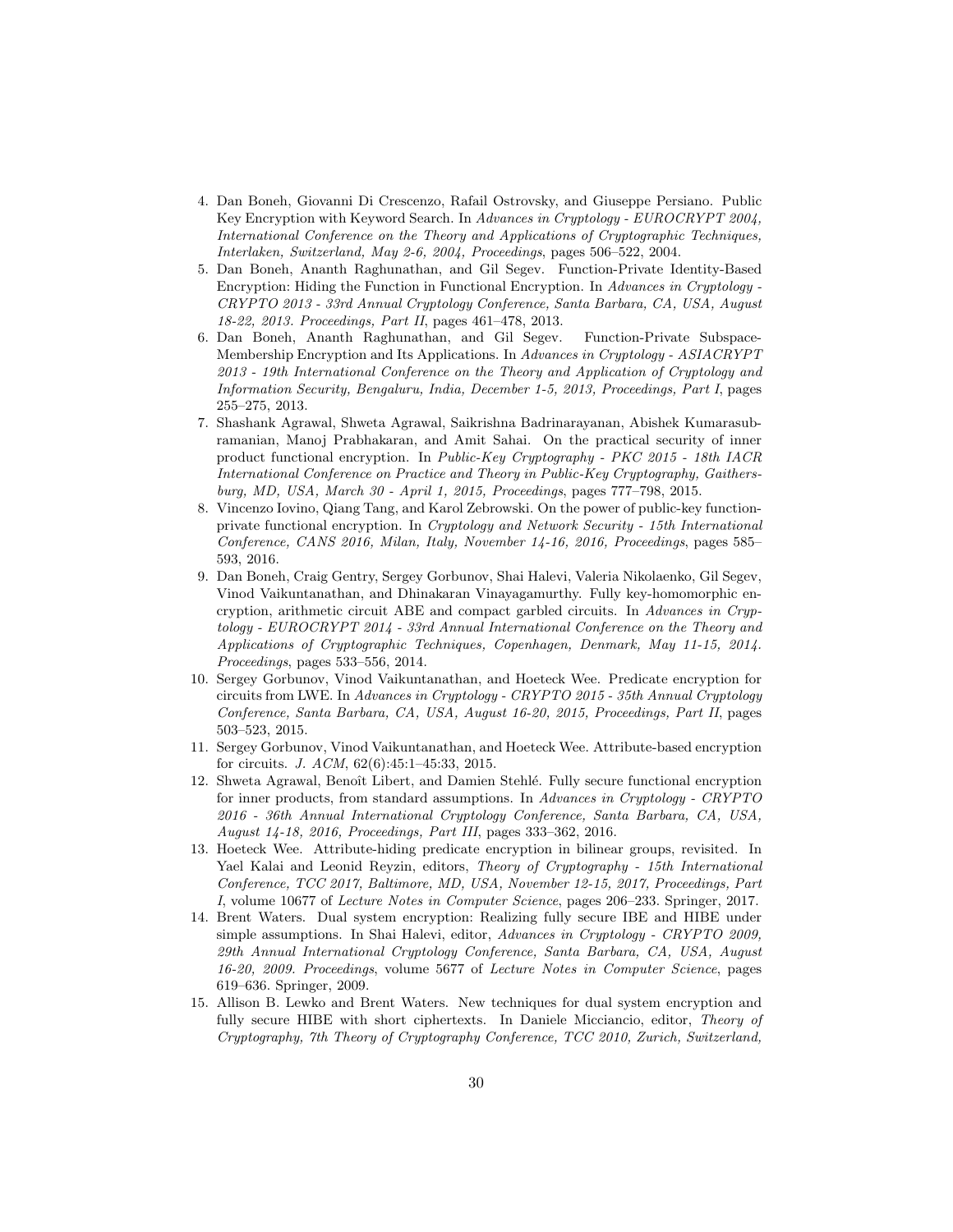February 9-11, 2010. Proceedings, volume 5978 of Lecture Notes in Computer Science, pages 455–479. Springer, 2010.

- 16. Nuttapong Attrapadung. Dual system encryption via doubly selective security: Framework, fully secure functional encryption for regular languages, and more. In Advances in Cryptology - EUROCRYPT 2014 - 33rd Annual International Conference on the Theory and Applications of Cryptographic Techniques, Copenhagen, Denmark, May 11-15, 2014. Proceedings, pages 557–577, 2014.
- 17. Hoeteck Wee. Dual system encryption via predicate encodings. In Yehuda Lindell, editor, Theory of Cryptography - 11th Theory of Cryptography Conference, TCC 2014, San Diego, CA, USA, February 24-26, 2014. Proceedings, volume 8349 of Lecture Notes in Computer Science, pages 616–637. Springer, 2014.
- 18. Allison B. Lewko, Yannis Rouselakis, and Brent Waters. Achieving leakage resilience through dual system encryption. In Yuval Ishai, editor, Theory of Cryptography - 8th Theory of Cryptography Conference, TCC 2011, Providence, RI, USA, March 28-30, 2011. Proceedings, volume 6597 of Lecture Notes in Computer Science, pages 70–88. Springer, 2011.
- 19. Ronald Cramer and Victor Shoup. A practical public key cryptosystem provably secure against adaptive chosen ciphertext attack. In Advances in Cryptology - CRYPTO '98, 18th Annual International Cryptology Conference, Santa Barbara, California, USA, August 23-27, 1998, Proceedings, pages 13–25, 1998.
- 20. Ronald Cramer and Victor Shoup. Universal hash proofs and a paradigm for adaptive chosen ciphertext secure public-key encryption. In Advances in CryptologyEurocrypt 2002, pages 45–64. Springer, 2002.
- 21. Dan Boneh and Matthew Franklin. Identity-based encryption from the weil pairing. SIAM Journal on Computing, 32(3):586–615, 2003.
- 22. Dan Boneh, Xavier Boyen, and Hovav Shacham. Short group signatures. In Advances in Cryptology - CRYPTO 2004, 24th Annual International CryptologyConference, Santa Barbara, California, USA, August 15-19, 2004, Proceedings, pages 41–55, 2004.
- 23. Alex Escala, Gottfried Herold, Eike Kiltz, Carla Ràfols, and Jorge L. Villar. An algebraic framework for diffie-hellman assumptions. In Advances in Cryptology - CRYPTO 2013 - 33rd Annual Cryptology Conference, Santa Barbara, CA, USA, August 18-22, 2013. Proceedings, Part II, pages 129–147, 2013.
- 24. Jens Groth and Amit Sahai. Efficient non-interactive proof systems for bilinear groups. In Advances in Cryptology - EUROCRYPT 2008, 27th Annual International Conference on the Theory and Applications of Cryptographic Techniques, Istanbul, Turkey, April 13- 17, 2008. Proceedings, pages 415–432, 2008.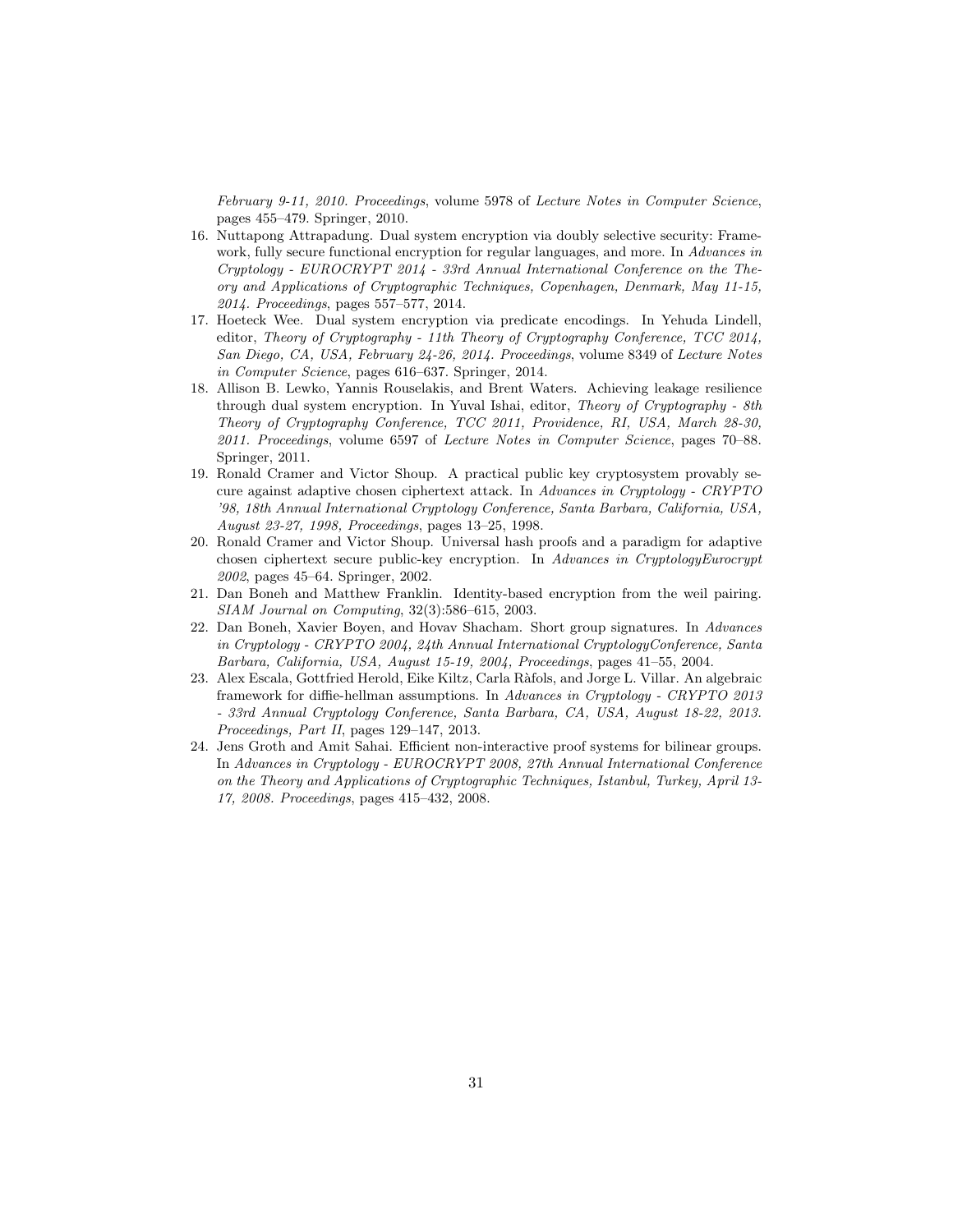### A Definitions for Public-Key Predicate Encryption

A public-key predicate encryption scheme for a class of predicates  $\mathcal F$  over an attribute space  $\Sigma$  and a payload-message space M is a quadruple of probabilistic polynomial time algorithms  $\Pi = (Setup, KeyGen, Enc, Dec)$ . The Setup algorithm takes as input the security parameter  $\lambda$ , and generates the public parameter pp and the mastersecret-key msk for the system. The key-generation algorithm, KeyGen takes as input the public parameter pp, the master-secret-key msk and a predicate  $f \in \mathcal{F}$ , and generates a secret-key  $sk_f$  corresponding to f. The Enc algorithm takes as input the public parameter pp, an attribute  $I \in \Sigma$  and a payload-message  $M \in \mathcal{M}$ , and outputs the ciphertext  $C = \text{Enc}(\text{pp}, I, M)$ . The Dec algorithm takes as input the public parameter pp, a ciphertext C and a secret-key  $sk_f$ , and outputs either a payloadmessage  $M \in \mathcal{M}$  or the symbol  $\perp$ .

Correctness. A predicate encryption scheme Π is said to be functionally correct if for any security parameter  $\lambda$ , for any predicate  $f \in \mathcal{F}$ , for any attribute  $I \in \Sigma$  and any payload-message  $M \in \mathcal{M}$ , the following hold:

- 1. If  $f(I) = 1$ , we have Dec (pp, Enc (pp, I, M), KeyGen (pp, msk, f)) = M.
- 2. If  $f(I) = 0$ , we have Dec (pp, Enc (pp, I, M), KeyGen (pp, msk, f)) =  $\perp$  with probability at least  $1 - \text{negl}(\lambda)$ .

where the probability is taken over the internal randomness of the Setup, KeyGen, Enc, and Dec algorithms.

#### A.1 Data Privacy of Public-Key Predicate Encryption

We recall the standard notion of *attribute hiding* data privacy for a predicate encryption scheme against an adaptive probabilistic polynomial-time adversary.

Definition A.1 (Adaptively Data Private Predicate Encryption). A predicate encryption scheme  $\Pi =$  (Setup, KeyGen, Enc, Dec) is said to be adaptively data private if for any probabilistic polynomial-time adversary  $A$ , the following holds:

$$
\mathbf{Adv}_{\Pi,\mathcal{A}}^{DP}(\lambda)\overset{def}{=}\left|\Pr\left[\mathsf{Expt}_{\mathsf{DP},\Pi,\mathcal{A}}^{(0)}(\lambda)=1\right]-\Pr\left[\mathsf{Expt}_{\mathsf{DP},\Pi,\mathcal{A}}^{(1)}(\lambda)=1\right]\right|\le {\mathsf{negl}}(\lambda)
$$

where for each  $\lambda \in \mathbb{N}$  and  $b \in \{0,1\}$ , the experiment  $\mathsf{Expt}_{\mathsf{DP},\Pi,\mathcal{A}}^{(b)}(\lambda)$  is defined as:

1. (pp, msk)  $\stackrel{R}{\leftarrow}$  Setup  $(1^{\lambda})$ . 2.  $((I_0^*, M_0^*), (I_1^*, M_1^*)$ , state)  $\xleftarrow{R} \mathcal{A}^{\text{KeyGen(msk,.)}} (1^{\lambda}, \text{pp}),$  where  $I_0^*, I_1^* \in \Sigma$  and  $M_0^*, M_1^* \in \mathcal{M}.$ 3.  $C^* \xleftarrow{R} \text{Enc}(\text{pp}, I_b^*, M_b^*).$  $4.~b' \xleftarrow{R} \mathcal{A}^{\sf KeyGen(msk,·)}$   $(C^*,$  state). 5. Output b'.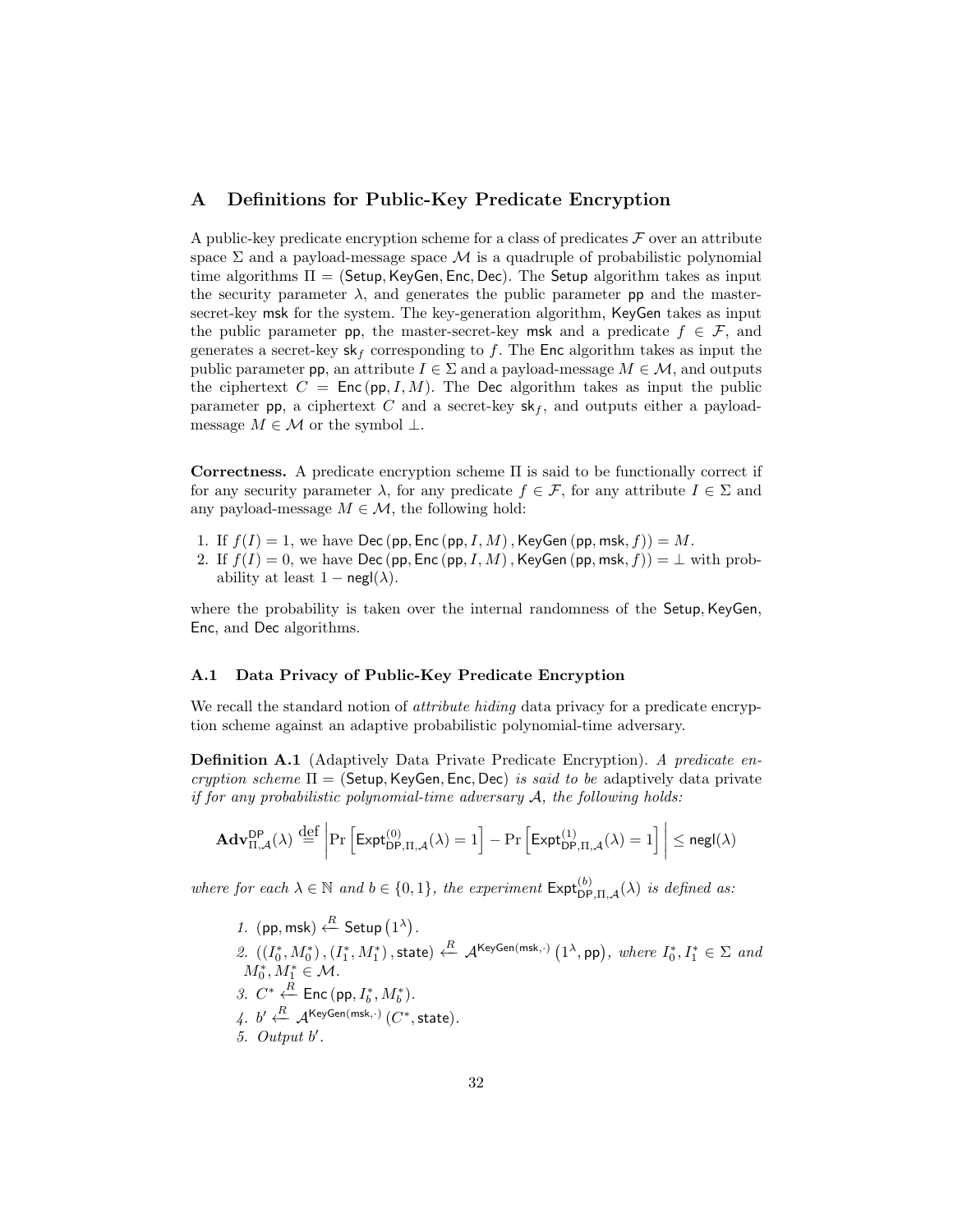subject to the following restrictions:

- 1. For each predicate  $f_i$  with which A queries KeyGen (msk, ·), we have  $f_i(I_0^*)$  =  $f_i(I_1^*)$ .
- 2. If A queries KeyGen (msk, ·) with a predicate  $f_i$  such that  $f_i(I_0^*) = f_i(I_1^*) = 1$ , we have  $M_0^* = M_1^*$ .

The above notion of adaptive data privacy is referred to as DP throughout the rest of the paper. There also exists a selective variant of the above security notion, referred to as sDP throughout the rest of the paper, that requires the adversary to commit to the challenge pair of attributes  $(I_0^*, I_1^*)$  before seeing the public parameters of the scheme.

### B The Generalized Decisional k-Linear Assumption (k-DLIN)

Let G be a group of prime order q and let  $g_1, \dots, g_k, g_{k+1}$  be arbitrary generators for  $\mathbb{G}$ , for  $k \geq 2$ . The generalized decisional k-linear assumption is that the distribution ensembles:

$$
\left\{ \left(g_1, \dots, g_k, g_{k+1}, g_1^{a_1}, \dots, g_k^{a_k}, g_{k+1}^{\sum_{j=1}^k a_j} \right) \right\}_{a_1, \dots, a_k \leftarrow \mathbb{Z}_q} \text{ and}
$$
  

$$
\left\{ \left(g_1, \dots, g_k, g_{k+1}, g_1^{a_1}, \dots, g_k^{a_k}, g_{k+1}^{a_{k+1}}\right) \right\}_{a_1, \dots, a_k, a_{k+1} \leftarrow \mathbb{Z}_q}
$$

are computationally indistinguishable, where  $g_1, \dots, g_k, g_{k+1} \stackrel{R}{\leftarrow} \mathbb{G}$ .

Note that the k-DLIN assumption implies the  $(k+1)$ -DLIN assumption for all  $k \geq 1$ , but the reverse is not necessarily true. In other words, the k-DLIN assumption family is a family of progressively weaker assumptions.

# C Proofs of Claims 2.1 and 2.2

Let  $\mathbf{V} = \left( \{V_{i,j}\}_{i \in [1,m],j \in [1,n]} \right)$  be an  $(m,n,k)$ -matrix-source over  $\mathbb{Z}_q^{m \times n}$  for  $k =$  $\omega$  (log  $\lambda$ ). Sample uniformly at random  $\mathbf{W} \stackrel{R}{\leftarrow} \mathbf{V}$  and choose any n rows of W. By definition of a matrix-source, the elements of the resulting  $n \times n$  sub-matrix of W have been sampled from mutually independent distributions, where each distribution is uniformly random over a sub-field  $\mathbb{Z}_{q_k}$ , where  $q_k \leq q$  is a k-bit prime. Consequently, the probability that this sub-matrix has a zero determinant is given by  $\left(1-\prod_{j=1}^n\left(1-\frac{1}{2^{j-k}}\right)\right)$ . It is easy to see that this quantity is upper bounded by  $\frac{1}{2^k} = \frac{1}{2^{\omega(\log \lambda)}} \leq \text{negl}(\lambda)$ . In other words, the matrix **W** has full rank *n* with overwhelmingly large probability. This completes the proof of Claim 2.1.

Again, let  $\mathbf{V}_1 = \left( \{V_{i,j,1}\}_{i \in [1,n],j \in [1,n]} \right)$  be an  $(n,n,k)$ -matrix-source over  $\mathbb{Z}_q^{n \times n}$ , such that  $k = \omega(\log \lambda)$ , and let  $\mathbf{V}_2 = \left( \{V_{i,2}\}_{i \in [1,n]} \right)$  be any non-zero distribution over over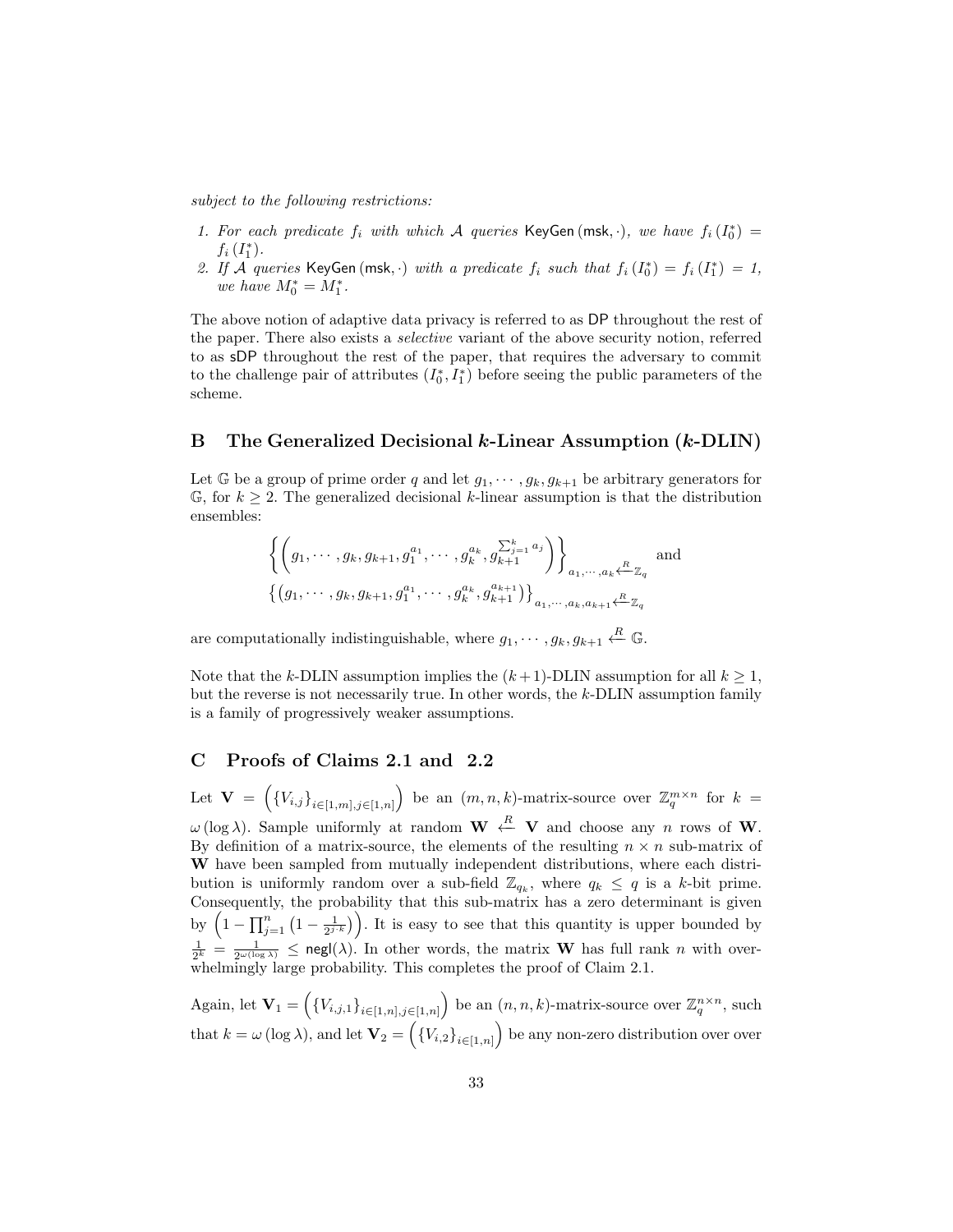$\mathbb{Z}_q^n$ . Let  $\tilde{\mathbf{V}} = [\mathbf{V}_1 \mid \mathbf{V}_1 \cdot \mathbf{V}_2]^{\mathbf{T}} \in \mathbb{Z}_q^{(n+1)\times n}$ . Sample uniformly at random  $\mathbf{W} \stackrel{R}{\leftarrow} \tilde{\mathbf{V}}$ and choose the first n rows of  $W$ . By definition of a matrix-source, the elements of the resulting  $n \times n$  sub-matrix of W have been sampled from mutually independent distributions, where each distribution is uniformly random over a sub-field  $\mathbb{Z}_{q_k}$ , where  $q_k \leq q$  is a k-bit prime. Consequently, the probability that this sub-matrix has a zero determinant is given by  $\left(1 - \prod_{j=1}^n \left(1 - \frac{1}{2^{j \cdot k}}\right)\right)$ . It is easy to see that this quantity is upper bounded by  $\frac{1}{2^k} = \frac{1}{2^{\omega(\log \lambda)}} \leq \text{negl}(\lambda)$ . In other words, the matrix **W** has full rank n with overwhelmingly large probability. This completes the proof of Claim 2.2.

### D Proof of Theorem 4.1

We define a series of experiments  $\left\{ \mathsf{Expt}^{(b,k)}_{\Pi_{\text{DBDH+DLIN}}^{\text{BBE}},\mathcal{A}}(\lambda) \right\}$  $b \in \{0,1\}, k \in \{0,1,2\}$  as follows:

- The experiments  $\left\{ \mathsf{Expt}^{(b,0)}_{\Pi^\mathrm{BEBH+DLIN},\mathcal{A}}(\lambda) \right\}$ are identical to the data privacy  $b \in \{0,1\}$  $\exp \left\{ \mathsf{Expt}_{\mathsf{DP},\Pi_{\mathsf{DBDH}+\mathsf{DLIN}}^{(\boldsymbol{b})},\mathcal{A}}(\lambda) \right\}$  $b \in \{0,1\}$ .
- For each  $k \in \{1, 2\}$ , the experiments  $\left\{\text{Expt}_{\Pi_{\text{DBBH+DLIN}}^{(b,k)},\mathcal{A}}^{(b,k)}(\lambda)\right\}$ are identical<br> $b \in \{0,1\}$ to their predecessor experiments  $\left\{\text{Expt}_{\Pi_{\text{DBBH+DLIN}}^{(b,k-1)},\mathcal{A}}^{(b,k)})\right\}$ except that, in  $b \in \{0,1\}$ the challenge ciphertext  $C^* = (c_1^*, c_2^*, c_3^*)$ , the component  $c_{k+1}^*$  is additionally statistically independent of b.

Quite obviously, the following holds for any probabilistic polynomial-time adversary <sup>A</sup>: 

$$
\left|\Pr\left[\mathsf{Expt}_{\Pi^\mathrm{IBE}_\mathrm{DBDH+DLIN},\mathcal{A}}^{(0,2)}(\lambda)=1\right]-\Pr\left[\mathsf{Expt}_{\Pi^\mathrm{IBE}_\mathrm{DBDH+DLIN},\mathcal{A}}^{(1,2)}(\lambda)=1\right]\right|=0
$$

Now, for  $b \in \{0,1\}$ , let A be any probabilistic polynomial-time adversary such that:

$$
\left|\Pr\left[\mathsf{Expt}_{\Pi^\mathrm{IBE}_\mathrm{DBDH+DLIN},\mathcal{A}}^{(b,0)}(\lambda)=1\right]-\Pr\left[\mathsf{Expt}_{\Pi^\mathrm{IBE}_\mathrm{DBDH+DLIN},\mathcal{A}}^{(b,1)}(\lambda)=1\right]\right|=\epsilon
$$

where  $\epsilon > \text{negl}(\lambda)$ . We construct a polynomial-time algorithm  $\beta$  that solves an instance of the DBDH problem with advantage  $\epsilon' \geq \epsilon/(e(Q+1))$ , where Q is the maximum number of oracle queries made by  $A$  during the data privacy experiment. B receives as input a DBDH instance  $(g, g^{a_1}, g^{a_2}, g^{a_3}, Z)$  over a bilinear group G with prime order  $q$  and generator  $q$ , and interacts with  $A$  as follows:

• Setup: B randomly samples  $a_4 \stackrel{R}{\leftarrow} \mathbb{Z}_q$ , and provides A with the public parameter pp as:

$$
\mathsf{pp}=(g,g^{a_1},g^{a_4})
$$

where g and  $g^{a_1}$  are part of its input DBDH instance. Then observe that  $\mathcal{B}$ 's choice of public parameters formally fixes the master secret key to be:

$$
\mathsf{msk} = (s_1 = a_1, s_2 = a_4)
$$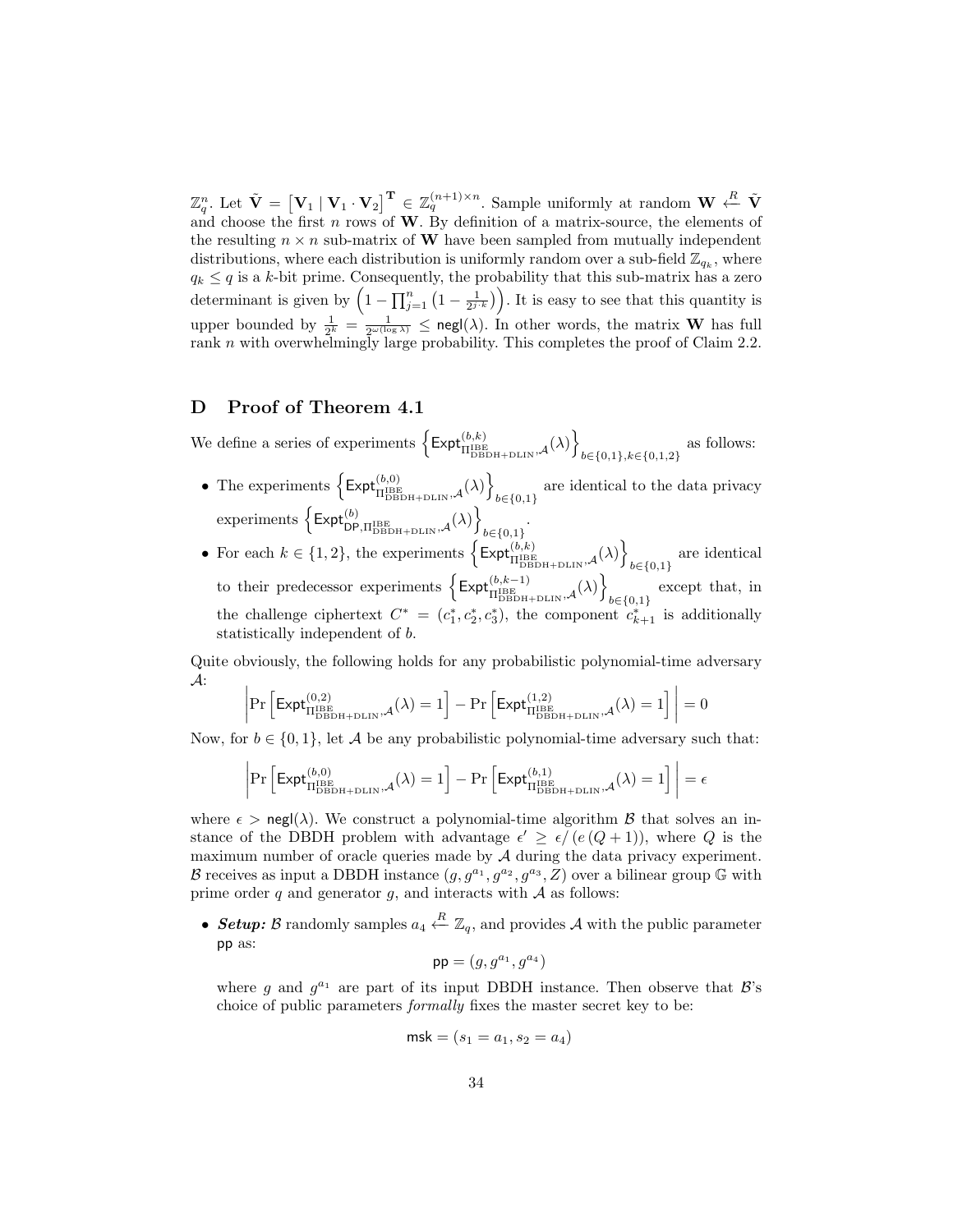- $H_1, H_2$  Query Phase-1: A is allowed to issue  $H_1$  and  $H_2$  queries. B maintains a list of four-tuples  $(\mathsf{id}_j, y_j, y_j', \delta_j) \in \mathcal{ID}_\lambda \times \mathbb{Z}_q \times \mathbb{Z}_q \times \{0, 1\}$ . Upon receiving a query for an identity  $\mathsf{id}_i$  it first looks up the list for a matching  $(\mathsf{id}_i, y_i, y'_i, \delta_i)$  entry. If not found, it uniformly samples  $y_i, y_i'$  $\overset{R}{\leftarrow} \mathbb{Z}_q$ , and samples  $δ_i$  from a distribution over  $\{0,1\}$  such that  $Pr[\delta_i = 1] = \gamma$ . It then adds the tuple  $(id_i, y_i, y'_i, \delta_i)$  to the list and proceeds as follows:
	- If  $\delta_i = 0$ ,  $\beta$  responds with  $H_1$  (id<sub>i</sub>) =  $g^{a_2 \cdot y_i}$  and  $H_2$  (id<sub>i</sub>) =  $g^{y'_i}$ , where  $g^{a_2}$  is part of its input DBDH instance.

• If  $\delta_i = 1$ ,  $\beta$  responds with  $H_1(\text{id}_i) = g^{y_i}$  and  $H_2(\text{id}_i) = g^{y'_i}$ . Note that only the output of the random oracle  $H_1$  depends on  $\delta$ .

- Secret-Key Queries: When A issues a secret-key query for some identity  $\mathsf{id}_i$ , B looks up  $H_1(\mathsf{id}_i)$  and  $H_2(\mathsf{id}_i)$ , as described above. Let  $y_i$ ,  $y'_i$  and  $\delta_i$  be the corresponding tuple entries.  $B$  proceeds as follows:
	- If  $\delta_i = 0$ ,  $\beta$  outputs a random bit and aborts.
	- If  $\delta_i = 1, \mathcal{B}$  samples  $z_{1,i}, z_{2,i} \stackrel{R}{\leftarrow} \mathbb{Z}_q$  and responds with:

$$
{\sf sk}_{{\sf id}_i} = \left(g^{a_1 \cdot y_1 \cdot z_{1,i}} \cdot g^{a_4 \cdot y'_1 \cdot z_{2,i}} , z_{1,i}, z_{2,i} \right)
$$

Observe that if  $\delta_i = 1$ , we have  $H_1(\text{id}_i) = g^{y_i}$  and  $H_2(\text{id}_i) = g^{y_i}$ ; consequently, the secret-key  $sk_{id_i}$  is well-formed with respect to the public parameter **pp**.

- Challenge: A outputs the challenge pair  $((id_0^*, M_0^*), (id_1^*, M_1^*))$ . B samples a random bit  $b \stackrel{R}{\leftarrow} \{0,1\}$  and looks up  $H_1(\mathsf{id}_b^*)$  and  $H_2(\mathsf{id}_b^*)$ , as described above. Let  $y_1^*, y_2^*$  and  $\delta^*$  be the corresponding tuple entries. B proceeds as follows:
	- If  $\delta^* = 1$ ,  $\beta$  outputs a random bit and aborts.
	- If  $\delta^* = 0$ , we must have we have  $H_1(\text{id}_b^*) = g^{a_2 \cdot y_1^*}$  and  $H_2(\text{id}_b^*) = g^{y_2^*}$ . In this case,  $\beta$  outputs the challenge ciphertext as:

$$
C^* = \left(g^{a_3}, M_b \cdot Z^{y_1^*}, e(g^{a_3}, g^{a_4})^{y_2^*}\right)
$$

• **Output:** Finally, A outputs a guess b' for b. If  $b' = b$ , B outputs 1, else it outputs 0.

We now state and prove the following claims:

**Claim D.1** When  $Z = e(g, g)^{a_1 \cdot a_2 \cdot a_3}$ , the joint distribution of b and the challenge ciphertext  $C^*$  in the simulation by  $\mathcal B$  is computationally indistinguishable from that in the experiment  $\mathsf{Expt}^{(b,0)}_{\Pi_{\text{DBDH+DLIN}}^{\text{BBE}},\mathcal{A}}(\lambda)$ .

*Proof.* Let  $Z = e(g, g)^{a_1 \cdot a_2 \cdot a_3}$ . As already discussed above, if B does not abort, we must have  $H_1(\text{id}_b^*) = g^{a_2 \cdot y_1^*}$  and  $H_2(\text{id}_b^*) = g^{y_2^*}$ . Then the challenge ciphertext  $C^*$ takes the form:

$$
C^* = \left(g^{a_3}, M_b \cdot e(g, g)^{a_1 \cdot a_2 \cdot a_3 \cdot y_1^*}, e(g^{a_3}, g^{a_4})^{y_2^*}\right)
$$
  
= 
$$
\left(g^{a_3}, M_b \cdot e(g^{s_1}, H_1(\mathrm{id}_b^*))^{a_3}, e(g^{s_2}, H_2(\mathrm{id}_b^*))^{a_3}\right)
$$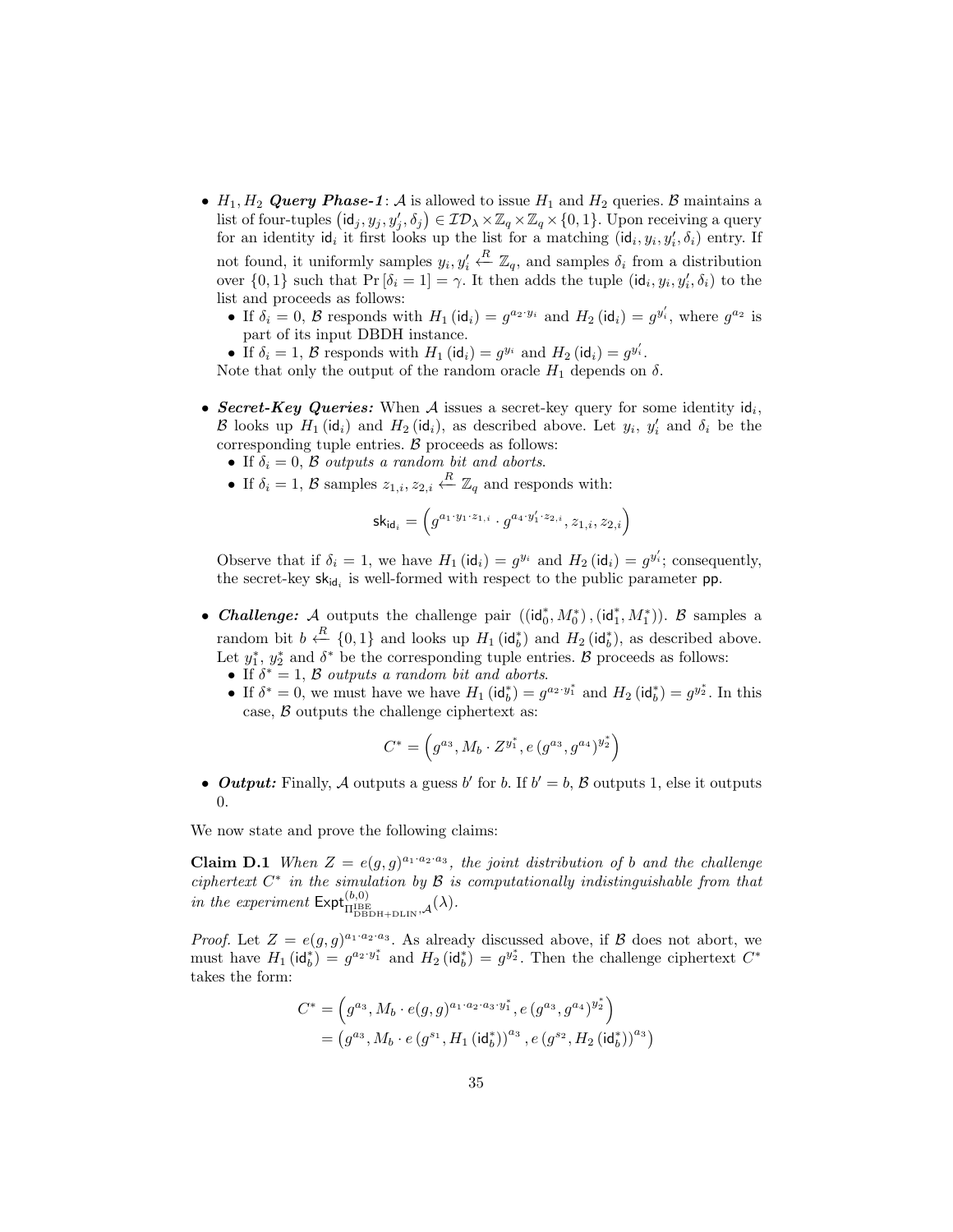for  $s_1 = a_1$  and  $s_2 = a_4$ . Quite evidently,  $C^*$  is identically distributed to the challenge ciphertext in the experiment  $\text{Expt}_{\Pi_{\text{DBBH+DLIN}}^{\text{(b,0)}},\mathcal{A}}^{\text{(b,0)}}(\lambda)$ . This completes the proof of Claim D.1.

**Claim D.2** When Z is uniformly random in  $\mathbb{G}_T$ , the joint distribution of b and the challenge ciphertext  $C^*$  in the simulation by  $\mathcal B$  is computationally indistinguishable from that in the experiment  $\mathsf{Expt}^{(b,1)}_{\text{IBBBH+DLIN},\mathcal{A}}(\lambda)$ .

*Proof.* The claim follows trivially from the fact that if  $Z$  is uniformly random in  $\mathbb{G}_T$ , the message  $M_b$  is perfectly one-time padded in the second component of the challenge ciphertext  $C^*$ , while the remaining components of  $C^*$  are well-formed with respect to b.

It now follows from Claims D.1 and D.2 that the advantage  $\epsilon'$  of  $\beta$  in solving the DBDH instance may be quantified as  $\epsilon' = \epsilon \cdot (1 - \Pr[\text{abort}])$ , where  $\epsilon$  is the advantage of  $A$ , and abort denotes the event of  $B$  aborting the simulation. We bound the probability of this event as follows:

- Suppose that the adversary  $A$  makes a maximum of  $Q_1$ , and  $Q_2$  queries to the random oracle and the secret-key generation oracle, respectively. The probability that A does not abort is lower-bounded by  $\gamma^{Q_2} \cdot (1 - \gamma)$ .
- Now, B can set  $\gamma = 1 1/(Q_2 + 1)$ . Then, we have:

$$
\Pr\left[\mathsf{abort}\right] \le 1 - (1 - 1/(Q_2 + 1))^{Q_2} / (Q_2 + 1) \le 1 - 1/\mathsf{e} \cdot (Q_2 + 1)
$$

In other words, we have  $\epsilon' \geq \epsilon/\mathsf{e} \cdot (Q_2 + 1)$ . Hence, we must have  $\epsilon \leq \mathsf{negl}(\lambda)$ . Following a similar proof technique, one can also show that for any probabilistic polynomial-time adversary A and for  $b \in \{0, 1\}$ , the following also holds:

$$
\left|\Pr\left[\mathsf{Expt}_{\Pi^\mathrm{IBE}_\mathrm{DBDH+DLIN},\mathcal{A}}^{(b,1)}(\lambda)=1\right]-\Pr\left[\mathsf{Expt}_{\Pi^\mathrm{IBE}_\mathrm{DBDH+DLIN},\mathcal{A}}^{(b,2)}(\lambda)=1\right]\right|\le \mathrm{negl}\left(\lambda\right)
$$

The proof uses a simulation similar to the one described above, except that the algorithm  $\beta$  embeds its input DBDH instance in the third component of the challenge ciphertext  $C^*$ , while the second component is anyways set to a uniformly random element in  $\mathbb{G}_T$ . It is now easy to see the following:

$$
\begin{aligned} \mathbf{Adv}_{\Pi_{\mathrm{DBDH}+\mathrm{DLIN}}^{DP},\mathcal{A}}^{\mathrm{DP}}(\lambda)=&\left|\Pr\left[\mathsf{Expt}_{\mathrm{DP},\Pi_{\mathrm{DBDH}+\mathrm{DLIN}}^{I \mathrm{BE}},\mathcal{A}}^{(0)}( \lambda)=1\right]-\Pr\left[\mathsf{Expt}_{\mathrm{DP},\Pi_{\mathrm{DBDH}+\mathrm{DLIN}}^{I \mathrm{BE}},\mathcal{A}}^{(1)}( \lambda)=1\right]\right|\\ &\leq \sum_{k\in\{1,2\}}\sum_{b\in\{0,1\}}\left|\Pr\left[\mathsf{Expt}_{\Pi_{\mathrm{DBDH}+\mathrm{DLIN}}^{(b,k-1)},\mathcal{A}}^{(h,k-1)}( \lambda)=1\right]-\Pr\left[\mathsf{Expt}_{\Pi_{\mathrm{DBDH}+\mathrm{DLIN}}^{(b,k)},\mathcal{A}}^{(h,k)}( \lambda)=1\right]\right|\\ &\leq \mathsf{negl}\left(\lambda\right)\end{aligned}
$$

This completes the proof of Theorem 4.1.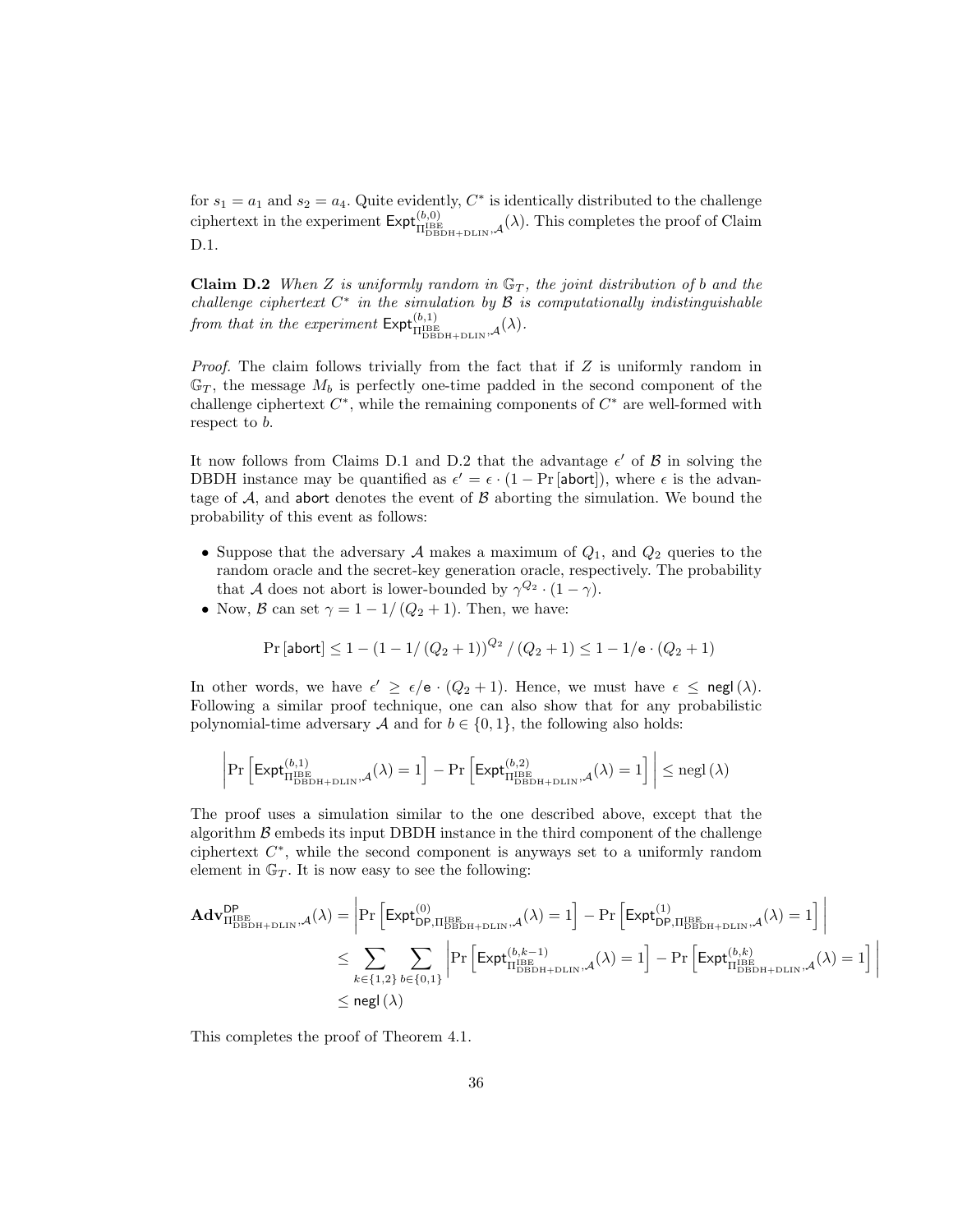# E A DBDH+k-DLIN-based IBE Scheme

In this section, we demonstrate that our  $\Pi_{\rm DBDH+DLIN}^{\rm IBE}$  scheme () is that it can be readily extended to a sequence of IBE schemes that share the same data privacy guarantees, while enjoying progressively stronger function privacy guarantees. For  $k > 1$ , the  $(k-1)$ <sup>th</sup> IBE scheme in this sequence, denoted as  $\Pi_{\text{DBDH+k-DLIN}}^{\text{B}}$ , is adaptively data private under the DBDH assumption, and computationally function private under the k-DLIN assumption, in the random oracle model. We present the construction for  $\Pi_{\mathrm{DBDH+k-DLIN}}^{\mathrm{B}}$  below. The detailed proofs for data and function privacy are presented subsequently.

**The Scheme.** Let  $GroupGen(1^{\lambda})$  be a probabilistic polynomial-time algorithm that takes as input a security parameter  $\lambda$ , and outputs the tuple (G, G<sub>T</sub>, q, g, e), where G and  $\mathbb{G}_T$  are groups of of order q (q being a  $\lambda$ -bit prime), g is a generator for G and  $e : \mathbb{G} \times \mathbb{G} \longrightarrow \mathbb{G}_T$  is an efficiently computable non-degenerate bilinear map. The scheme  $\Pi_{\text{DBDH+k-DLIN}}^{\text{IBE}}$  is parameterized by the security parameter  $\lambda \in \mathbb{N}$ . For any such  $\lambda$ , we denote by  $\mathcal{ID}_{\lambda}$  and  $\mathcal{M}_{\lambda}$  the identity space and the message space, respectively. The scheme uses k hash functions  ${H_j : \mathcal{ID}_\lambda \longrightarrow \mathbb{G}}_{j \in [1,k]}$  (modeled as random oracles).

• Setup: The setup algorithm samples  $(\mathbb{G}, \mathbb{G}_T, q, g, e) \stackrel{R}{\leftarrow}$  GroupGen $(1^{\lambda})$  on input the security parameter  $1^{\lambda}$ . It also samples  $s_1, \dots, s_k \stackrel{R}{\leftarrow} \mathbb{Z}_q$ , and outputs the public parameter pp and the master-secret-key msk as:

$$
\mathsf{pp} = \left(g, \left\{g^{s_j}\right\}_{j \in [1,k]}\right) \text{ , } \mathsf{msk} = \left(\left\{s_j\right\}_{j \in [1,k]}\right)
$$

• KeyGen: On input the public parameter pp, the master-secret-key msk and an identity id  $\in \mathcal{ID}_\lambda$ , the key generation algorithm samples  $z_1, \dots, z_k \stackrel{R}{\leftarrow} \mathbb{Z}_q$  and outputs the secret-key  $\mathsf{sk}_{\mathsf{id}} = \left( \{d_j\}_{j \in [1, k+1]} \right)$  where:

$$
d_1=\prod_{j=1}^k H_j\left(\mathsf{id}\right)^{s_j\cdot z_j}\;,\,d_{j+1}=z_j\text{ for }j\in[1,k]
$$

• Enc: On input the public parameter pp, an identity  $id \in \mathcal{ID}_{\lambda}$  and a message  $M \in \mathcal{M}_{\lambda}$ , the encryption algorithm samples  $r \stackrel{R}{\leftarrow} \mathbb{Z}_q$  and outputs the ciphertext  $C = (\{c_j\}_{j \in [1, k+1]})$  where:

$$
c_1 = g^r , c_2 = M \cdot e \left(g^{s_1}, H_1(\text{id})\right)^r , c_{j+1} = e \left(g^{s_j}, H_j(\text{id})\right)^r \text{ for } j \in [2, k]
$$

• Dec: On input a ciphertext  $C = \left(\{c_j\}_{j\in[1,k+1]}\right)$  and a secret-key  $\mathsf{sk}_\mathsf{id} = \left(\{d_j\}_{j\in[1,k+1]}\right)$ , the decryption algorithm outputs:

$$
M' = \left(\frac{\prod_{j=1}^{k} c_{j+1}^{d_{j+1}}}{e(d_1, c_1)}\right)^{1/d_2}
$$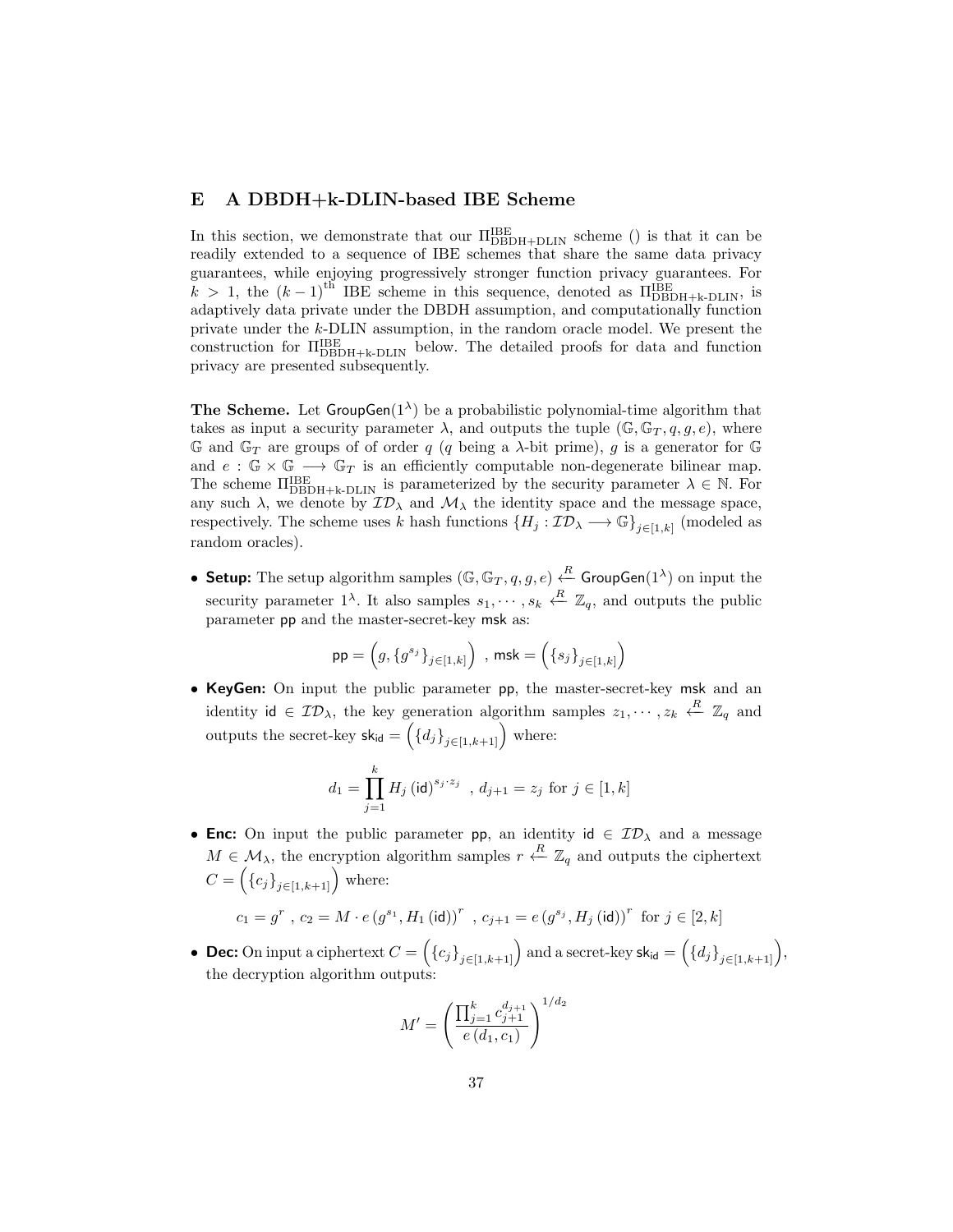**Correctness.** Consider a ciphertext  $C = (\{c_j\}_{j \in [1, k+1]})$  corresponding to a message M under an identity id, and a secret-key  $sk_{id} = \left( \{d_j\}_{j \in [1, k+1]} \right)$  corresponding to the same identity id. Then, we have:

$$
M' = \left(\frac{\prod_{j=1}^{k} c_{j+1}^{d_{j+1}}}{e(d_1, c_1)}\right)^{1/d_2}
$$
  
= 
$$
\left(\frac{M^{z_1} \cdot \prod_{j=1}^{k} e(g^{s_j}, H_j (\text{id}))^{r \cdot z_j}}{e(\prod_{j=1}^{k} H_j (\text{id})^{s_j \cdot z_j}, g^r)}\right)^{1/z_1}
$$
  
= 
$$
M \cdot \left(\frac{\prod_{j=1}^{k} e(g^{s_j}, H_j (\text{id}))^{r \cdot z_j}}{\prod_{j=1}^{k} e(g^{s_j}, H_j (\text{id}))^{r \cdot z_j}}\right)^{1/z_1}
$$
  
= 
$$
M
$$

Therefore as long as  $z_1 \neq 0 \pmod{q}$  (an event which occurs with probability  $1 - 1/q$ over the randomness of KeyGen), the message is recovered correctly.

Adaptive Data Privacy. We state the following theorem for the adaptive data privacy of ΠIBE DBDH+k-DLIN:

**Theorem E.1** The IBE scheme  $\Pi_{\rm DBDH+k-DLIN}^{IBE}$  is adaptively data private under the DBDH assumption.

*Proof.* We define a series of experiments  $\left\{\mathsf{Expt}_{\Pi^{\rm IBE}}^{(b,k')}\right\}$  $\left\{\stackrel{(b,k')}{\Pi^{\rm IBE}_{\rm DBDH+k-DLIN},\mathcal{A}}(\lambda)\right\}$  $b \in \{0,1\}, k' \in [1, k+1]$ as follows:

- The experiments  $\left\{ \mathsf{Expt}_{\Pi \text{DBBH} + \mathsf{k}\text{-DLIN},\mathcal{A}}^{(b,0)}(\lambda) \right\}$ are identical to the experiments  $b \in \{0,1\}$  $\left\{\mathsf{Expt}_{\mathsf{DP},\Pi^{\mathrm{IBE}}_{\mathrm{DBDH+k-DLIN}},\mathcal{A}}^{(b)}(\lambda)\right\}$  $_{b \in \{0,1\}}$ .
- For each  $k' \in [1, k+1]$ , the experiments  $\left\{\text{Expt}_{\Pi^{\text{B}} E}^{(b, k')}\right\}$  $\left\{\stackrel{(b,k')}{\Pi^{\rm IBE}_{\rm DBDH+k-DLIN},\mathcal{A}}(\lambda)\right\}$ are identi-<br> $b \in \{0,1\}$ cal to their predecessor experiments  $\left\{\text{Expt}_{\Pi_{\text{DBBH+k-DLIN}}^{IBE},\mathcal{A}}^{(b,k'-1)}(\lambda)\right\}$ except that,  $b \in \{0,1\}$ in the challenge ciphertext  $C^* = \left(\left\{c_j^*\right\}_{j \in [1, k+2]} \right)$ , the component  $c_{k'+1}^*$  is additionally statistically independent of  $b$ .

Quite obviously, the following holds for any probabilistic polynomial-time adversary A:

$$
\left|\Pr\left[\mathsf{Expt}_{\Pi_{\mathsf{DBDH+k}\text{-DLIN}}^{(0,k+1)},\mathcal{A}}^{(0,k+1)}(\lambda)=1\right]-\Pr\left[\mathsf{Expt}_{\Pi_{\mathsf{DBDH+k}\text{-DLIN}}^{(1,k+1)},\mathcal{A}}^{(1,k+1)}(\lambda)=1\right]\right|=0
$$

Now, for  $b \in \{0, 1\}$ , let A be any probabilistic polynomial-time adversary such that:

$$
\left|\Pr\left[\mathsf{Expt}_{\Pi_{\mathsf{DBDH+k}\text{-}\mathsf{DLIN}}^{(b,0)},\mathcal{A}}^{(b,0)}(\lambda)=1\right]-\Pr\left[\mathsf{Expt}_{\Pi_{\mathsf{DBDH+k}\text{-}\mathsf{DLIN}}^{(b,1)},\mathcal{A}}^{(b,1)}(\lambda)=1\right]\right|=\epsilon
$$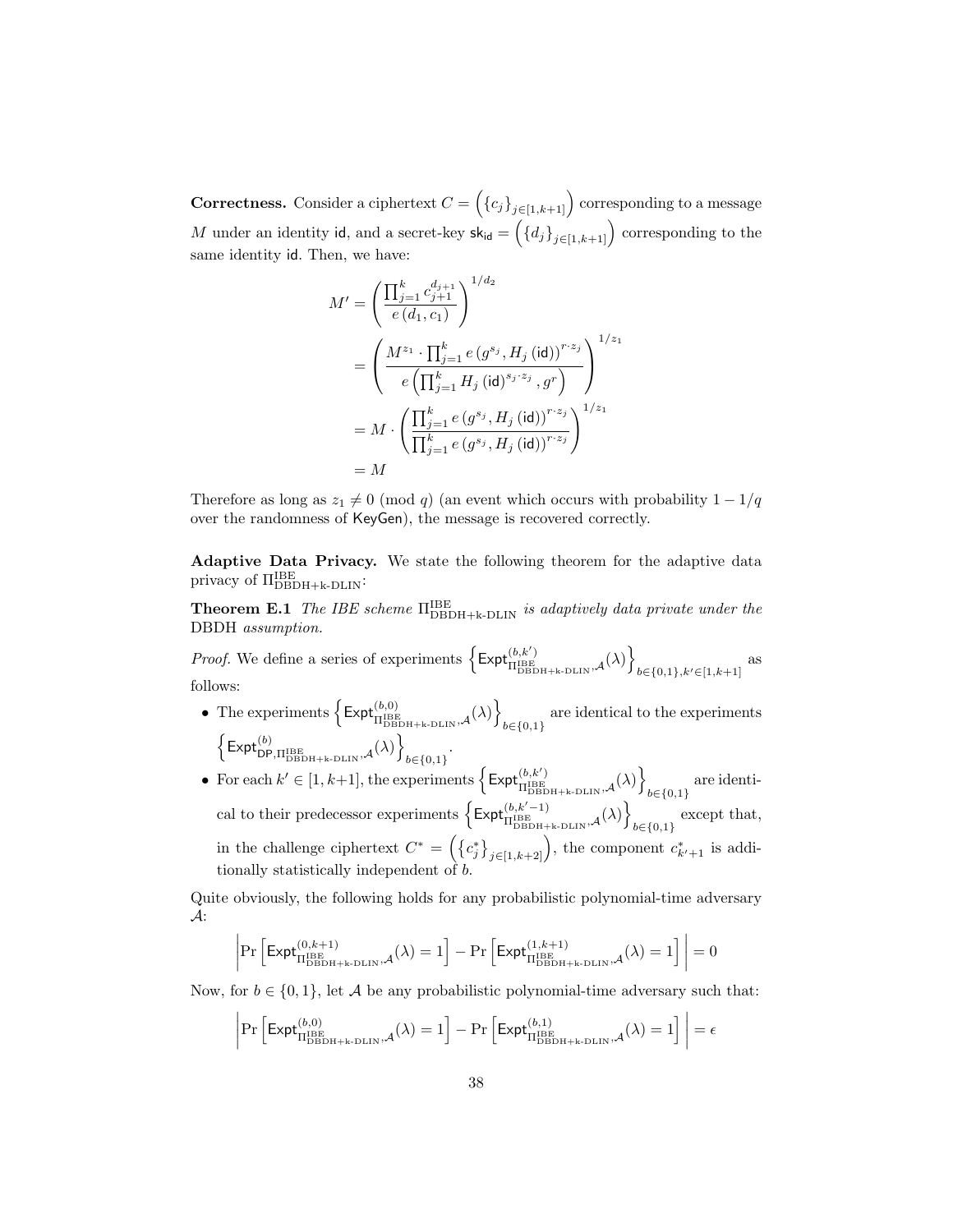where  $\epsilon > \text{negl}(\lambda)$ . We construct a polynomial-time algorithm  $\beta$  that solves an instance of the DBDH problem with advantage  $\epsilon' \geq \epsilon/(e(Q+1))$ , where Q is the maximum number of oracle queries made by  $A$  during the data privacy experiment. B receives as input a DBDH instance  $(g, g^{a_1}, g^{a_2}, g^{a_3}, Z)$  over a bilinear group G with prime order q and generator q, and interacts with  $A$  as follows:

• Setup: B randomly samples  $a_4, \dots, a_{k+2} \stackrel{R}{\leftarrow} \mathbb{Z}_q$ , and provides A with the public parameter pp as:

$$
\mathsf{pp} = (g, g^{a_1}, g^{a_4}, \cdots, g^{a_{k+2}})
$$

where g and  $g^{a_1}$  are part of its input DBDH instance. Then observe that  $\mathcal{B}$ 's choice of public parameters formally fixes the master secret key to be:

$$
\mathsf{msk} = (s_1 = a_1, s_2 = a_4, \cdots, s_k = a_{k+2})
$$

- $H_1, \dots, H_k$  Query Phase-1: A is allowed to issue queries to the random oracles for  $H_1, H_2 \cdots, H_k$ . B maintains a list of  $(k+2)$ -tuples  $\left(\mathsf{id}_i, \{y_{j,i}\}_{j\in[1,k]}, \delta_i\right) \in$  $\mathcal{ID}_\lambda \times (\mathbb{Z}_q)^k \times \{0,1\}$ . Upon receiving a query for an identity id<sub>i</sub> it first looks up the list for a matching  $\left(\mathsf{id}_i, \{y_{j,i}\}_{j\in[1,k]}, \delta_i\right)$  entry. If not found, it uniformly samples  $y_{1,i}, \dots, y_{k,i} \stackrel{R}{\leftarrow} \mathbb{Z}_q$ , and samples  $\delta_i$  from a distribution over  $\{0,1\}$  such that  $Pr[\delta_i = 1] = \gamma$ . It then adds the tuple  $\left(id_i, \{y_{j,i}\}_{j \in [1,k]}, \delta_i\right)$  to the list and proceeds as follows:
	- If  $\delta_i = 0$ ,  $\mathcal{B}$  responds with  $H_1(\text{id}_i) = g^{a_2 \cdot y_{1,i}}$  and  $H_j(\text{id}_i) = g^{y_{j,i}}$  for  $j \in [2, k]$ , where  $g^{a_2}$  is part of its input DBDH instance.
	- If  $\delta_i = 1$ ,  $\beta$  responds with  $H_j$  (id<sub>i</sub>) =  $g^{y_{j,i}}$  for  $j \in [1, k]$ .
- Secret-Key Queries: When A issues a secret-key query for some identity  $\mathsf{id}_i$ , B looks up  $H_j(\mathsf{id}_i)$  for  $j \in [1, k]$ , as described above. Let  $\{y_{j,i}\}_{j \in [1, k]}$  and  $\delta_i$  be the corresponding tuple entries.  $\beta$  proceeds as follows:
	- If  $\delta_i = 0$ ,  $\beta$  outputs a random bit and aborts.
	- If  $\delta_i = 1, \mathcal{B}$  samples  $z_{1,i}, \cdots, z_{k,i} \stackrel{R}{\leftarrow} \mathbb{Z}_q$  and responds with:

$$
\mathsf{sk}_{\mathsf{id}_i} = \left( \left( g^{a_1 \cdot y_{1,i} \cdot z_{1,i}} \cdot \prod_{j=2}^k g^{a_{j+2} \cdot y_{j,i} \cdot z_{j,i}} \right), \{z_{j,i}\}_{j \in [1,k]} \right)
$$

Observe that if  $\delta_i = 1$ , we have  $H_j(\text{id}_i) = g^{y_{j,i}}$  for  $j \in [1, k]$ ; consequently, the secret-key  $sk_{id_i}$  is well-formed with respect to the public parameter pp.

- Challenge: A outputs the challenge pair  $((id_0^*, M_0^*), (id_1^*, M_1^*))$ . B samples a random bit  $b \stackrel{R}{\leftarrow} \{0,1\}$  and looks up  $H_j(\mathsf{id}_b^*)$  for  $j \in [1,k]$ , as described above. Let  $\{y_j^*\}_{j\in[1,k]}$  and  $\delta^*$  be the corresponding tuple entries. B proceeds as follows:
	- If  $\delta^* = 1$ ,  $\beta$  outputs a random bit and aborts.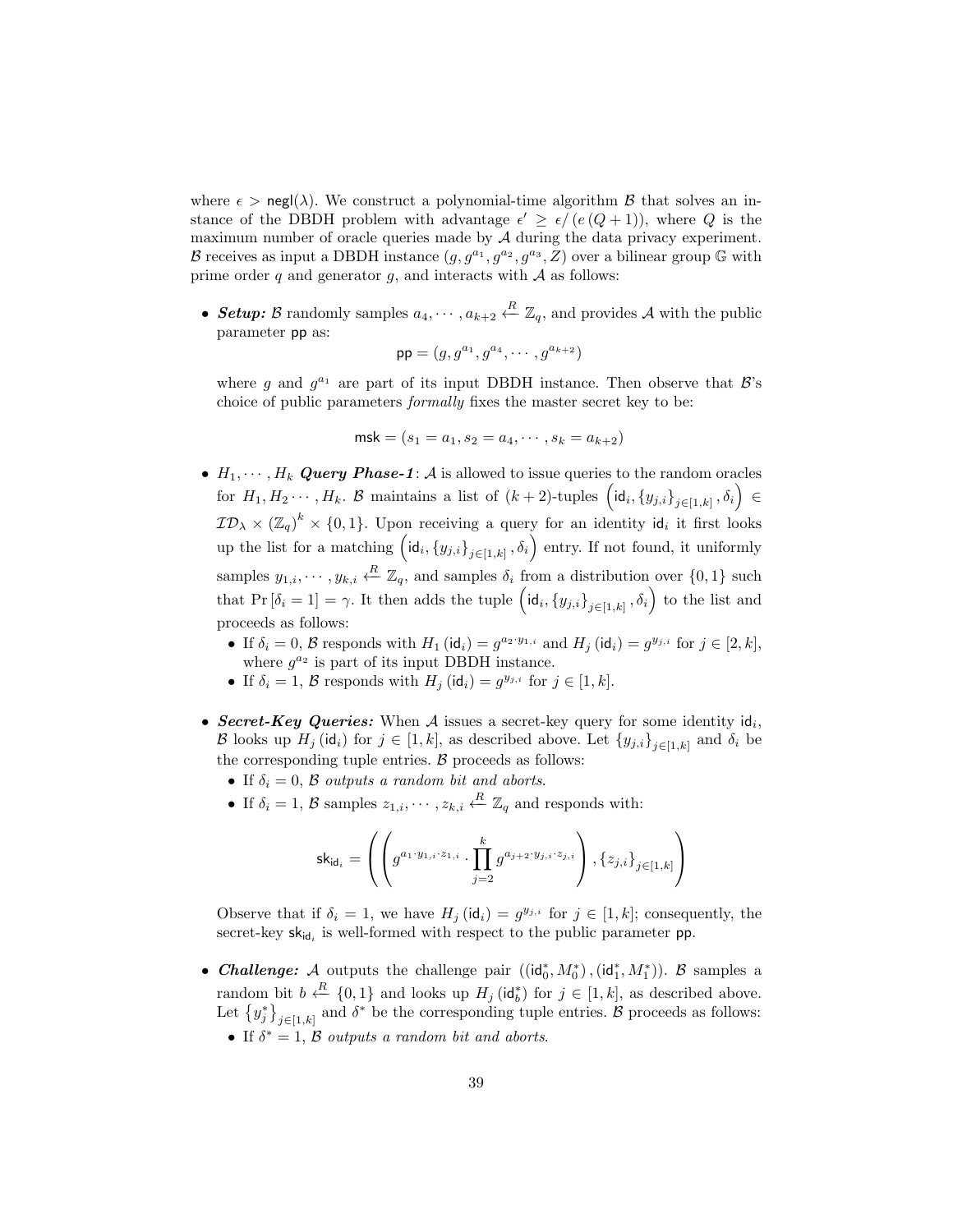• If  $\delta^* = 0$ , we must have  $H_1(\text{id}_b^*) = g^{a_2 \cdot y_1^*}$  and  $H_j(\text{id}_b^*) = g^{y_j^*}$  for  $j \in [2, k]$ . In this case,  $\beta$  outputs the challenge ciphertext as:

$$
C^* = \left(g^{a_3}, M_b \cdot Z^{y_1^*}, e(g^{a_3}, g^{a_4})^{y_2^*}, \cdots, e(g^{a_3}, g^{a_{k+2}})^{y_k^*}\right)
$$

• **Output:** Finally, A outputs a guess b' for b. If  $b' = b$ , B outputs 1, else it outputs 0.

We now state and prove the following claims:

**Claim E.1** When  $Z = e(g, g)^{a_1 \cdot a_2 \cdot a_3}$ , the joint distribution of b and the challenge ciphertext  $C^*$  in the simulation by  $\mathcal B$  is computationally indistinguishable from that in the experiment  $\mathsf{Expt}^{(b,0)}_{\Pi_{\text{DBDH+k-DLIN}},\mathcal{A}}(\lambda)$ .

*Proof.* Let  $Z = e(g, g)^{a_1 \cdot a_2 \cdot a_3}$ . As already discussed above, if B does not abort, we must have  $H_1(\text{id}_b^*) = g^{a_2 \cdot y_1^*}$  and  $H_j(\text{id}_b^*) = g^{y_j^*}$  for  $j \in [2, k]$ . Then the challenge ciphertext  $C^*$  takes the form:

$$
C^* = \left(g^{a_3}, M_b \cdot e(g, g)^{a_1 \cdot a_2 \cdot a_3 \cdot y_1^*}, e(g^{a_3}, g^{a_4})^{y_2^*}, \cdots, e(g^{a_3}, g^{a_{k+2}})^{y_k^*}\right)
$$
  
=  $\left(g^{a_3}, M_b \cdot e(g^{s_1}, H_1(\mathsf{id}_b^*))^{a_3}, \left\{e(g^{s_j}, H_j(\mathsf{id}_b^*))^{a_3}\right\}_{j \in [2,k]}\right)$ 

for  $s_1 = a_1$  and  $s_j = a_{j+2}$  for  $j \in [2, k]$ . Quite evidently,  $C^*$  is identically distributed to the challenge ciphertext in the experiment  $\text{Expt}_{\text{FP},\Pi_{\text{DBDH+k-DLIN}}^{model},\mathcal{A}}^{model}(\lambda)$ . This completes the proof of Claim E.1.

Claim E.2 When Z is uniformly random in  $\mathbb{G}_T$ , the joint distribution of b and the challenge ciphertext  $C^*$  in the simulation by  $\mathcal B$  is computationally indistinguishable from that in the experiment  $\mathsf{Expt}^{(b,1)}_{\Pi_{\text{DBDH+k-DLIN}}^{\text{BEB}},\mathcal{A}}(\lambda)$ .

*Proof.* The claim follows trivially from the fact that if Z is uniformly random in  $\mathbb{G}_T$ , the message  $M_b$  is perfectly one-time padded in the second component of the challenge ciphertext  $C^*$ , while all other components of  $C^*$  are well-formed with respect to b.

It now follows from Claims E.1 and E.2 that the advantage  $\epsilon'$  of  $\beta$  in solving the DBDH instance may be quantified as  $\epsilon' = \epsilon \cdot (1 - \Pr[\text{abort}])$ , where  $\epsilon$  is the advantage of the adversary  $A$ , and abort denotes the event of  $B$  aborting the simulation. We bound the probability of this event as follows:

- Suppose that the adversary  $A$  makes a maximum of  $Q_1$  and  $Q_2$  queries to the random oracle and the secret-key generation oracle, respectively. The probability that A does not abort is lower-bounded by  $\gamma^{Q_2} \cdot (1 - \gamma)$ .
- Now, B can set  $\gamma = 1 1/(Q_2 + 1)$ . Then, we have:

$$
\Pr\left[\mathsf{abort}\right] \le 1 - \left(1 - 1/\left(Q_2 + 1\right)\right)^{Q_2} / \left(Q_2 + 1\right) \le 1 - 1/\mathsf{e} \cdot (Q_2 + 1)
$$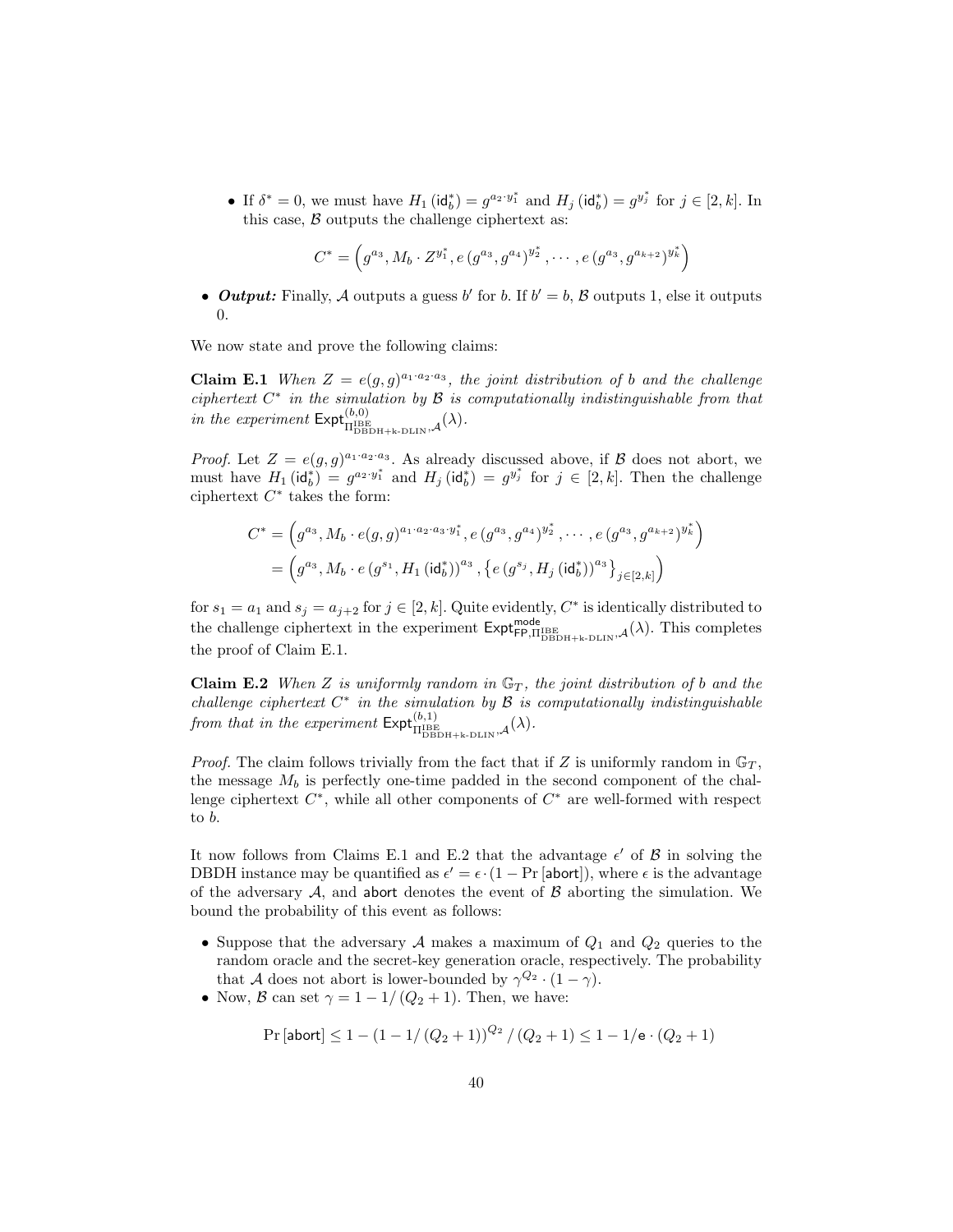In other words, we have  $\epsilon' \geq \epsilon/\mathsf{e} \cdot (Q_2 + 1)$ . Hence, we must have  $\epsilon \leq \mathsf{negl}(\lambda)$ . Following a similar proof technique, one can also show that for any probabilistic polynomial-time adversary A, for any  $k' \in [2, k+1]$ , and for  $b \in \{0, 1\}$ , the following holds:

$$
\left|\Pr\left[\mathsf{Expt}_{\Pi^\mathrm{IBE}_\mathrm{DBDH+k-DLIN},\mathcal{A}}^{(b,k'-1)}(\lambda)=1\right]-\Pr\left[\mathsf{Expt}_{\Pi^\mathrm{IBE}_\mathrm{DBDH+k-DLIN},\mathcal{A}}^{(b,k')}(\lambda)=1\right]\right|\le \mathrm{negl}\left(\lambda\right)
$$

The proof uses a sequence of simulations similar to the one described above, except that in the  $k<sup>{th}</sup>$  simulation, the algorithm  $\beta$  embeds its input DBDH instance in the  $(k' + 1)$ <sup>th</sup> component of the challenge ciphertext  $C^*$ , while the preceding component are anyways set to a uniformly random element in  $\mathbb{G}_T$ , and the succeeding components are well-formed with respect to  $b$ . It is now easy to see the following:

$$
\begin{aligned} \mathbf{Adv}_{\Pi^{\mathrm{IBE}}_{\mathrm{DBDH}+\mathrm{k}\text{-DLIN}},\mathcal{A}}^{\mathrm{DP}}(\lambda)=&\left|\Pr\left[\mathsf{Expt}^{(0)}_{\mathrm{DP},\Pi^{\mathrm{IBE}}_{\mathrm{DBDH}+\mathrm{k}\text{-DLIN}},\mathcal{A}}(\lambda)=1\right]-\Pr\left[\mathsf{Expt}^{(1)}_{\mathrm{DP},\Pi^{\mathrm{IBE}}_{\mathrm{DBDH}+\mathrm{k}\text{-DLIN}},\mathcal{A}}(\lambda)=1\right]\right|\\ &\leq\sum_{k'\in[1,k+1]}\sum_{b\in\{0,1\}}\left|\Pr\left[\mathsf{Expt}^{(b,k'-1)}_{\Pi^{\mathrm{IBE}}_{\mathrm{DBDH}+\mathrm{k}\text{-DLIN}},\mathcal{A}}(\lambda)=1\right]-\Pr\left[\mathsf{Expt}^{(b,k')}_{\Pi^{\mathrm{IBE}}_{\mathrm{DBDH}+\mathrm{k}\text{-DLIN}},\mathcal{A}}(\lambda)=1\right]\right|\\ &\leq\mathsf{negl}\left(\lambda\right)\end{aligned}
$$

This completes the proof of Theorem E.1.

Computational Function Privacy. We state the following theorem for the computational function privacy of  $\Pi_{\rm DBDH+k-DLIN}^{\rm IBE}$ :

**Theorem E.2** Our IBE scheme  $\Pi_{\text{DBDH+k-DLIN}}^{\text{IBE}}$  is function private under the k-DLIN assumption for identities sampled uniformly from k'-sources with  $k' = \omega(\log \lambda)$ .

Proof. The proof follows directly from the following claim:

**Claim E.3** For any probabilistic polynomial-time adversary  $A$ , the following holds:

$$
\left|\Pr\left[\mathsf{Expt}^{\mathsf{left}}_{\mathsf{FP},\Pi^{\mathsf{IBE}}_{\mathsf{DBDH}+\mathsf{k}\text{-}\mathsf{DLIN}},\mathcal{A}(\lambda)=1\right]-\Pr\left[\mathsf{Expt}^{\mathsf{right}}_{\mathsf{FP},\Pi^{\mathsf{IBE}}_{\mathsf{DBDH}+\mathsf{k}\text{-}\mathsf{DLIN}},\mathcal{A}(\lambda)=1\right]\right|\le {\mathsf{negl}}(\lambda)
$$

To prove this claim, we assume the contrary. Let  $A$  be a probabilistic polynomial-time adversary such that:

$$
\left|\Pr\left[\mathsf{Expt}^{\mathsf{left}}_{\mathsf{FP},\Pi^{\mathsf{IBE}}_{\mathsf{DBDH+k}\text{-}\mathsf{DLIN}},\mathcal{A}}(\lambda)=1\right]-\Pr\left[\mathsf{Expt}^{\mathsf{right}}_{\mathsf{FP},\Pi^{\mathsf{IBE}}_{\mathsf{DBDH+k}\text{-}\mathsf{DLIN}},\mathcal{A}}(\lambda)=1\right]\right|=\epsilon
$$

where  $\epsilon > \text{negl}(\lambda)$ . We construct an algorithm  $\beta$  that solves an instance of the k-DLIN problem with advantage  $\epsilon'$  negligibly close to  $\epsilon$ . B receives as input a k-DLIN instance  $(\{g_j\}_{j\in[1,k+1]}, \{g_j^{a_j}\}_{j\in[1,k+1]})$  over a bilinear group G with prime order q and generator g, and interacts with  $\tilde{A}$  as follows: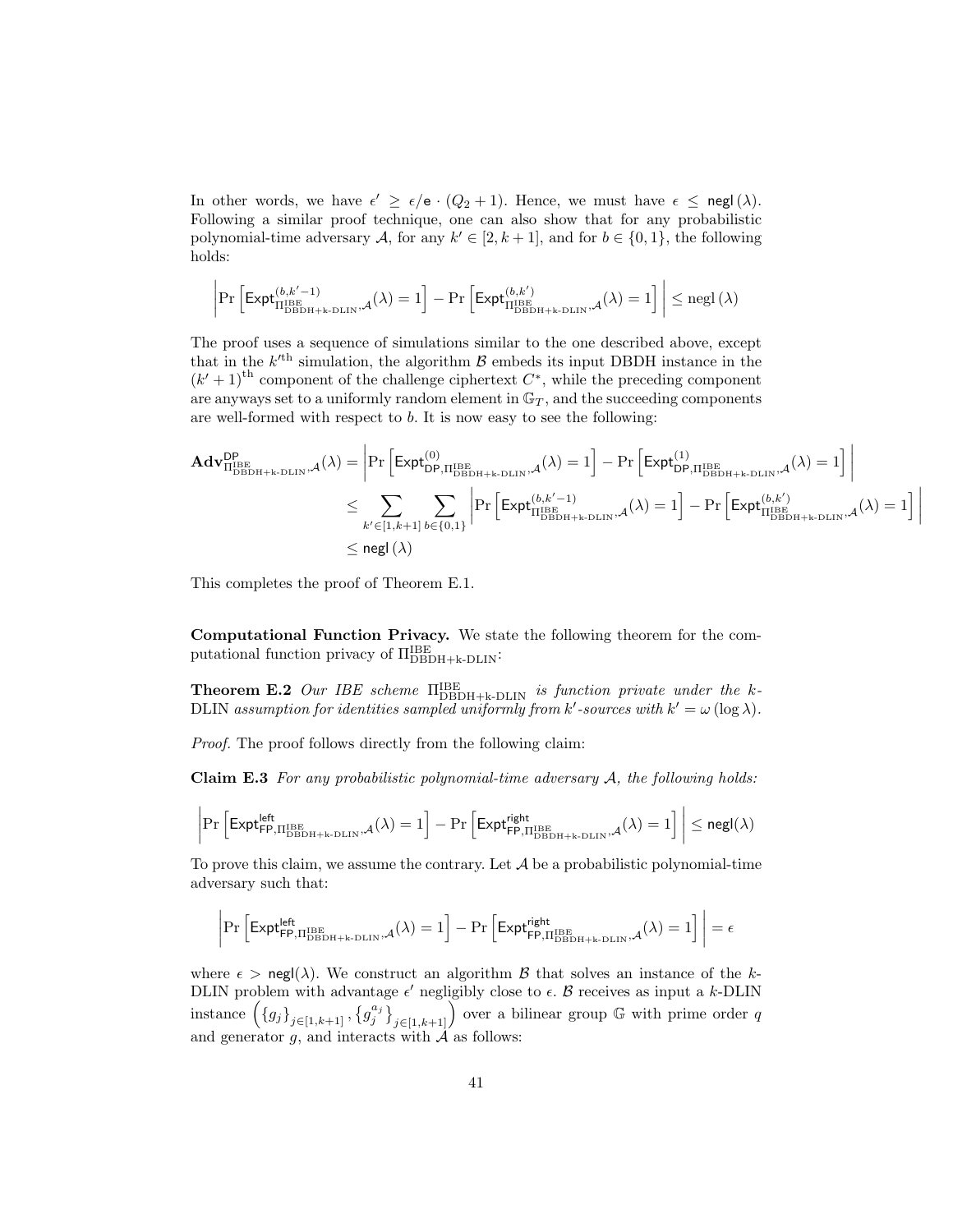• Setup: B samples  $x_1, x_2, \cdots, x_{k+1} \stackrel{R}{\leftarrow} \mathbb{Z}_q$  and provides A with the public parameter pp as:

$$
\mathsf{pp} = \left( g, \left\{ g_j^{x_j} \cdot g_{k+1}^{x_{k+1}} \right\}_{j \in [1,k]} \right)
$$

where  $g_1, \dots, g_k, g_{k+1}$  are part of its input k-DLIN instance. Let  $\alpha_j = \log_g g_j$  for  $j \in [1, k+1]$ . Then observe that B's choice of public parameters formally fixes the master secret key to be:

$$
\mathsf{msk} = \left( \{ s_j = \alpha_j \cdot x_j + \alpha_{k+1} \cdot x_{k+1} \}_{j \in [1,k]} \right)
$$

- $H_1, \dots, H_k$  Query Phase-1: A is allowed to issue queries to the random oracles for  $H_1, H_2 \cdots, H_k$ . B maintains a list of  $(k+1)$ -tuples  $\left(\mathrm{id}_i, \{y_{j,i}\}_{j\in [1,k]}\right) \in$  $ID_{\lambda} \times (\mathbb{Z}_q)^k$ . Upon receiving a query for an identity  $\mathsf{id}_i$  it first looks up the list for a matching  $\left(\mathsf{id}_{i}, \{y_{j,i}\}_{j\in[1,k]}\right)$  entry. If not found, it uniformly samples  $y_{1,i},\cdots,y_{k,i} \stackrel{R}{\leftarrow} \mathbb{Z}_q$ , and adds the tuple  $\left(\mathsf{id}_i,\{y_{j,i}\}_{j\in[1,k]}\right)$  to the list. It finally responds with  $H_j(\text{id}_i) = g^{y_{j,i}}$  for  $j \in [1, k]$ .
- Secret-Key Query Phase-1: When  $A$  issues a secret-key query for some identity id<sub>i</sub>, B looks up  $H_j(\mathsf{id}_i)$  for  $j \in [1, k]$ , as described above. Let  $\{y_{j,i}\}_{j \in [1, k]}$  be the corresponding tuple entries. B samples  $z_{1,i}, \dots, z_{k,i} \stackrel{R}{\leftarrow} \mathbb{Z}_q$ , and responds with:

$$
\mathsf{sk}_{\mathsf{id}_i} = \left(\prod_{j=1}^k \left(g_j^{x_j} \cdot g_{k+1}^{x_{k+1}}\right)^{y_{j,i} \cdot z_{j,i}}, \left\{z_{j,i}\right\}_{j \in [1,k]}\right)
$$

Once again, it is again easy to see that this simulation of the key-generation oracle by  $\beta$  is computationally indistinguishable from the real oracle the experiment  $\mathsf{Expt}^{\mathsf{mode}}_{\mathsf{FP},\Pi^{\mathrm{IBE}}_{\mathrm{DBDH+k-DLIN}},\mathcal{A}}(\lambda).$ 

• Left-or-Right Query: Suppose A queries the left-or-right oracle with  $(ID_0^*, ID_1^*)$ - a two-tuple of circuits representing k'-sources over the identity space  $\mathcal{ID}_\lambda$  such that  $k' = \omega(\log \lambda)$ . B uniformly samples mode  $\stackrel{R}{\leftarrow}$  {left, right}. If mode = left, it samples  $\mathsf{id}^* \leftarrow {\mathbf{ID}_0^*}$ ; otherwise, it samples  $\mathsf{id}^* \leftarrow {\mathbf{ID}_1^*}$ . If any of  $H_j(\mathsf{id}^*)$  for  $j \in [1, k]$  has already been looked up, B outputs a random bit and aborts. Otherwise, it samples  $z_1^*, z_2^*, \cdots, z_k^*$  $\stackrel{R}{\leftarrow} \mathbb{Z}_q$ , and responds with:

$$
\mathsf{sk}_{\mathsf{id}^*} = \left( \prod_{j=1}^{k+1} g_j^{a_j \cdot x_j}, \left\{ z_j^* \right\}_{j \in [1, k]} \right)
$$

where  $(g_1^{a_1}, \cdots, g_{k+1}^{a_{k+1}})$  is part of its input k-DLIN instance. It also formally sets  $H_j(\mathsf{id}^*) = g^{a_j/z_j^*}$  for  $j \in [1, k]$ .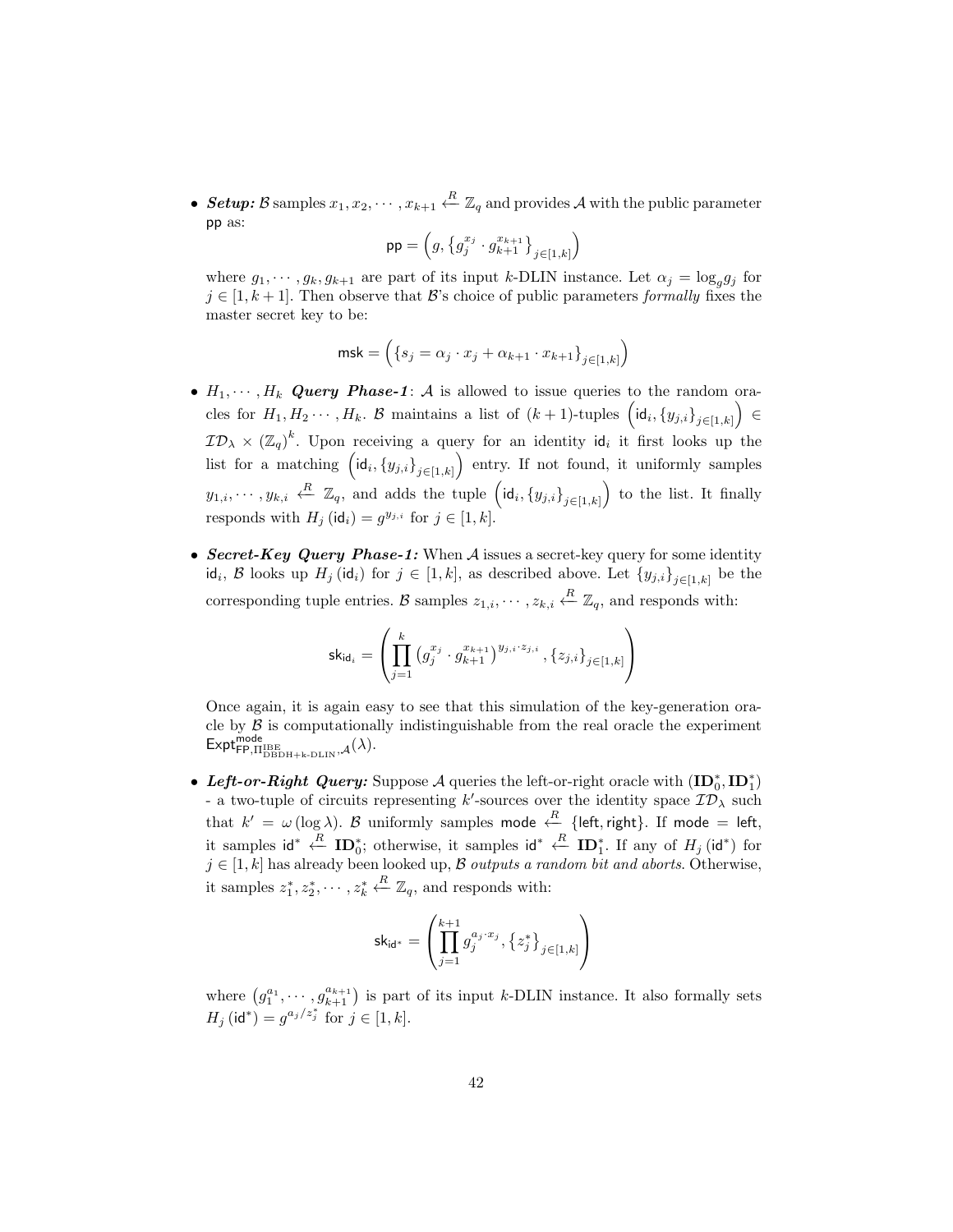- $H_1, \dots, H_k$  Query Phase-2: A continues to issue queries to the random oracles for  $H_1, H_2 \cdots, H_k$ . B responds as in Phase-1, except if a query for  $\mathsf{id}^*$  arrives. In this case,  $\beta$  outputs 1 and aborts.
- Secret-Key Query Phase-2: A continues to issue secret-key queries, and  $\beta$  continues to respond as in Phase-1, except if a query for  $\mathsf{id}^*$  arrives. In this case,  $\mathcal B$ outputs 1 and aborts.
- Output: Finally, A outputs a bit  $b \in \{0,1\}$ . B outputs 1 if the challenge identity  $id^*$  was sampled from  $ID_b^*$ , and 0 otherwise.

Note that once again, we considered the single-shot variant of the function privacy adversary making a single left-or-right oracle query. Such an adversary is polynomially equivalent to its multi-shot variant (see Section 3.4). We now state and prove the following claims:

**Claim E.4** When  $a_{k+1} = \sum_{j=1}^{k} a_j$ , the joint distribution of mode and the challenge secret-key  $sk_{id}$ <sup>\*</sup> in the simulation of the left-or-right oracle by  $\beta$  is computationally indistinguishable from that in the experiment  $\text{Expt}_{\text{FP},\Pi_{\text{DBDH+k-DLIN}}^{\text{node}},\mathcal{A}}(\lambda)$ .

*Proof.* Note that the sampling of  $\mathbf{id}^*$  from either  $\mathbf{ID}_1^*$  or  $\mathbf{ID}_1^*$  by  $\mathcal{B}$  is consistent with its random choice of mode. Additionally, when  $a_{k+1} = \sum_{j=1}^{k} a_j$ , the secret-key sk<sub>id\*</sub> takes the form:

$$
\mathsf{sk}_{\mathsf{id}^{*}} = \left( \left( \prod_{j=1}^{k} g_{j}^{a_{j} \cdot x_{j}} \right) \cdot g_{k+1}^{\left( \sum_{j=1}^{k} a_{j} \right) \cdot x_{k+1}}, \left\{ z_{j}^{*} \right\}_{j \in [1,k]} \right)
$$
\n
$$
= \left( \prod_{j=1}^{k} \left( g_{j}^{x_{j}} \cdot g_{k+1}^{x_{k+1}} \right)^{a_{j}}, \left\{ z_{j}^{*} \right\}_{j \in [1,k]} \right)
$$
\n
$$
= \left( \prod_{j=1}^{k} \left( g_{j}^{x_{j}} \cdot g_{k+1}^{x_{k+1}} \right)^{\left( a_{j}/z_{j}^{*} \right) \cdot z_{j}^{*}}, \left\{ z_{j}^{*} \right\}_{j \in [1,k]} \right)
$$
\n
$$
= \left( \prod_{j=1}^{k} H_{j} \left( \mathsf{id}^{*} \right)^{s_{j} \cdot z_{j}^{*}}, \left\{ z_{j}^{*} \right\}_{j \in [1,k]} \right)
$$

which is identically distributed to the response of the left-or-right oracle in the experiment  $\text{Expt}_{\text{FP},\Pi_{\text{DBDH+k-DLIN}}^{model},\mathcal{A}}^{model}(\lambda)$ . This completes the proof of Claim E.4.

**Claim E.5** When  $a_{k+2}$  is uniformly random in  $\mathbb{Z}_q$ , the distribution of the challenge secret-key  $sk_{id}$ <sup>\*</sup> is statistically independent of B's choice of mode.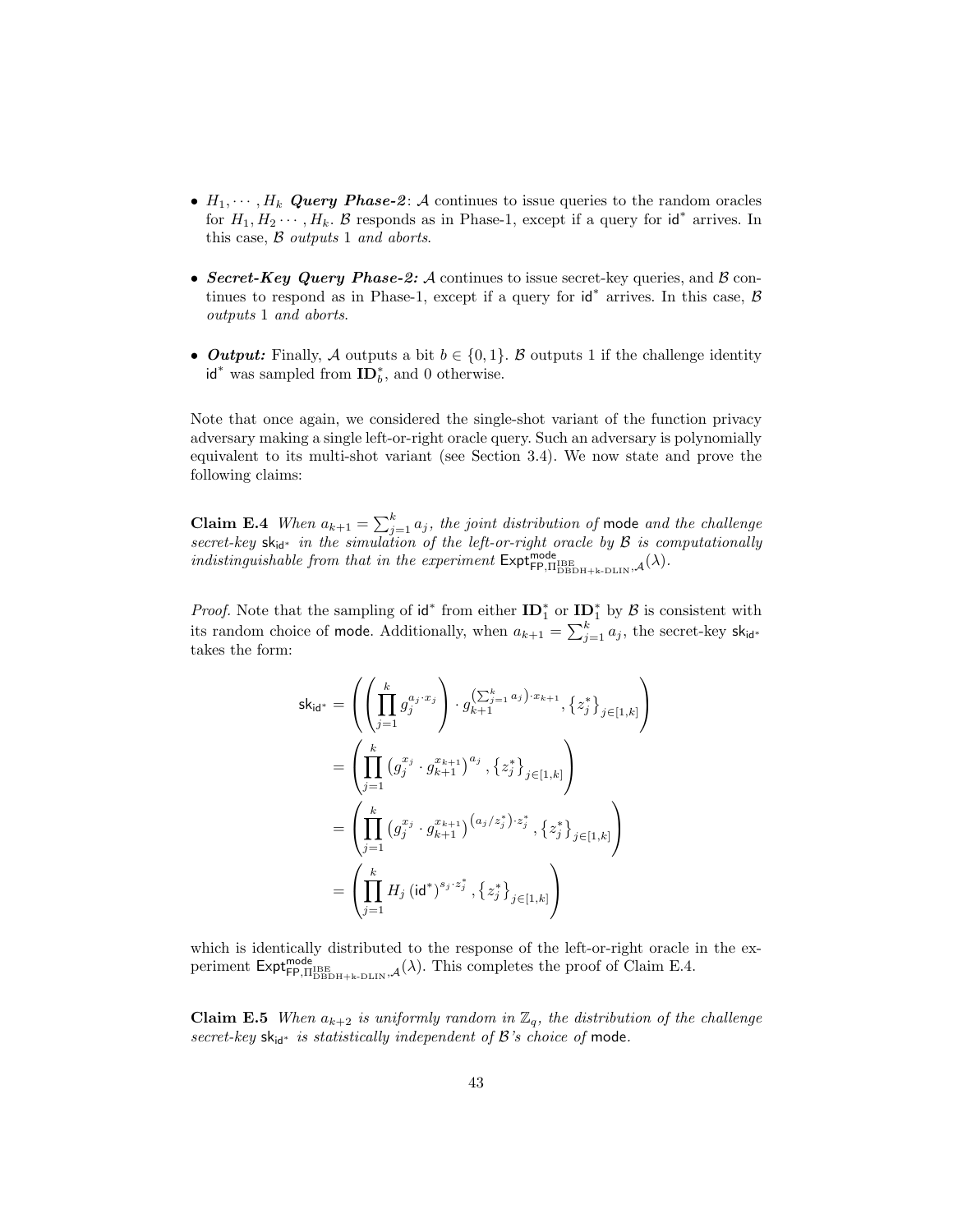*Proof.* Recall that  $\alpha_j = \log_g g_j$  for  $j \in [1, k+1]$ . Consider the following system of equations, determined by the public parameters **pp** and the secret-key  $sk_{id}$  :

$$
\log_g \left( g_1^{x_1} \cdot g_{k+1}^{x_{k+1}} \right) = \alpha_1 \cdot x_1 + \alpha_{k+1} \cdot x_{k+1}
$$
  
\n
$$
\log_g \left( g_2^{x_2} \cdot g_{k+1}^{x_{k+1}} \right) = \alpha_2 \cdot x_2 + \alpha_{k+1} \cdot x_{k+1}
$$
  
\n
$$
\vdots
$$
  
\n
$$
\log_g \left( g_k^{x_k} \cdot g_{k+1}^{x_{k+1}} \right) = \alpha_k \cdot x_k + \alpha_{k+1} \cdot x_{k+1}
$$
  
\n
$$
\log_g \left( \prod_{j=1}^{k+1} g_j^{a_j \cdot x_j} \right) = \sum_{j=1}^{k+1} a_j \cdot \alpha_j \cdot x_j
$$

Since  $a_{k+2}$  is uniformly random in  $\mathbb{Z}_q$ , with all but negligible probability, we have that  $a_{k+2} \neq \sum_{j=1}^{k+1} a_j$ , which makes the aforementioned system of equations linearly *independent*. Hence, the *conditional distribution* of  $sk_{id*}$  (where the conditioning is on  $\mathcal{B}$ 's choice of mode and everything else in  $\mathcal{A}$ 's view) is uniform. This completes the proof of Claim E.5.

It now follows from Claims E.4 and E.5, that the advantage  $\epsilon'$  of  $\beta$  in solving the k-DLIN instance may be quantified as  $\epsilon' = \epsilon \cdot (1 - \Pr[\text{abort}_1]) - \Pr[\text{abort}_2]$ , where  $\epsilon$ is the advantage of the function privacy adversary  $A$ , while abort<sub>1</sub> and abort<sub>2</sub> denote the events that aborting the simulation during the left-or-right query phase and the second hash/secret-key query phase, respectively, leads to a loss of advantage for B. We bound the probability of this event as follows:

- Abortion during Left-or-Right Query. Suppose that the adversary  $A$  makes a maximum of  $Q_1$  and  $Q_2$  queries to the random oracles and the secret-key generation oracle, respectively, prior to the left-or-right query. Recall that both the circuits  $\mathbf{ID}_0^*$  and  $\mathbf{ID}_1^*$  generated by A represent k-sources over the identity space  $\mathcal{ID}_{\lambda}$ , such that  $k = \omega \left( \log \lambda \right)$ . Hence, the probability that a uniformly randomly sampled  $\mathsf{id}^*$  from either distribution has already been queried by  $\mathcal A$  may be upper bounded as  $\frac{Q_1+Q_2}{2^{\omega(\log \lambda)}} \leq \mathsf{negl}(\lambda)$ .
- Abortion during Query Phase-2. Note that when  $\beta$  aborts during a random oracle/secret-key generation oracle query in phase-2, it always outputs 1, thereby indicating that its input  $k$ -DLIN instance is valid. Hence, a loss of advantage for  $\beta$  occurs only when it has to abort even if the  $k$ -DLIN instance is invalid. Now, as per Claim E.5, when the  $k$ -DLIN instance is invalid, the distribution of the challenge secret-key  $sk_{id*}$  is uniformly random and independent of mode. Given the min-entropy bounds on the circuits represented by  $\mathbf{ID}_0^*$  and  $\mathbf{ID}_1^*$ , the probability that  $A$  still correctly guesses  $\mathsf{id}^*$  and issues hash queries for the same is  $\mathcal{O}\left(2^{-\omega(\log \lambda)}\right) \leq$  negl $(\lambda)$ .

In summary, we have Pr [abort<sub>β</sub>]  $\leq$  negl( $\lambda$ ) for  $\beta \in \{1, 2\}$ , implying that  $\mathcal{B}'$ 's advantage in solving the k-DLIN instance is negligibly close to the advantage of the function privacy adversary  $\mathcal A$ . This completes the proof of Claim E.3.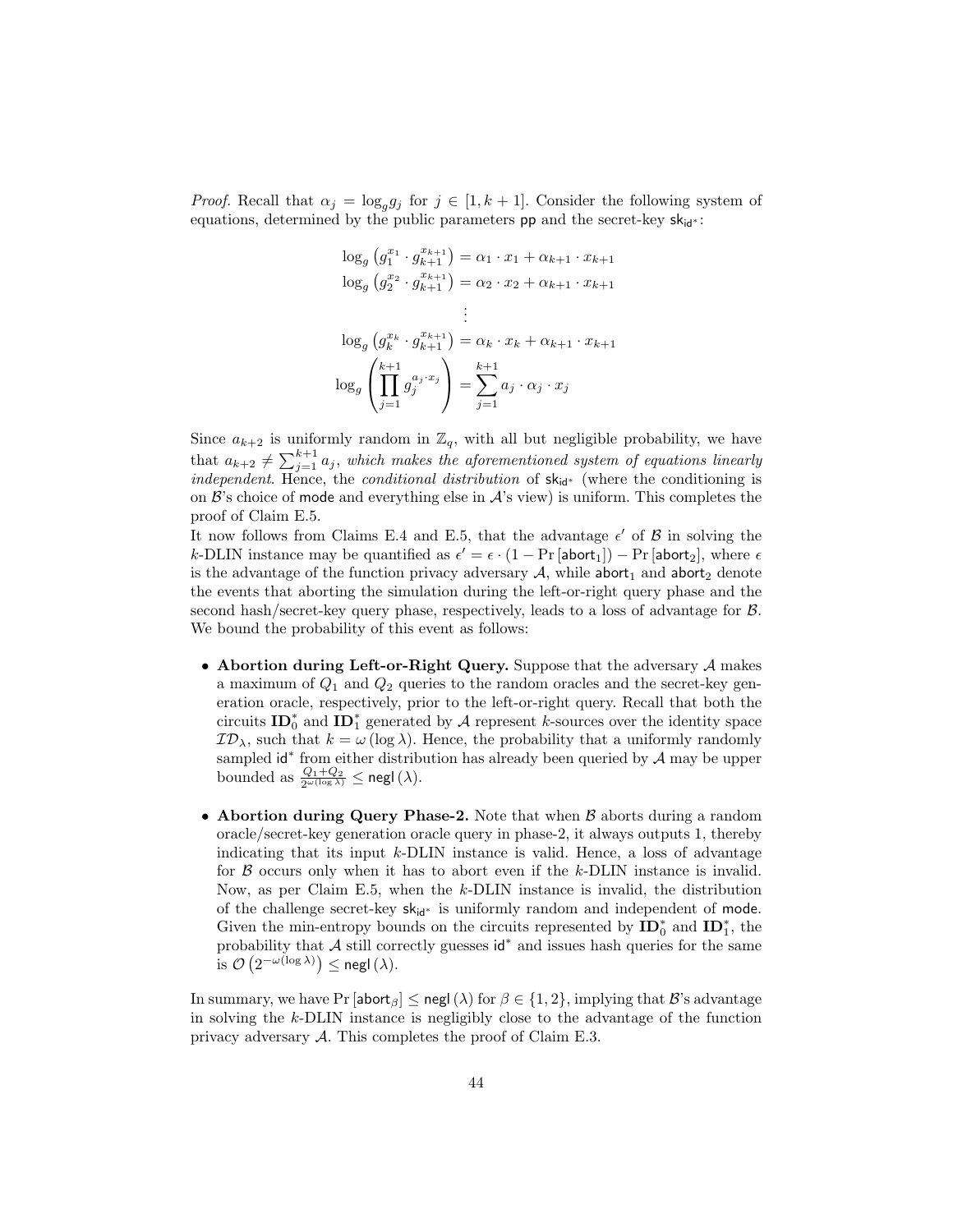# F Proof of Theorem 5.1

Let  $A$  be any probabilistic polynomial-time adversary such that:

$$
\mathbf{Adv}_{\Pi_{\text{MDDH}}^{\text{SME}},\mathcal{A}}^{\text{DP}}(\lambda) = \left| \Pr\left[ \text{Expt}_{\text{DP},\Pi_{\text{MDDH}}^{\text{SME}},\mathcal{A}}^{(0)}(\lambda) = 1 \right] - \Pr\left[ \text{Expt}_{\text{DP},\Pi_{\text{MDDH}}^{\text{SME}},\mathcal{A}}^{(1)}(\lambda) = 1 \right] \right| = \epsilon
$$

where  $\epsilon > \text{negl}(\lambda)$ . We construct a probabilistic polynomial-time algorithm  $\beta$  such that:

$$
\mathbf{Adv}_{l_1,l_2,\log_2 q,\mathcal{B}}^{\mathrm{MDDH}}(\lambda) = \left| \Pr\left[ \mathsf{Expt}_{\mathrm{MDDH},l_1,l_2,\log_2 q,\mathcal{B}}^{(0)}(\lambda) = 1 \right] - \Pr\left[ \mathsf{Expt}_{\mathrm{MDDH},l_1,l_2,\log_2 q,\mathcal{B}}^{(1)}(\lambda) = 1 \right] \right| = \epsilon
$$

 $\beta$  proceeds as follows:

- **Init:** B outputs a circuit  $V^*$  representing the uniform distribution over  $\mathbb{Z}_q^{l_1 \times l_2}$  (indeed, the uniform distribution over  $\mathbb{Z}_q^{l_1 \times l_2}$  is a  $(l_1, l_2, k)$ -matrix-source for  $k =$  $\log_2 q$ ). In response,  $\mathcal{B}$  receives a tuple  $(g_1^{\mathbf{A}}, g_1^{\mathbf{u}}) \in ((\mathbb{G}_1)^{l_1 \times l_2} \times (\mathbb{G}_1)^{l_1})$ , where **u** is either of the form  $\mathbf{A} \cdot \mathbf{r}$  for some uniformly random  $\mathbf{r} \in \mathbb{Z}_q^{l_2}$ , or **u** is uniformly random in  $\mathbb{Z}_q^{l_1}$ .
- Setup: B samples  $\mathbf{S}_0, \mathbf{S}_1, \cdots, \mathbf{S}_n, \mathbf{S}_{n+1}, \cdots, \mathbf{S}_{2n} \stackrel{R}{\leftarrow} \mathbb{Z}_q^{l_2 \times l_1}$ . It generates the public parameter pp and the master-secret-key msk as:

$$
\mathsf{pp} = \left(g_1, g_1^{\mathbf{A}}, \left\{g_1^{\mathbf{S}_j \cdot \mathbf{A}}\right\}_{j \in [0, 2n]}\right) \text{ , } \mathsf{msk} = \left(g_2, \left\{\mathbf{S}_j\right\}_{j \in [0, 2n]}\right)
$$

It provides  $pp$  to  $A$ .

- Secret-Key Queries: Suppose A issues a key-generation query for a predicate matrix  $\mathbf{W} = \begin{bmatrix} w_{i,j} \end{bmatrix}_{i \in [1,m], j \in [1,n]} \in \mathbb{Z}_q^{m \times n}$ . Since  $\hat{\mathcal{B}}$  knows the master-secret-key, it responds with the appropriate secret-key  $\mathsf{sk}_\mathbf{W}$  as in the real data privacy experiment.
- Challenge: A outputs the challenge attribute-pair  $(x_0^*, x_1^*)$ . B samples  $b \leftarrow R$  ${0,1}$  and outputs the challenge ciphertext  $C^* = ({c_j^*}_{j \in [0,2n]})$  where:

$$
c_0^* = g_1^{\mathbf{u}} \text{ , } c_j^* = g_1^{(x_{j,b}^*, \mathbf{S}_0 + \mathbf{S}_j) \cdot \mathbf{u}} \text{ for } j \in [1, 2n]
$$
\n
$$
\text{where } \mathbf{x}_b^* = \begin{bmatrix} x_{1,b}^* & x_{2,b}^* & \cdots & x_{n,b}^* \end{bmatrix}^\mathbf{T} \in \mathbb{Z}_q^n \text{ and } x_{n+1,b}^* = \cdots = x_{2n,b}^* = 0.
$$

• **Output:** A outputs a guess b' for b. If  $b' = b$ , B outputs 1, else it outputs 0.

We now state and prove the following claims:

**Claim F.1** When **u** is of the form  $\mathbf{A} \cdot \mathbf{r}$  for some uniformly random  $\mathbf{r} \in \mathbb{Z}_q^{l_2}$ , the joint distribution of b and the challenge ciphertext  $C^*$  in the simulation by  $\mathcal B$  is computationally indistinguishable from that in the experiment  $\mathsf{Expt}_{\mathsf{DP},\Pi_{\text{MDDH}}^{\text{SME}},\mathcal{A}}^{(b)}(\lambda)$ .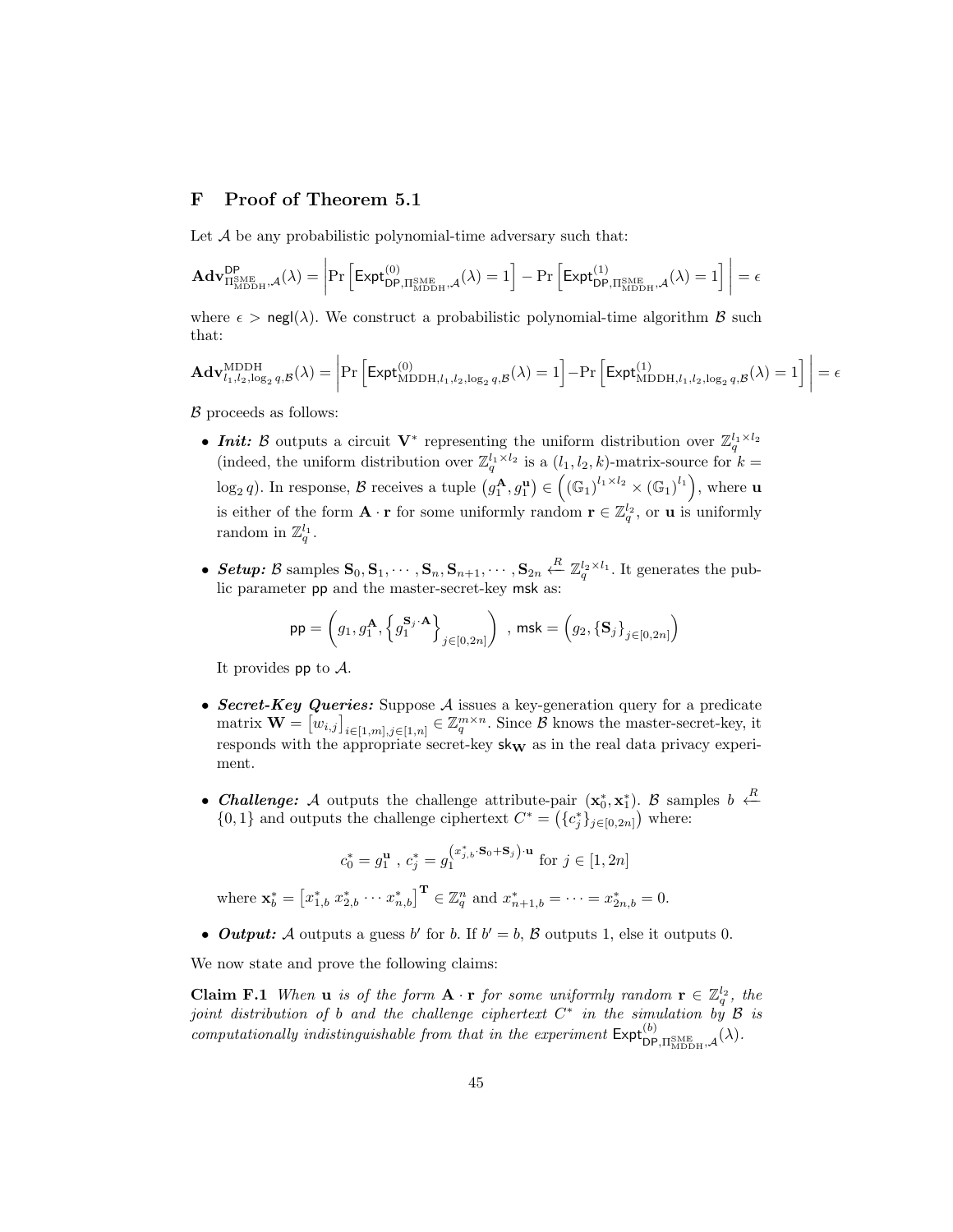*Proof.* This is obvious from substituting  $\mathbf{u} = \mathbf{A} \cdot \mathbf{r}$  in the challenge ciphertext components  $c_0^*$  through  $c_n^*$ .

**Claim F.2** When **u** is uniformly random in  $\mathbb{Z}_q^{l_1}$ , the distribution of each challenge ciphertext component  $c_j^*$  for  $j \in [1, 2n]$  is statistically independent of  $\mathcal B$ 's choice of b.

*Proof.* We intend to prove that  $c_j^* = g_1^{(x_{j,b}^*, \mathbf{S}_0 + \mathbf{S}_j) \cdot \mathbf{u}}$  is independent of b for each  $j \in [1, n]$  (note that  $c_{n+1}^*, \cdots, c_{2n}^*$  are independent of b by default). Suppose that during the data privacy experiment, the adversary  $A$  makes  $n$  secret-key-generation queries on predicate matrices  $\mathbf{W}_1, \cdots, \mathbf{W}_n \in \mathbb{Z}_q^{m \times n}$ , and  $\mathcal{B}$  responds with  $\mathsf{sk}_{\mathbf{W}_l} =$  $((d_{j,l})_{j\in[0,2n]})$  for  $l\in[1,n]$ . Consider the following system of  $(l_2)^2$  equations in  $S_0$ and  $((2n) \times (l_2)^2) + (n \times l_1 \times l_2)$  equations  $\{S_j\}_{j\in[1,2n]}$ , determined by the public parameters and the responses of  $\beta$  to the aforementioned key-generation queries:

$$
\log_{g_1} (g^{\mathbf{S}_0 \cdot \mathbf{A}}) = \mathbf{S}_0 \cdot \mathbf{A}
$$
  

$$
\log_{g_1} (g^{\mathbf{S}_j \cdot \mathbf{A}}) = \mathbf{S}_j \cdot \mathbf{A} \text{ for } j \in [1, 2n]
$$
  

$$
\log_{g_2} (d_{0,l}) = \sum_{i=1}^m y_{i,l} \cdot \left(\sum_{j=1}^{2n} w_{i,j,l} \cdot \mathbf{S}_j\right) \text{ for } l \in [1, n]
$$

Quite evidently, the aforementioned system of equations has exponentially many solutions for  $(\mathbf{S}_0, \mathbf{S}_1, \cdots, \mathbf{S}_{2n})$  so long as  $l_1 > l_2$ .

Let  $(\mathbf{S}_0^*, \mathbf{S}_1^*, \cdots, \mathbf{S}_{2n}^*)$  be such a set of solutions, chosen deterministically. Also, let  $\mathbf{Z} \in \mathbb{Z}_q^{(l_1-l_2)\times l_1}$  be a deterministically chosen basis matrix for the kernel space of **A<sup>T</sup>**. Finally, let  $\mathbf{Z}' \in \mathbb{Z}_q^{n \times 2n}$  be a second deterministically chosen basis matrix for the kernel space determined by the coefficients corresponding to the system of equations resulting from the *n* secret-key queries. It is easy to see that  $S_0$  is distributed as follows:

$$
\left\{ \mathbf{S}_{0}^{*} + \boldsymbol{\mu}_{0} \cdot \mathbf{Z} \mid \boldsymbol{\mu}_{0} \in \mathbb{Z}_{q}^{l_{2} \times (l_{1} - l_{2})} \right\}
$$

while each  $S_j$  for  $j \in [1, 2n]$  is distributed as follows:

$$
\left\{ \mathbf{S}_{j}^{*} + \begin{bmatrix} \mathbf{Z}_{j}' \cdot \boldsymbol{\mu}_{1,1}' & \mathbf{Z}_{j}' \cdot \boldsymbol{\mu}_{1,2}' & \cdots & \mathbf{Z}_{j}' \cdot \boldsymbol{\mu}_{1,l_1}' \\ \mathbf{Z}_{j}' \cdot \boldsymbol{\mu}_{2,1}' & \mathbf{Z}_{j}' \cdot \boldsymbol{\mu}_{2,2}' & \cdots & \mathbf{Z}_{j}' \cdot \boldsymbol{\mu}_{2,l_1}' \\ \vdots & \vdots & \vdots & \vdots \\ \mathbf{Z}_{j}' \cdot \boldsymbol{\mu}_{l_2,1}' & \mathbf{Z}_{j}' \cdot \boldsymbol{\mu}_{l_2,2}' & \cdots & \mathbf{Z}_{j}' \cdot \boldsymbol{\mu}_{l_2,l_1}' \end{bmatrix} \cdot \boldsymbol{\mu}^{\mathbf{T}} \cdot \mathbf{Z} \mid \boldsymbol{\mu} \in \mathbb{Z}_{q}^{l_1 \times (l_1 - l_2)}, \boldsymbol{\mu}_{1,1}', \cdots, \boldsymbol{\mu}_{l_1,l_2}' \in \mathbb{Z}_{q}^{n} \right\}
$$

where  $\mathbf{Z}'_j \in \mathbb{Z}_q^{1 \times n}$  is the j<sup>th</sup> row of the matrix  $\mathbf{Z}'$ . Now observe that conditional distribution of  $\log_{g_1}(c_j^*)$  for any  $j \in [1, n]$  is as follows:

$$
\left\{\left(x_{j,b}^*\cdot(\mathbf{S}_0^*+\boldsymbol{\mu}_0^{\mathbf{T}}\cdot\mathbf{Z})+\left(\mathbf{S}_j^*+\begin{bmatrix}\mathbf{Z}_j'\cdot\boldsymbol{\mu}_{1,1}'\ \mathbf{Z}_j'\cdot\boldsymbol{\mu}_{1,2}'\ \cdots\ \mathbf{Z}_j'\cdot\boldsymbol{\mu}_{2,2}'\ \vdots\ \mathbf{Z}_j'\cdot\boldsymbol{\mu}_{2,2}'\ \cdots\ \mathbf{Z}_j'\cdot\boldsymbol{\mu}_{2,l_1}'\ \vdots\ \vdots\ \vdots\ \vdots\ \vdots\ \vdots\ \vdots\ \mathbf{Z}_j'\cdot\boldsymbol{\mu}_{l_2,1}'\ \mathbf{Z}_j'\cdot\boldsymbol{\mu}_{l_2,2}'\ \cdots\ \mathbf{Z}_j'\cdot\boldsymbol{\mu}_{l_2,l_1}'\end{bmatrix}\cdot\boldsymbol{\mu}^{\mathbf{T}}\cdot\mathbf{Z}\right)\right\}\cdot\mathbf{u}\right\}
$$